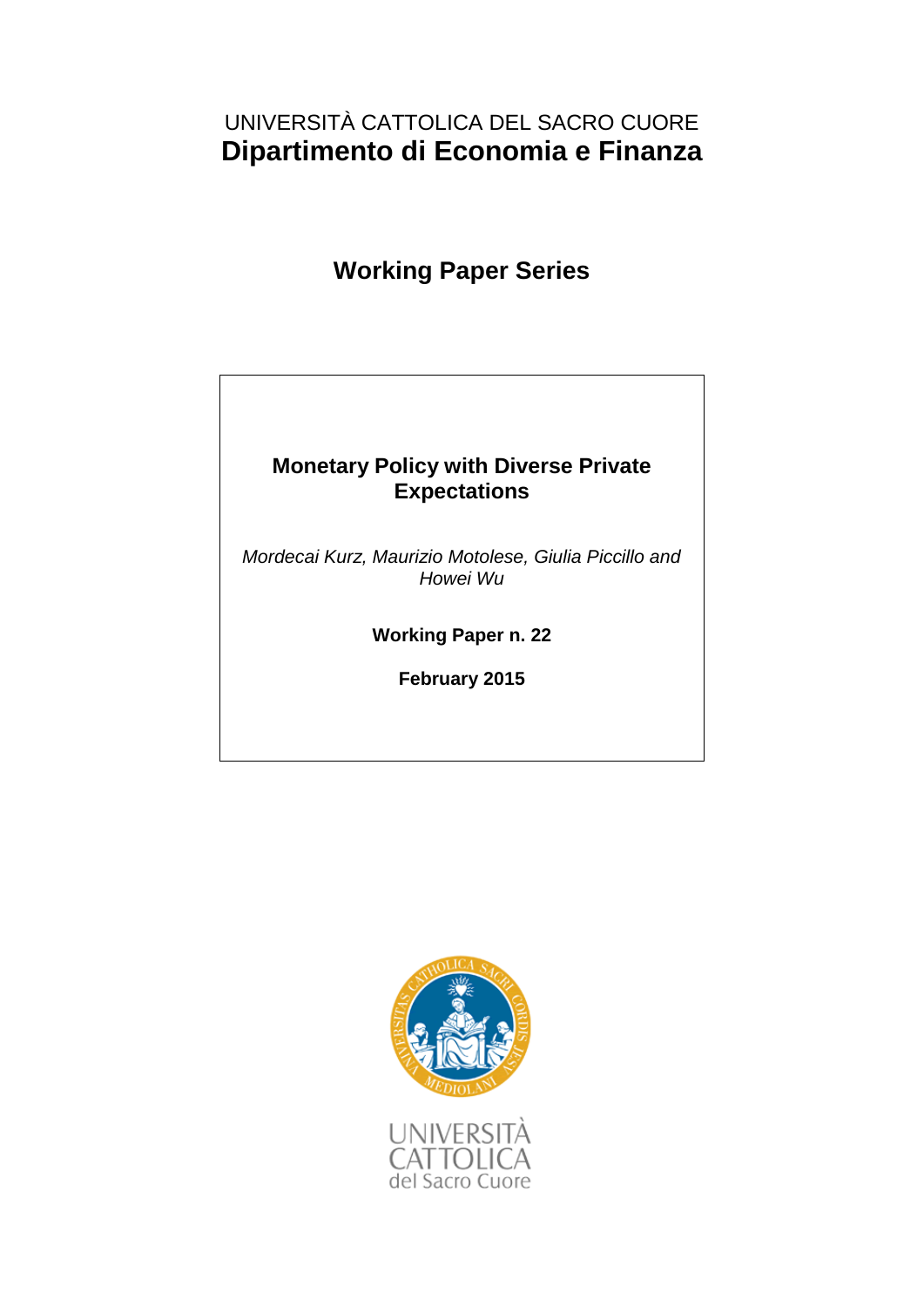# **Monetary Policy with Diverse Private Expectations**

# **Mordecai Kurz**

*Stanford University*

# **Maurizio Motolese**

*Università Cattolica del Sacro Cuore*

# **Giulia Piccillo**

*Utrecht University*

# **Howei Wu**

*Shanghai University*

Working Paper n. 22 February 2015

Dipartimento di Economia e Finanza Università Cattolica del Sacro Cuore Largo Gemelli 1 - 20123 Milano – Italy tel: +39.02.7234.2976 - fax: +39.02.7234.2781 e-mail: dip.economiaefinanza@unicatt.it

The Working Paper Series promotes the circulation of research results produced by the members and affiliates of the Dipartimento di Economia e Finanza, with the aim of encouraging their dissemination and discussion. Results may be in a preliminary or advanced stage. The Dipartimento di Economia e Finanza is part of the Dipartimenti e Istituti di Scienze Economiche (DISCE) of the Università Cattolica del Sacro Cuore.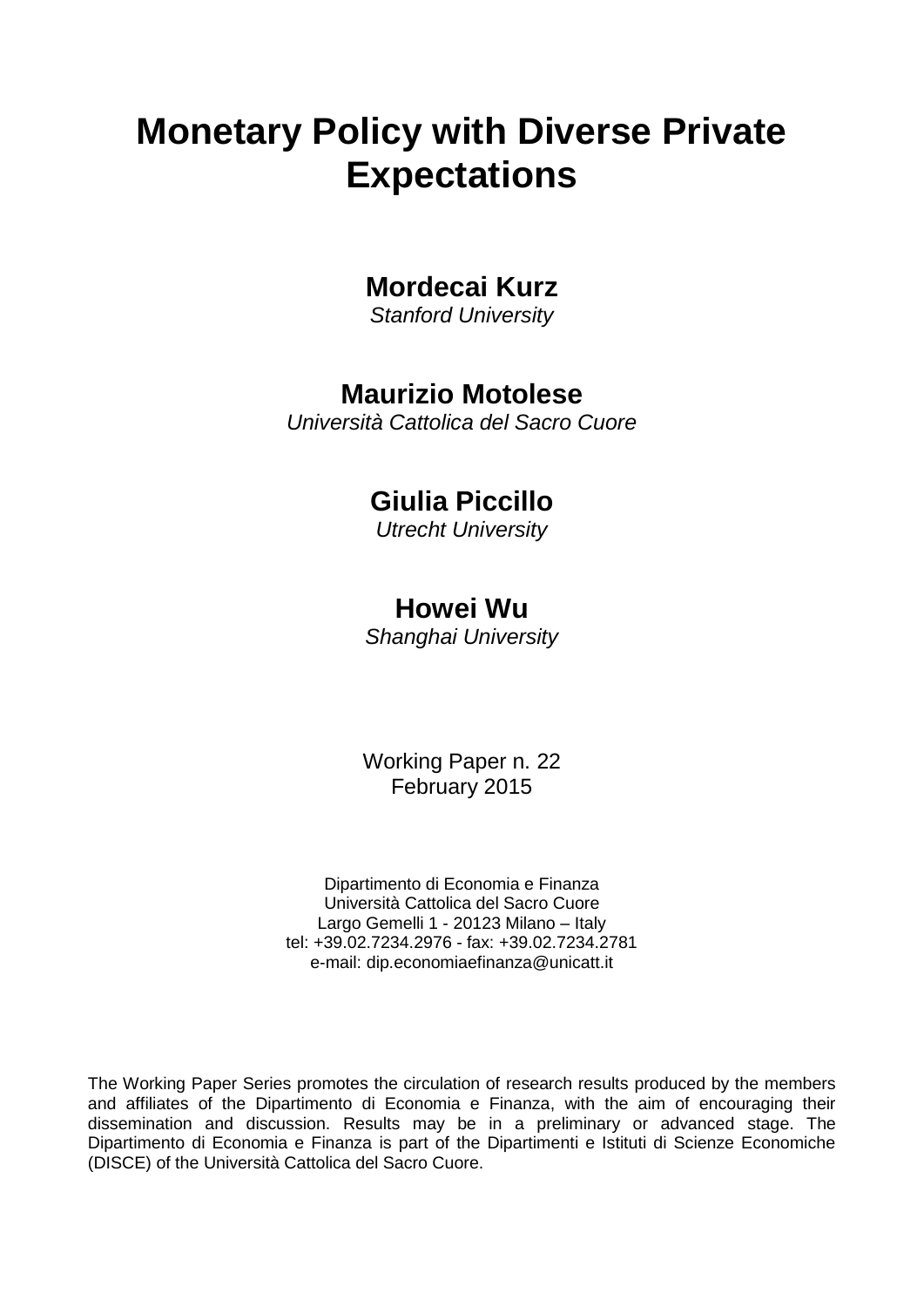# **Monetary Policy with Diverse Private Expectations**

By

Mordecai Kurz<sup>a</sup>, Maurizio Motolese<sup>b</sup>, Giulia Piccillo<sup>c</sup> and Howei Wu<sup>d</sup> (This version, January 26, 2015)

Abstract: We study the impact of diverse beliefs on conduct of monetary policy. Individual belief is modeled by a state variable that defines an individual's perceived laws of motion. We use a New Keynesian Model that is solved with a quadratic approximation hence individual decisions are quadratic functions. Aggregation renders the belief distribution an aggregate state variable. Although the model has standard technology and policy shocks, diverse expectations change materially standard results about a smooth trade-off between inflation volatility and output volatility. Our main results are summed up as follows:

(i) *The policy space contains a curve of singularity which is a collection of policy parameters that divides the space into two sub-regions. Some trade-off between output and inflation volatilities exists within each region and some across regions.* (ii) *The singularity causes volatility of variables to be non monotone in policy parameters. Policymakers cannot assume a more aggressive policy will change outcomes in a predictable manner.* (iii) *When beliefs are diverse a central bank must also consider the volatility of individual consumption and the related volatility of financial markets. We show aggressive anti-inflation policy increases consumption volatility and aggressive output stabilization policy entails rising inflation volatility. Efficient central bank policy must therefore be moderate.*  (iv) *High optimism about the future typically lowers aggregate output and increases inflation. This "stagflation" effect is stronger the stickier prices are. Policy response is muted since the effects of higher inflation and lower output on interest rates partially cancel each other. Effective policy requires targeting exuberance directly or its effects in asset markets. Central banks already do so with short term interventions.* (v) *The observed high serial correlation of 0.80 in policy shocks contributes greatly to market volatility and we show that a reduction in persistence of central bank's deviations from a fixed rule will contribute to stability.* (vi) *Belief dispersion is measured by cross sectional standard deviation of individual beliefs. An increased belief diversity is found to make policy coordination harder and results in lower aggregate output and lower rate of inflation. Bank policy can lower belief dispersion by being more transparent.*

*JEL classification:* C53, D8, D84, E27, E42, E52 G12, G14.

*Keywords*: New Keynesian Model; heterogenous beliefs; market state of belief; Rational Beliefs; monetary policy rule.

**Corresponding author**: Maurizio Motolese.

a Department of Economics, Serra Street at Galvez, Stanford University, Stanford, CA. 94305-6072, USA, mordecai@stanford.edu

<sup>&</sup>lt;sup>b</sup> Department of Economics and Finance, Università Cattolica di Milano, Via Necchi 5, 20123, Milano, Italy, maurizio.motolese@unicatt.it

<sup>&</sup>lt;sup>c</sup> Utrecht School of Economics (USE), Utrecht University, Kriekenpitplein 21-22, 3584 EC Utrecht, The Netherlands, G.Piccillo@uu.nl

<sup>&</sup>lt;sup>d</sup> Institute for Advanced Research, Shanghai University of Finance and Economics, No.777 Guoding Rd, Yangpu District, Shanghai, 200433 China, wu.howei@mail.shufe.edu.cn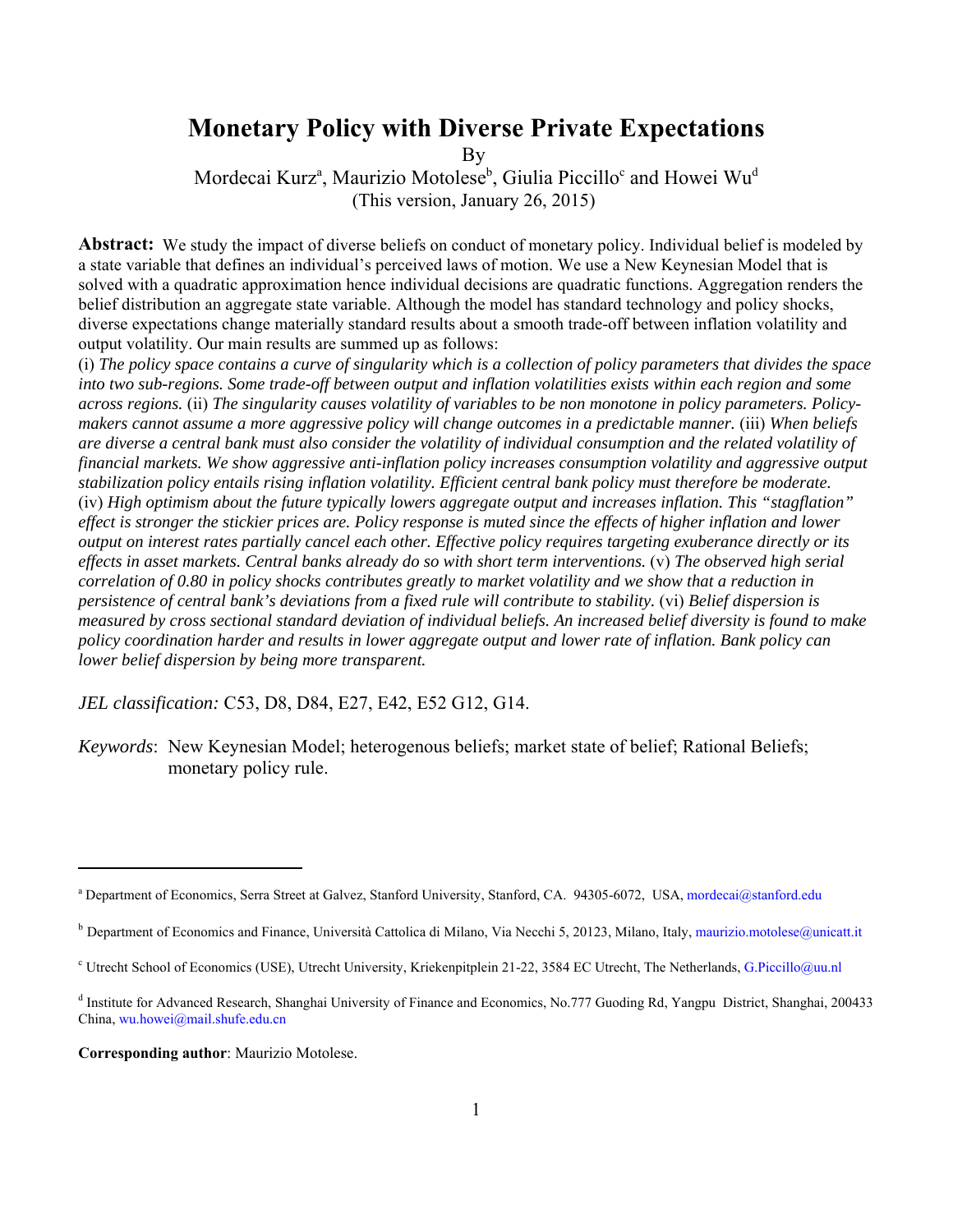# **Monetary Policy with Diverse Private Expectations\***

By

Mordecai Kurz, Maurizio Motolese, Giulia Piccillo and Howei Wu (This version, January 15, 2015)

#### *1. Introduction*

 It is universally recognized private expectations are very important for the conduct of monetary policy and are often cited by central banks as a reason for taking one action or another. Persistence of inflationary expectations is a force central banks struggle with when aggressive anti-inflationary policy is advocated and pessimistic private expectations about future returns are often given as a reason for actions to boost investment demand. Expectations matter in an economy with random shocks and a discussion of expectations entails an assessment of the private response to these shocks. Yet, most work on monetary policy is based on Rational Expectations (in short, RE) under which expectations as such have no independent effect that is different from their exogenous mathematical expectations.

The term *"independent effect"* identifies effect of changes in the distribution of private expectations which are *different* from effects of changes in the shocks' true mathematical expectations. Deviations from true expectations may be due to irrational behavior but our view is that it is a normal fact of life for rational agents to form their best expectations without perfect knowledge of the true mathematical distribution. This lack of knowledge is due to on-going societal changes (i.e. continuous or discrete regime changes) that alter the true distributions and which cannot be learned with precision because of the short duration of each economic environment. As a result, agents form their best subjective private expectations with perfectly sensible but non-converging deviations from the true expectations. It stands to reason that since agents do not know the true distributions of shocks, one needs to take a flexible view of how a rational agent should form his own subjective expectations. In Section 2 we outline our approach to this question which is at the foundations of this paper.

When we leave the RE paradigm three expectation channels emerge with effects that monetary policy has to contend with. First, diverse beliefs imply diverse choice functions. This is a standard channel, causing individual endogenous variables to be different from their corresponding aggregates.

<sup>\*</sup> We would like to thank Ken Judd for his insightful comments on some computational challenges faced in the paper and Hiroyuki Nakata for past discussions of the issues studied in this paper. Maurizio Motolese acknowledges financial support from the Università Cattolica di Milano research project D.3.2 "Challenges from the economic crises: rethinking micro- and macro-economic policies."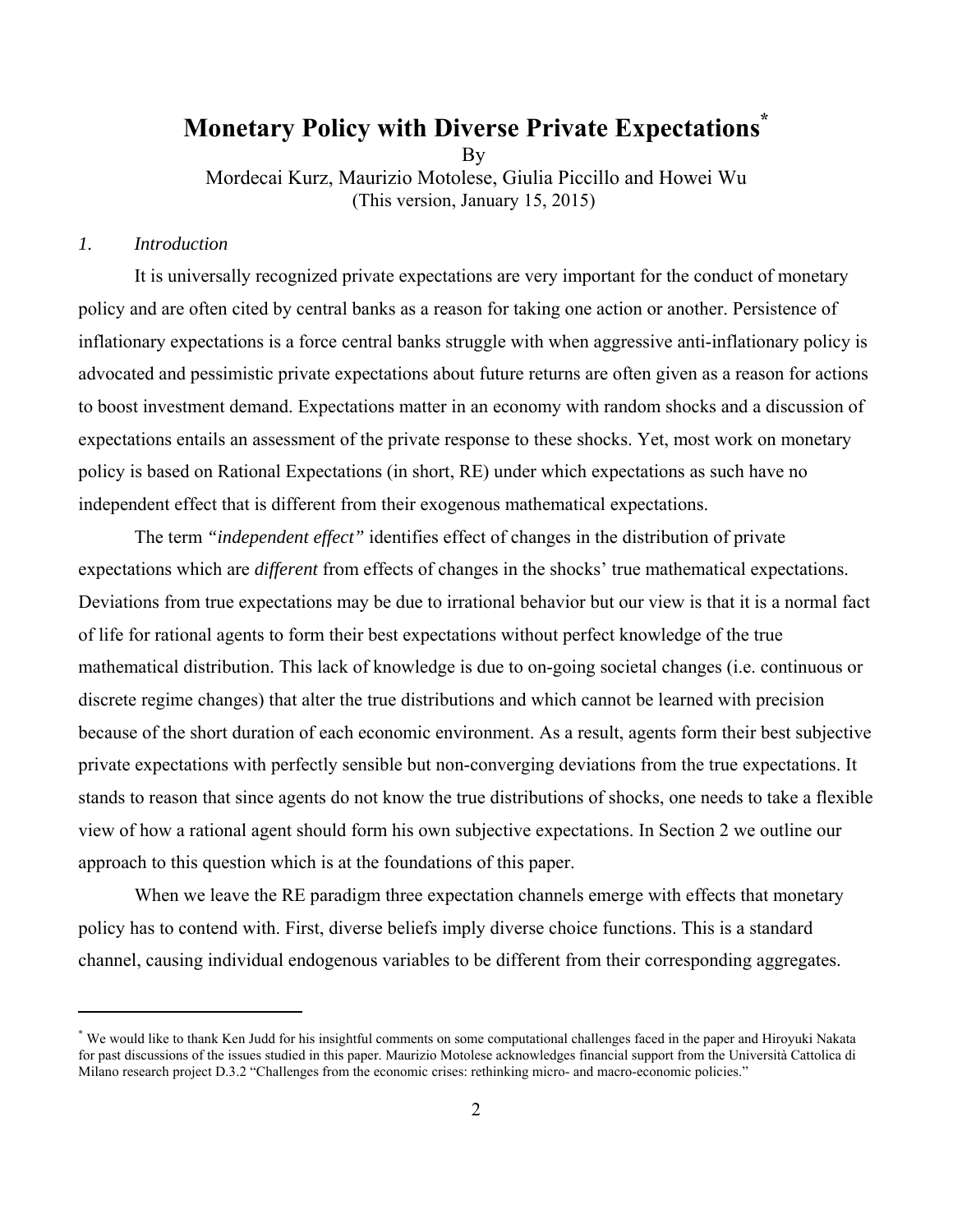The second channel arises from a recognition by rational agents that private expectations alter market dynamics, making endogenous variables depend upon market belief. Hence, to forecast endogenous variables a rational agent must forecast future market belief. This channel is central to our work here. The third channel arises from market expectations about future actions of the central bank. Virtually all research on this issue either assumes bank's credibility and individuals' belief in commitment to a monetary rule or no credibility and bank's discretion. Here we adopt the first assumption although the importance of the problem is obvious. It surfaced in the debate about policy to extricate the economy from the Zero Lower Bound (ZLB) by the central bank "managing" market belief so as to generate private inflation expectations (e.g. Krugman (1998), Eggertsson and Woodford (2004), Eggertsson (2006) and Woodford (2007a,b), (2012)). We do not believe a central bank can manage market belief particularly when a large segment of private agents is hostile to the Fed's thinking and actions. The fact is that since the rate has been at zero the Fed has failed to generate inflationary expectations in spite of several QE programs and promises to keep the zero rate beyond the formal exit date from the ZLB.

In this paper we study the effects of diverse beliefs on the efficacy of monetary policy and the consequences of the interaction of private expectations with policy. Our economic environment is a New Keynesian Model (in short, NKM) developed along standard lines (e.g. Clarida et al. (1999), Woodford (2003), Galí (2008), Walsh (2010)) which is adapted to an economy with diverse beliefs. Private expectations in our model are rational in the sense that they are compatible with past data and cannot be contradicted by the evidence. We thus study Rational Belief Equilibria (in short, RBE) defined in Kurz (1994) and developed for NKM in Kurz (2012) and Kurz, Piccillo and Wu (2013) (in short KPW (2013)) whose focus was the problem of aggregation in a model under log linear approximation. The present paper focuses on the policy implications of the model of Kurz (2012) and KPW (2013) but we solve it with a second order approximation to quantify and analyze effect of belief heterogeneity on market performance and policy. A second order approximation is a natural setting to study the role of higher moments of the distributions of agent specific variables, with emphasis on studying the effects of changes in the cross-sectional standard deviations of agents' characteristics on economic performance and policy. We explain in Section 3 the method of approximation and report in Appendix B detailed tests of the errors in the Euler equations of the model.

We investigate the policy trade-offs between output and inflation volatility. This question is not new to the policy debate and results in support of a presence of such trade-off and its characterization are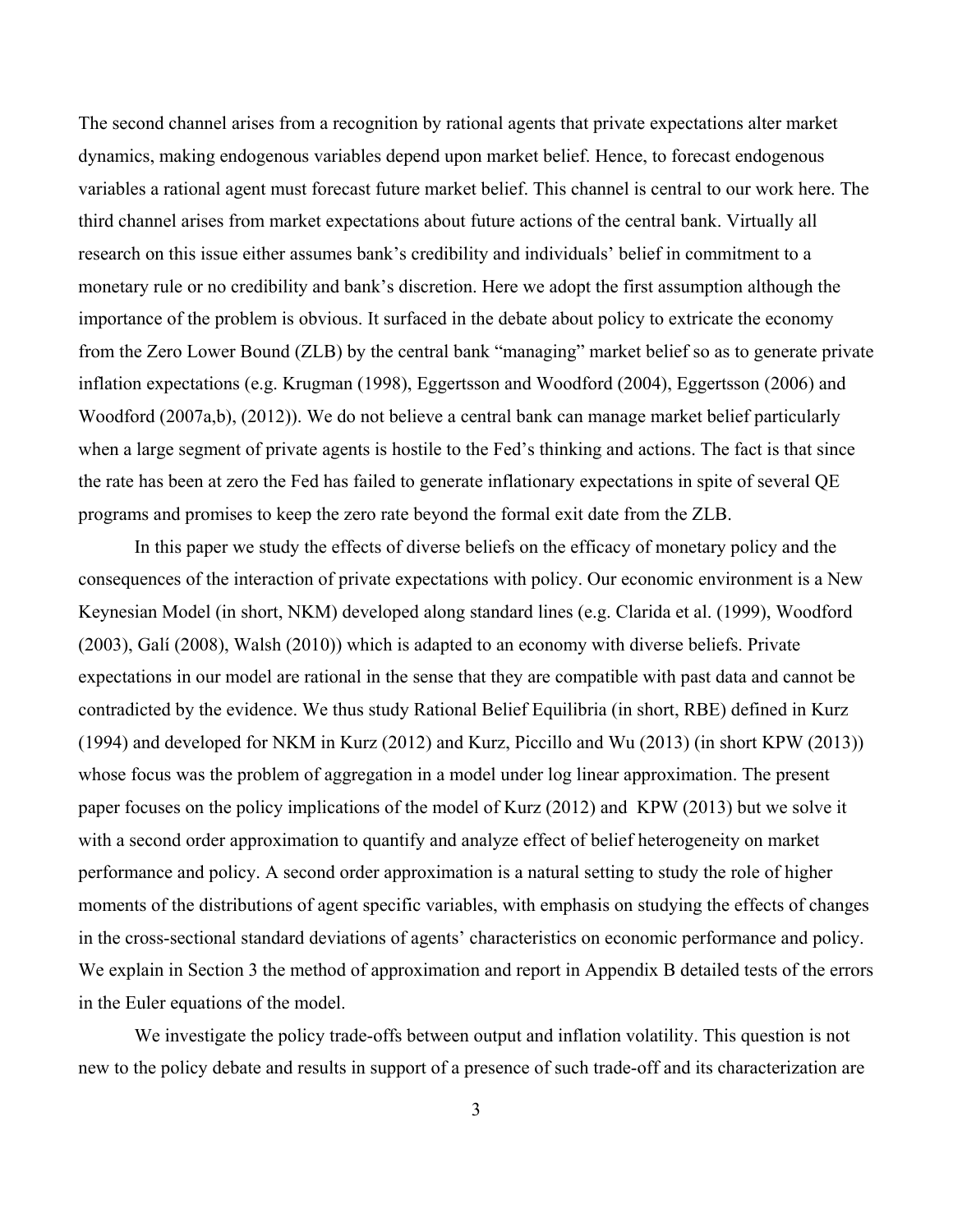extensive (e.g. Taylor (1979), (1993a), (1993b), Fuhrer (1994), Svensson (1997), Ball (1999), Rotemberg and Woodford (1999), Rudebusch and Svensson (1999) and others). This work points to some trade-off and, technically speaking, the data is compatible with the hypotheses of some trade-off. However, the entire research program has been model based and since RE is assumed universally, the Bayesian foundations of the approach taken implies that compatibility of the hypotheses with the data is not a compelling proof that better explanations of the evidence are unavailable, hence it leaves open many important questions. As to the pure theory of the problem, the initial NKM with a single technological shock was criticized for exhibiting no trade-off between the two volatilities (see Blanchard and Galí (2010)), labeling this phenomenon "divine coincidence." It was somewhat resolved by adding a second ad-hoc shock to the Phillips Curve (for discussion see Galí (2008), Chapter 5). From a formal perspective Kurz (2012) and KPW (2013) show that with diverse beliefs, two random terms are added to the aggregated NKM: one to the IS curve and one to the Phillips Curve and this, by itself, shows that the existence of diverse beliefs changes the nature of this trade-off. Indeed, Kurz et al. (2005a) have already anticipated this result by showing diverse beliefs by themselves and complete price flexibility are sufficient to render monetary policy effective with some trade-off between inflation and output volatility.

The NKM with diverse beliefs studied in this paper has a technology shock, a monetary policy shock and other random terms that reflect the effects of beliefs. It may thus appear we should expect nothing but smooth trade-off between inflation and output volatility. We show that this simple view is incorrect: both the efficacy of monetary policy and the nature of the trade-off between inflation and output volatility changes drastically. The main results of the paper are:

- *The policy space contains a curve of singularity that divides the policy parameter space into two sub-regions with some trade-off within regions and some across regions. A cost push shock (with unknown source) may increase tradeoff but not alter the structure outlined. This singularity causes volatility outcomes of policy to be non monotonic. Hence, central banks cannot assume predictable results of higher policy intensity.*
- *Diverse individual consumption requires central banks to consider volatility of individual consumption and the associated volatility in financial markets. An aggressive policy faces either a rising consumption volatility or inflation volatility hence all efficient central bank policies are moderate.*
- *Market optimism about the future most likely lowers output and raises inflation and this "stagflation" limits policy response since the effects of higher inflation and lower output on the interest rate partially cancel each other. To be effective a central bank can target exuberance directly. Increased belief dispersion, measured by cross sectional standard deviation of beliefs results in lower output and lower rate of inflation.*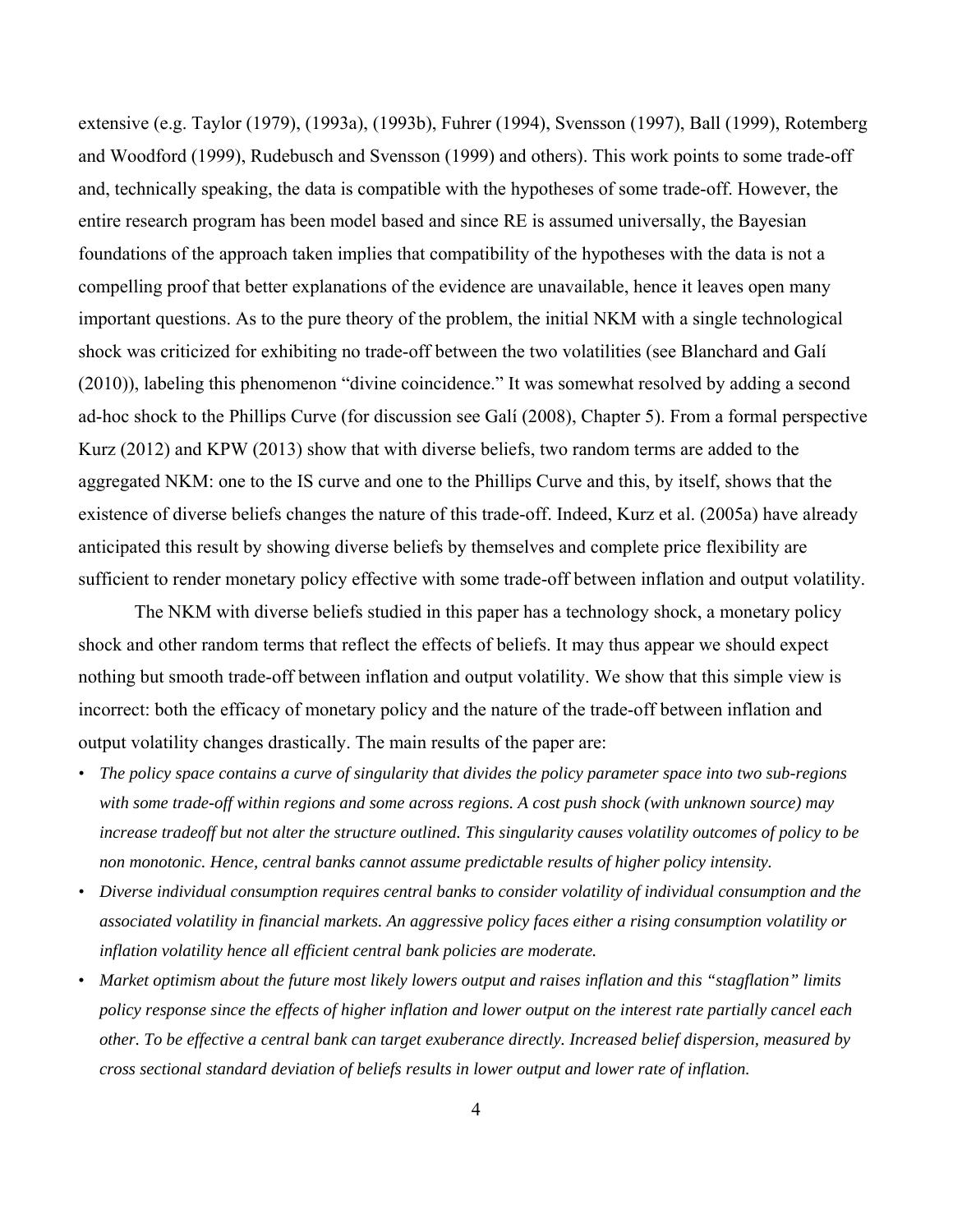*• High persistence of policy shocks contributes greatly to market volatility hence a reduction in the persistence of central bank deviations from a fixed rule contributes to stability.*

## *2. The setting: a New Keynesian Model with diverse private beliefs*

### *2.1 Decomposition Principle*

The objective of studying the effect of heterogeneity on market performance and policy makes it impossible to solve the problem with standard "black box" methods used to solve dynamic optimization problems of a representative agent model. Instead, we examine the structure of the problem, make simplifying assumptions to render the problem manageable and then develop an iterative procedure for deducing the aggregates implied by the agent-specific decision functions. An important decomposition principle accompanies us along this process. This paper is better understood with the aid of this concept.

A second order approximation amounts to using second order polynomials to define individual decision functions and aggregating them to impose market clearing. Hence, an equilibrium is a set of polynomial parameters that satisfy individual optimum conditions and market clearing. The principle of decomposition - a simple consequence of Taylor's theorem - says the solution of the non-linear model consists of a linear and a non-linear part but *the linear part is exactly the solution of the corresponding NKM linear model*. Hence, in developing a second order approximation the linear model is a vital first step which is a reference to all that we do. This is particularly important when we implement an iterative procedure to solve for the aggregates and impose market clearing. For this reason we spend the first part of the paper to briefly reviewing KPW (2013) but focusing on our extensions of the model and on explaining the belief structure and why market belief has an independent effect.

The decomposition principle has other implications. For example, an equilibrium in the loglinearized economy is a set of linear functions specifying individual decisions and aggregate variables, all functions of state variables. In general, these are solved simultaneously, but if the exogenous shocks  $(v_t^1, v_t^2, \ldots, v_t^K)$  are independent, decomposition means we can solve for parameters of endogenous variables as functions of  $(v_t^1, v_t^2, ..., v_t^K)$ , one at a time. That is, we can first solve for parameters of  $v_t^1$ then for  $v_t^2$  etc. and these solutions can be deduced analytically. Decomposition does not hold with respect to belief state variables, and this fact is important for understanding the role of diverse beliefs in the model. We study some of these cases in the development below.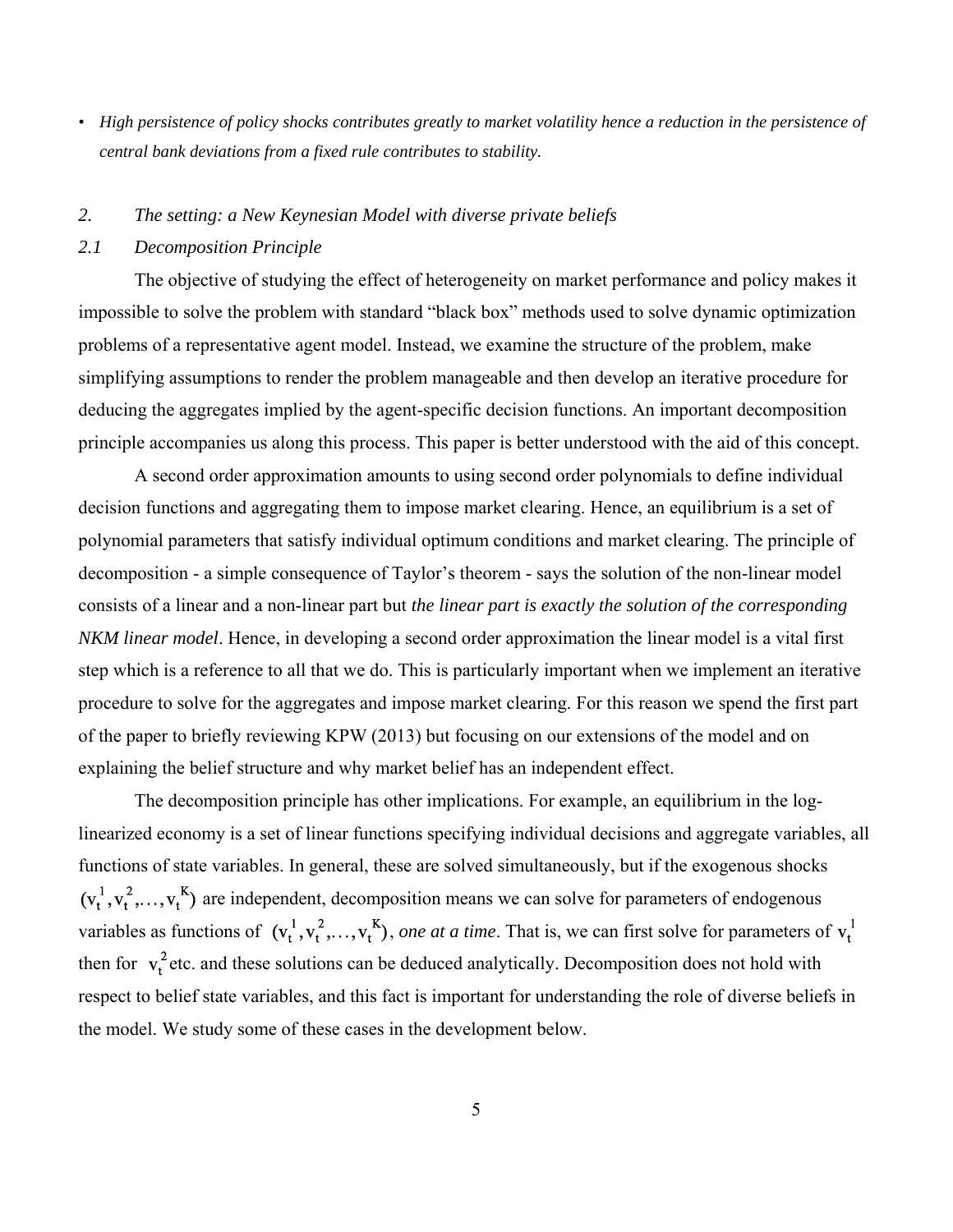### *2.2 The monopolistic competitors*

The economy is a standard NKM with a continuum of agents and products. Agent are consumerproducers and we keep track of their functions: as households we index them by superscripts  $j \in [0,1]$  but as firms with distinct products we index them by subscripts  $i \in [0,1]$ . Household j manages firm j hence in equations that involve a household and a firm, the index j is in the subscript and superscript.

Firm i produces an intermediate good i sold at price  $p_{it}$ . The firms are monopolistic competitors who select optimal prices of their intermediate goods given demand, wage rate and production technology which uses only labor, defined by

(1) 
$$
Y_{it} = \zeta_t N_{it}, \ \zeta_t > 0 \text{ a random variable with } E^{m}(\zeta_{t+1}) = 1.
$$

With belief diversity we keep track of different model probabilities and note that m in (1) is the stationary "empirical" probability deduced from past data hence is common knowledge. A belief of agent j is a model specifying how his subjective probability *differs from m*. These are explained later.

To generate final consumption household j purchases intermediate goods from all firms in the economy and produces its own final consumption via the transformation

$$
C_t^j = \left[ \int_{[0,1]} (C_{it}^j)^{\frac{\theta-1}{\theta}} di \right]^{\frac{\theta}{\theta-1}}, \ \theta > 1.
$$

 $P_t$  is the price of final consumption, which is also "The Price Level," defined in equilibrium by

Now the household maximizes an objective 
$$
P_t = \left[ \int p_{it}^{1-\theta} di \right]^{\frac{1}{1-\theta}}.
$$

Now, the household maximizes an objective

$$
(2a) \qquad Max \ E^j_t\sum_{\tau=0}^{\infty}\beta^{t+\tau}\Bigg(\frac{1}{1-\sigma}(C^{\ j}_{t+\tau})^{1-\sigma}-\frac{1}{1+\eta}(L^{\ j}_{t+\tau})^{1+\eta}+\frac{1}{1-b}(\frac{M^{\ j}_{t+\tau}}{P_{t+\tau}})^{1-b}-\frac{\tilde{\tau}_b}{2}(\frac{B^{\ j}_{t+\tau}}{P_{t+\tau}})^2\Bigg),\sigma>0, \eta>0, b>0\,.
$$

A small penalty on excessive borrowing is a substitute for transversality conditions. KPW (2013) show it is used to avoid a Ponzi equilibrium with unbounded borrowing. The budget constraint is defined by

(2b) 
$$
C_{t}^{j} + \frac{M_{t}^{j}}{P_{t}} + \frac{B_{t}^{j}}{P_{t}} + \frac{T_{t}^{j}}{P_{t}} = (\frac{W_{t}^{N}}{P_{t}})L_{t}^{j} + [\frac{B_{t-1}^{j}(1+r_{t-1}) + M_{t-1}^{j}}{P_{t-1}}](\frac{P_{t-1}}{P_{t}}) + \frac{1}{P_{t}}[p_{jt}Y_{jt} - W_{t}^{N}N_{jt}]
$$
  
( $M_{0}^{j}, B_{0}^{j}$ ) is given, all j. Initial debt  $B_{0}^{j} = 0$  and  $M_{0}^{j}$  are given.

C is consumption, L is labor supplied, M is money holding, T are transfers,  $W<sup>N</sup>$  is nominal wage. B is one period debt held and r is a nominal interest rate. Markets for bonds and for labor are competitive and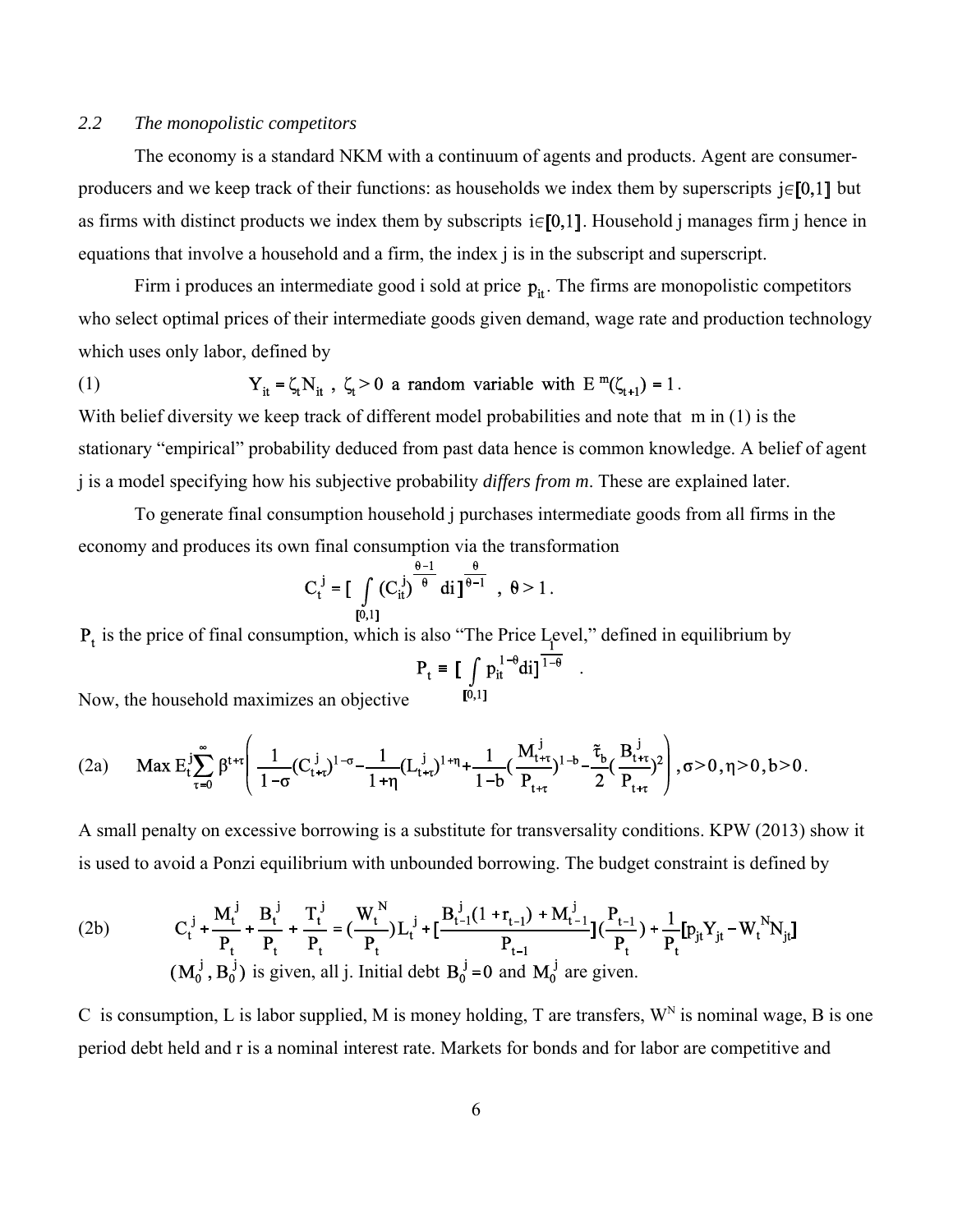wages are flexible. We derive Euler equations and log linearize them but ignore the money equation as the central bank supplies money to enforce an interest rate policy specified later.

If  $\overline{E}$  is a steady state value of  $\Xi$ , percent deviations from steady state are  $\hat{\mathfrak{b}}_t = (\Xi_t - \overline{E})/\overline{E}$ . The exception are  $\hat{\mathbf{r}}_t$  and  $\hat{\mathbf{b}}_t^j$ , defined by

$$
\hat{\mathbf{b}}_t^j = \frac{\mathbf{B}_t^j}{\mathbf{P}_t}
$$
,  $\overline{\mathbf{r}} = \frac{1-\beta}{\beta}$  and  $\hat{\mathbf{r}}_t = \mathbf{r}_t - \overline{\mathbf{r}}$ .

Assume zero inflation central bank target hence zero rate in steady state hence  $\bar{\pi} = 1$ ,  $\hat{\pi}_t = \hat{p}_t - \hat{p}_{t-1}$ , and define the real wage by  $\mathbf{\hat{w}}_t = \mathbf{\hat{w}}_t^N - \mathbf{\hat{p}}_t$  to conclude that

(3a) 
$$
\hat{c}_t^j = E_t^j(\hat{c}_{t+1}^j) - (\frac{1}{\sigma})\left[\frac{\hat{r}_t}{1+\bar{r}} - E_t^j(\hat{\pi}_{t+1})\right] + \tau_b \hat{b}_t^j \quad , \ \tau_b = \frac{\tilde{\tau}_B}{\sigma} \overline{Y}^{\sigma}
$$

(3b) 
$$
-\sigma(\hat{c}_t^j) + \hat{w}_t = \eta(\hat{l}_t^j).
$$

 $Y_t$  is the aggregate output level and the equilibrium conditions are

(3c) 
$$
\int_{[0,1]} \hat{c}_t^{\ j} d\ j = \hat{c}_t = \hat{y}_t , \quad \int_{[0,1]} \hat{n}_t^{\ j} d\ j = \hat{n}_t = \hat{\ell}_t = \int_{[0,1]} \hat{\ell}_t^j d\ j , \quad \int_{[0,1]} b_t^{\ j} d\ j = 0.
$$

(3b)-(3c) imply  $\hat{w}_t = \eta(\hat{n}_t) + \sigma(\hat{y}_t)$  and since  $\hat{n}_t = \hat{y}_t - \hat{\zeta}_t$  we have that  $\hat{w}_t = (\eta + \sigma)\hat{y}_t - \eta\hat{\zeta}_t$ .

Condition (3c) shows that although these are optimum conditions of j, aggregates must be defined to enforce market clearing conditions. We then define  $\overline{E}_t(\bullet)$  for any random variable v by

$$
\mathbf{E}_{t}(\mathbf{v}_{t+1}) = \int_{[0,1]} (\mathbf{E}_{t}^{\mathbf{j}} \mathbf{v}_{t+1}) \, \mathbf{d} \mathbf{j} \, .
$$

This operator does not obey the law of iterated expectations. Now aggregate (3a) to deduce

(4) 
$$
\hat{y}_{t} = \overline{E}_{t}(\hat{y}_{t+1}) + \int_{[0,1]} \left( E_{t}^{j}(\hat{c}_{t+1}^{j}) - E_{t}^{j}(\hat{c}_{t+1}) \right) d j - (\frac{1}{\sigma}) \left[ \frac{r_{t}}{1 + \overline{r}} - \overline{E}_{t}(\hat{\pi}_{t+1}) \right]
$$

and (4) is an aggregated IS curve but not entirely a function of standard aggregates.

Optimal pricing by firms is based on Calvo (1983) and is more involved. The reader is referred to

KPW (2013) for detailed derivations. To explain the solution note the demand function of producer i

$$
Y_{it} = \left(\frac{P_{it}}{P_t}\right)^{-\theta} Y_t.
$$

Maximizing over labor input is the same as maximizing over  $p_{it}$ . The profit function is then defined by

$$
\Pi_{it} = \frac{1}{P_t} [p_{it} Y_{it} - W_t^N N_{it}] = [(\frac{p_{it}}{P_t}) Y_{it} - \frac{W_t^N}{P_t} (\frac{Y_{it}}{\zeta_t})] \text{ while } Y_{it} = (\frac{p_{it}}{P_t})^{-\theta} Y_t.
$$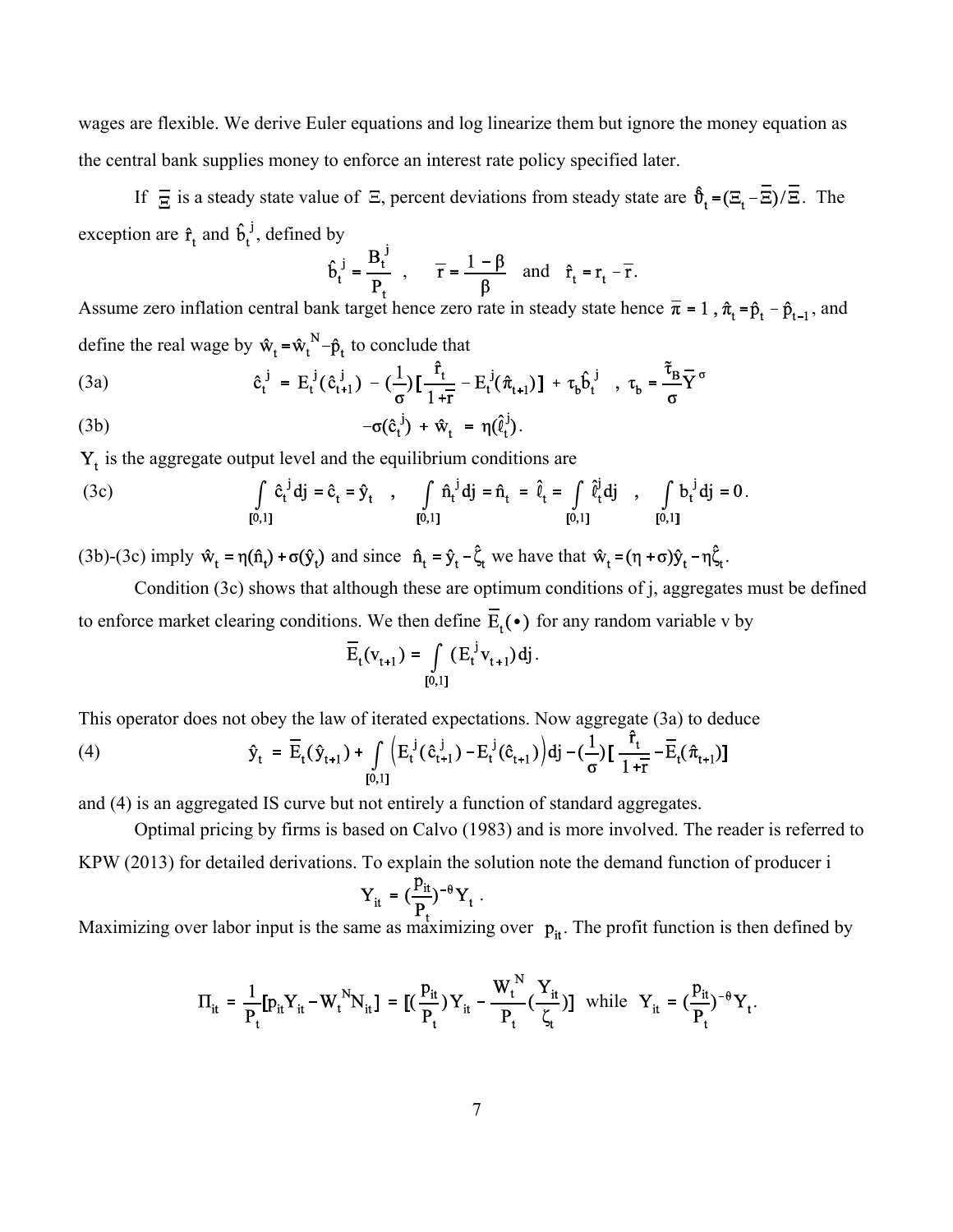Nominal marginal cost is  $(W_t^N/\zeta_t)$  and real marginal cost is  $\varphi_t = \frac{1}{\zeta} \frac{W_t^N}{P}$ . Hence,  $\hat{\varphi}_t = -\hat{\zeta}_t + \hat{w}_t$ . We make three assumptions:

- **Assumption 1:** In a Calvo (1983) pricing process the distribution of beliefs among firm-agents is the same for those who adjust prices as those who do not adjust prices.
- **Assumption 2**: An agent-firm chooses an optimal price so as to maximize discounted future profits given his own belief and considers transfer a lump sum. Actual transfers made ensure all households receive the same real profits, avoiding income effect of Calvo pricing. Transfers to agent j then equal

$$
\frac{T_t^J}{P_t} = \Pi_t - \Pi_t^j \qquad , \qquad \Pi_t = \int_{[0,1]} \Pi_{it} \, di \, .
$$

Let  $p_{it}^{\star}$  be the optimal price of i and let  $q_{it} = \frac{p_{it}}{P}$ . KPW (2013) show that if  $\omega$  is a probability a firm cannot adjust its price at date t, the relation between the aggregates is

(5a) 
$$
\hat{q}_t = \int_{[0,1]} \hat{q}_{it} di = \frac{\omega}{1-\omega} \hat{\pi}_t
$$
and pricing dynamics

and pricing dynamics

(5b) 
$$
\hat{q}_{it} = (1 - \beta \omega) \left[ (\eta + \sigma) \hat{y}_t - (1 + \eta) \hat{\zeta}_t \right] + \beta \omega E_t^i [\hat{q}_{i(t+1)} + \hat{\pi}_{t+1}]
$$

(5c) 
$$
\hat{q}_t = (1 - \beta \omega) [(\eta + \sigma) \hat{y}_t - (1 + \eta) \hat{\zeta}_t] + (\beta \omega) \overline{E}_t (\hat{q}_{t+1} + \hat{\pi}_{t+1}) + (\beta \omega) \int_{[0,1]} \left( E_t^i \hat{q}_{i(t+1)} - E_t^i \hat{q}_{(t+1)} \right)
$$

(6) 
$$
\hat{\pi}_t = -\kappa (1+\eta) \hat{\zeta}_t + \kappa (\eta + \sigma) \hat{y}_t + \beta \overline{E}_t \hat{\pi}_{t+1} + \beta (1-\omega) \int_{[0,1]} \left( E_t^i \hat{q}_{i(t+1)} - E_t^i \hat{q}_{(t+1)} \right)
$$

where  $\kappa = \frac{(1 - \beta \omega)(1 - \omega)}{\omega}$ . (6) is the Phillips Curve but is not entirely a function of aggregates. The bond holding equation is deduced from linearization of the budget constraint that implies

(7) 
$$
\hat{\mathbf{b}}_t^j = \frac{1}{\beta} \hat{\mathbf{b}}_{t-1}^j + \left[1 + \frac{\theta - 1}{\theta} \frac{\sigma}{\eta}\right] (\hat{\mathbf{y}}_t - \hat{\mathbf{c}}_t^j)
$$

and the aggregation of this equation is natural.

**Assumption 3:** Monetary policy rule is subject to an additive exogenous random policy shock  $\mathbf{u}_t$  which is observed by all agents and has a Markov transition.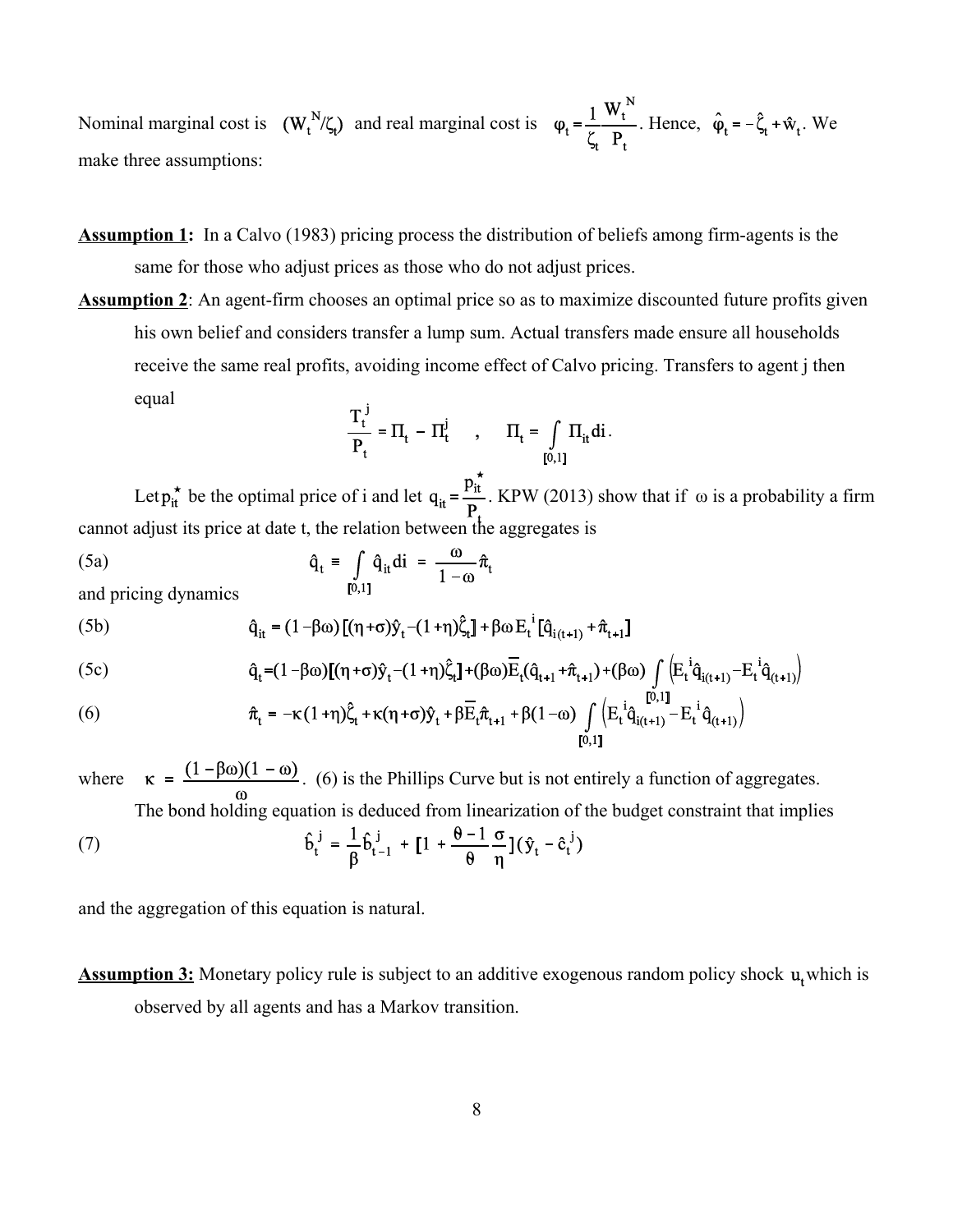We use mostly a Taylor type policy rule of the form

(8) 
$$
\hat{\mathbf{r}}_t = \xi_{\mathbf{r}} \hat{\mathbf{n}}_t + \xi_{\mathbf{y}} (\hat{\mathbf{y}}_t - \hat{\mathbf{y}}_t^{\mathrm{F}}) + \mathbf{u}_t.
$$

is output under flexible prices taken to be "potential" output<sup>1</sup>,  $\mathbf{u}_t$  is a policy shock and the weights  $(\xi_n > 1, \xi_y \ge 0)$  measure policy intensity. Larger values of  $\xi_n$  are taken to be "more aggressive inflation" stabilization policy" and larger values of  $\xi$  as "more aggressive output stabilizing policy."

Neither the IS curve (4) nor the Phillips Curve (6) are functions of aggregates only. KPW (2013) solve the problem of aggregation for the linearized economy and we review their approach shortly. Here we study policy implications *under a quadratic approximation* which raises new aggregation problems. We thus briefly explain how aggregates are defined in the linear model and then proceed to discuss our method of constructing aggregates in the more complex non-linear economy. Since all problems related to aggregation arise from the structure of expectations, we turn next to explain the belief structure.

#### *2.3 The structure of belief*

We follow the "Rational Belief" (in short, RB) approach due to Kurz (e.g. Kurz (1994), (1997), (2009)). For beliefs to be diverse there must be something agents cannot know. Here it is an unobserved state that affects all state variables. Process of exogenous shocks is non-stationary with time dependent mean values. For simplicity we assume *one unobserved state variable* about which agents hold diverse beliefs. Agents have long past data used to deduce an empirical probability m on observed variables. We assume the empirical and stationary probability m implies  $(\hat{\zeta}_t, u_t)$  have Markov transitions:

(9a) 
$$
\hat{\zeta}_{t+1} = \lambda_{\zeta} \hat{\zeta}_{t} + \rho_{t+1}^{\zeta}
$$
  
\n(9b)  $u_{t+1} = \lambda_{u} u_{t} + \rho_{t+1}^{u}$   $\begin{pmatrix} \rho_{t+1}^{\zeta} \\ \rho_{t+1}^{u} \end{pmatrix} \sim N \begin{pmatrix} 0 \\ 0 \\ \rho_{t+1}^{u} \end{pmatrix}, \text{ i.i.d.}$ 

The truth is that both processes are subject to unknown shifts in structure, taking the true form

| (10a) | $\hat{\zeta}_{t+1} = \lambda_{\zeta} \hat{\zeta}_{t} + \lambda_{\zeta}^{s} s_{t} + \tilde{\rho}_{t+1}^{\zeta}$ | $\begin{pmatrix} \tilde{\rho}_{t+1}^{\zeta} \\ \tilde{\rho}_{t+1}^{\mathrm{u}} \end{pmatrix} \sim N \begin{pmatrix} 0 \\ 0 \\ 0 \end{pmatrix}, \begin{pmatrix} \tilde{\sigma}_{\zeta}^{2}, & 0 \\ 0, & \tilde{\sigma}_{\mathrm{u}}^{2} \end{pmatrix}.$ |  |  |
|-------|----------------------------------------------------------------------------------------------------------------|--------------------------------------------------------------------------------------------------------------------------------------------------------------------------------------------------------------------------------------------------------|--|--|
| (10b) | $u_{t+1} = \lambda_u u_t + \lambda_u^s s_t + \tilde{\rho}_{t+1}^u$                                             |                                                                                                                                                                                                                                                        |  |  |

<sup>&</sup>lt;sup>1</sup> The flexible prices output level we consider and from which we derive  $\hat{\mathbf{y}}_t^{\text{F}}$  in its linear or quadratic approximation is well known and function of the productivity shock only:  $Y_t^F = \begin{bmatrix} \sigma-1 \\ \sigma-1 \end{bmatrix}$   $\sigma^{+n}$  (see Walsh (2010) p. 335).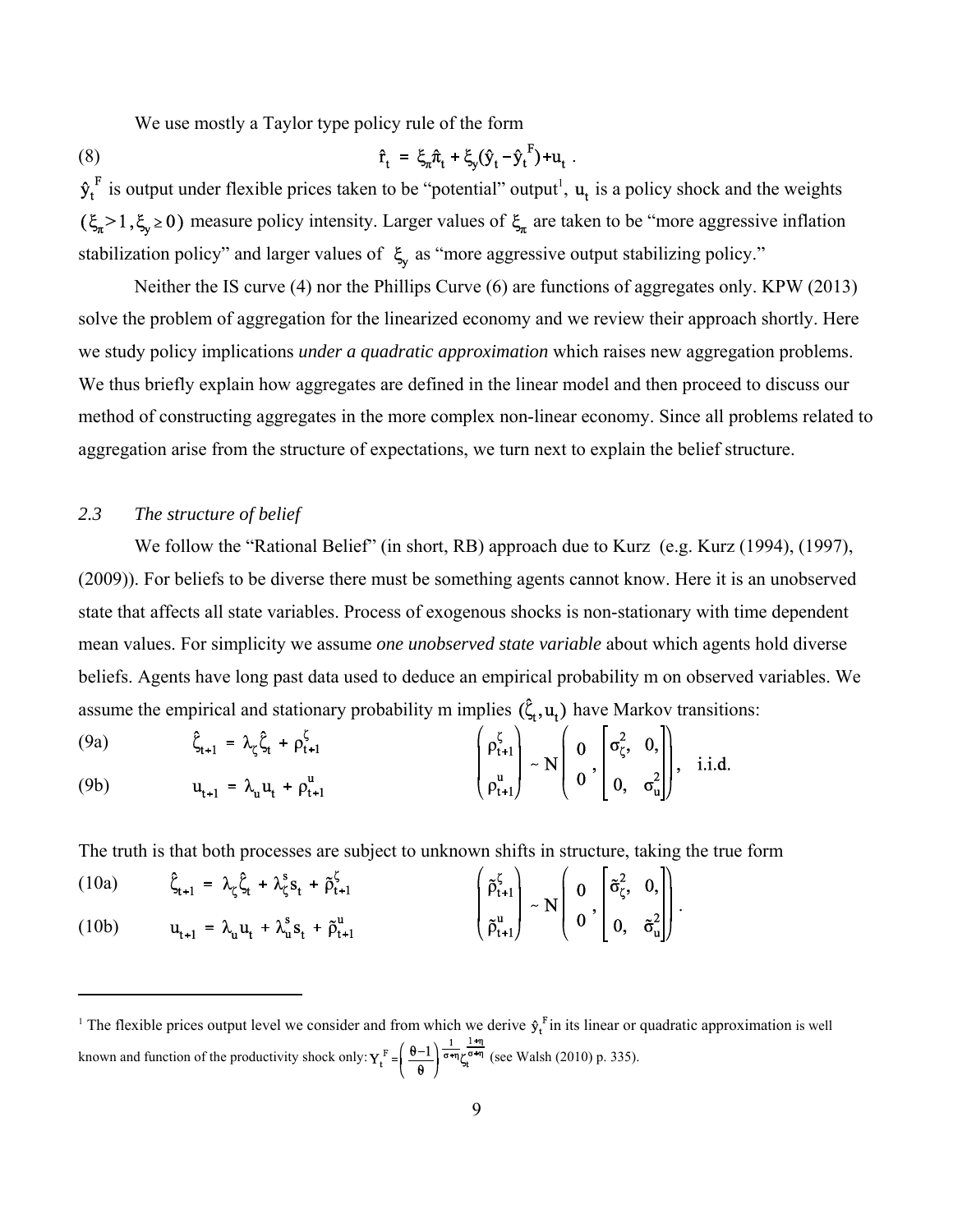Time varying parameters  $s_t$  are unobserved hence (9a)-(9b) are time averages of (10a)-(10b).

Individual belief are described by state variables  $g_t^j$  that are the agents' subjective conditional expectations of  $s_t$ . The notation  $(\hat{\zeta}_{t+1}^j, u_{t+1}^j)$  expresses j's *perception* of t+1 shocks before observing them. By convention  $(E_t^j \hat{\zeta}_{t+1}, E_t^j u_{t+1})^2$  is the same as  $(E_t^j \hat{\zeta}_{t+1}, E_t^j u_{t+1}^j)$  since agent's expectation can be taken only with respect to perception. Agent j's then *perceives*  $(\hat{\xi}_{t+1}^j, u_{t+1}^j)$  at date t to be distributed as

(11a) 
$$
\begin{aligned}\n\hat{\xi}_{t+1}^{j} &= \lambda_{\zeta} \hat{\zeta}_{t} + \lambda_{\zeta}^{g} g_{t}^{j} + \rho_{t+1}^{j\zeta} \\
u_{t+1}^{j} &= \lambda_{u} u_{t} + \lambda_{u}^{g} g_{t}^{j} + \rho_{t+1}^{ju}\n\end{aligned}\n\qquad\n\begin{pmatrix}\n\rho_{t+1}^{j\zeta} \\
\rho_{t+1}^{ju}\n\end{pmatrix}\n\sim N\n\begin{pmatrix}\n0 \\
0 \\
\delta_{\zeta}^{o}, \quad \hat{\sigma}_{u}^{o}\n\end{pmatrix}
$$

(11a)-(11b) show that  $g_t^j$  specifies the *difference between j's date t forecast and the forecasts under m.* 

KPW (2013) synthesize the RB approach with three rationality axioms on j's belief. These imply that  $g_t^j$  fluctuates over time with a dynamic law of motion which is shown to be

(12a)  $g_{t+1}^{j} = \lambda_{Z} g_{t}^{j} + \lambda_{Z}^{k} [\hat{\zeta}_{t+1} - \lambda_{\zeta} \hat{\zeta}_{t}] + \lambda_{Z}^{u} [u_{t+1} - \lambda_{u} u_{t}] + \rho_{t+1}^{j}$ ,  $\rho_{t+1}^{j} \sim N(0, \sigma_{g}^{2})$ ,  $\rho_{t+1}^{j}$  are correlated across j. Several natural assumptions are made. First, each agent is anonymous in assuming his belief has

no effect on the market. Second, although each  $g_t^j$  is not publically observed, the distribution of all  $g_t^j$  is observed hence mean market belief  $Z_t = \int g_t^j dj$  is also observed. Like all observed variables, it has an empirical distribution and induces diverse beliefs about its future. The RB approach shows that agents forming beliefs about mean market belief expand their state spaces but does not trigger an infinite regress since  $Z_t$  is common knowledge and its empirical distribution is deduced from (12a)

(12b) 
$$
Z_{t+1} = \lambda_Z Z_t + \lambda_Z^{\zeta} [\hat{\zeta}_{t+1} - \lambda_{\zeta} \hat{\zeta}_t] + \lambda_Z^u [u_{t+1} - \lambda_u u_t] + \tilde{\rho}_{t+1}^Z \qquad , \qquad \tilde{\rho}_{t+1}^Z = \int_{[0,1]} \rho_{t+1}^{ig} dj.
$$

Note  $\tilde{\rho}_{t+1}^Z \neq 0$  since, due to correlation across agents, the law of large numbers does not hold and  $\tilde{\rho}_{t+1}^Z$ may exhibit time dependence as well. Since correlation is not determined by individual rationality it is a *belief externality.* Agents' uncertainty about future market belief  $Z_{t+1}$  is central to our approach.

In sum, agents have data on  $\{(\hat{\zeta}_t, u_t, Z_t), t = 1, 2, ...\}$  and know their *joint empirical distribution*. We assume it is a Markov probability with transition functions described by

<sup>&</sup>lt;sup>2</sup> The notation  $(\xi_{i+1}^j, u_{i+1}^j)$  is used to highlight *perception* of the variables  $(\zeta_{i+1}, u_{i+1})$  by agent i before they are observed. In general, for an aggregate variable  $\mathbf{x}_{t+1}$ , there is no difference between  $\mathbf{E}_t^1\mathbf{x}_{t+1}^1$  and  $\mathbf{E}_t^1\mathbf{x}_{t+1}$  since j's expectations can be taken only with respect to j's perception. However, it is important to keep in mind the context. If in a discussion the variable  $\mathbf{x}_{t-1}$  is assumed to be observed at t+1, then it cannot be perceived at that date. Hence, the notation  $x_{t+1}$  expresses *perception* of  $x_{t+1}$  by agent j before the variable is observed and expresses the expectations of  $\mathbf{x}_{t-1}$  by j, *in accordance with his perception*. This procedure does not apply to j-specific variables such as which has a natural interpretation.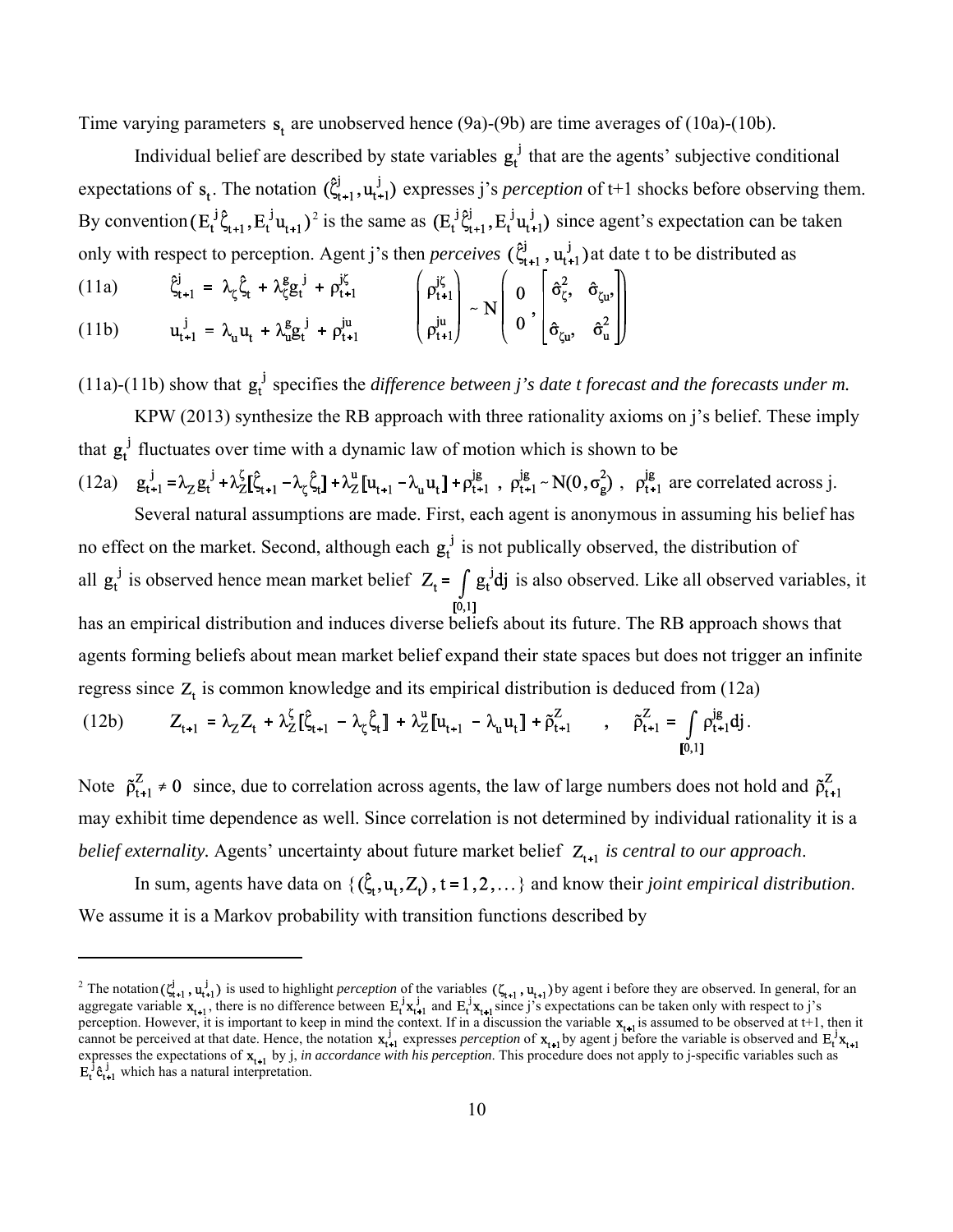(13a) 
$$
\hat{\zeta}_{t+1} = \lambda_{\zeta} \hat{\zeta}_{t} + \rho_{t+1}^{\zeta}
$$
  
\n(13b)  $u_{t+1} = \lambda_{u} u_{t} + \rho_{t+1}^{u}$   
\n(13c)  $Z_{t+1} = \lambda_{Z} Z_{t} + \lambda_{Z}^{\zeta} [\hat{\zeta}_{t+1} - \lambda_{\zeta} \hat{\zeta}_{t}] + \lambda_{Z}^{u} [u_{t+1} - \lambda_{u} u_{t}] + \rho_{t+1}^{Z} \begin{bmatrix} \rho_{t+1}^{\zeta} \\ \rho_{t+1}^{u} \\ \rho_{t+1}^{z} \end{bmatrix} - N \begin{bmatrix} 0 & \sigma_{\zeta}^{2}, & 0, & 0 \\ 0 & 0, & \sigma_{u}^{2}, & 0 \\ 0 & 0, & \sigma_{Z}^{2} \end{bmatrix}$ , i.i.d.

Agents who do not believe (13a)-(13c) are the truth, formulate their own beliefs. An agent's perception model 
$$
(\hat{\zeta}_{t+1}^j, u_{t+1}^j, Z_{t+1}^j, g_{t+1}^j)
$$
 is then described by the transition functions of the form

\n(14a)  $\hat{\zeta}_{t+1}^j = \lambda_{\zeta} \hat{\zeta}_t + \lambda_{\zeta}^g g_t^j + \rho_{t+1}^{j\zeta}$ 

\n(14b)  $u_{t+1}^j = \lambda_{\mu} u_t + \lambda_{\mu}^g g_t^j + \rho_{t+1}^{ju}$ 

\n(14c)  $Z_{t+1}^j = \lambda_Z Z_t + \lambda_Z^{\zeta} [\hat{\zeta}_{t+1}^j - \lambda_{\zeta} \hat{\zeta}_t] + \lambda_Z^u [u_{t+1}^j - \lambda_u u_t] + \lambda_Z^g g_t^j + \rho_{t+1}^{jZ}$ 

\n(14d)  $g_{t+1}^j = \lambda_Z g_t^j + \lambda_Z^{\zeta} [\hat{\zeta}_{t+1}^j - \lambda_{\zeta} \hat{\zeta}_t] + \lambda_Z^u [u_{t+1}^j - \lambda_u u_t] + \rho_{t+1}^{j\epsilon}$ 

\n(14d)  $g_{t+1}^j = \lambda_Z g_t^j + \lambda_Z^{\zeta} [\hat{\zeta}_{t+1}^j - \lambda_{\zeta} \hat{\zeta}_t] + \lambda_Z^u [u_{t+1}^j - \lambda_u u_t] + \rho_{t+1}^{j\epsilon}$ 

#### *2.4 Defining aggregates in the linear model*

To see how aggregation depends upon the structure of beliefs we review KPW (2013) who show that in equilibrium of the log linearized economy optimal individual decision functions are of the form

(15a) 
$$
\hat{c}_t^{j} = A_y^Z Z_t + A_y^{\zeta} \hat{\zeta}_t + A_y^{\{u\}} u_t + A_y^{\{b\}} \hat{b}_{t-1}^{j} + A_y^{\{g\}} g_t^{j} \equiv A_y \bullet (Z_t, \hat{\zeta}_t, u_t, \hat{b}_{t-1}^{j}, g_t^{j})
$$

(15b) 
$$
\hat{q}_{jt}^* = \frac{\omega}{1-\omega} [A_{\pi}^2 Z_t + A_{\pi}^{\zeta} \hat{\zeta}_t + A_{\pi}^{\mu} u_t + A_{\pi}^{\mu} \hat{b}_{t-1}^{\ j} + A_{\pi}^{\mu} g_t^{\ j}] \equiv \frac{\omega}{1-\omega} A_{\pi}^{\phi} (Z_t, \hat{\zeta}_t, u_t, \hat{b}_{t-1}^{\ j}, g_t^{\mu})
$$

(15c) 
$$
\hat{b}_t^j = A_b^Z Z_t + A_b^{\zeta} \hat{\zeta}_t + A_b^{\{u\}} u_t + A_b^{\{b\}} \hat{b}_{t-1}^j + A_b^{\{g\}} g_t^j \equiv A_b (Z_t, \hat{\zeta}_t, u_t, \hat{b}_{t-1}^j, g_t^j).
$$

The insurance assumption 3 implies that diversity is expressed in (15a)-(15c) by bond holdings  $\hat{b}_{t-1}^j$  and beliefs  $g_t^j$  hence by agent specific state space over  $(Z_t, \hat{\zeta}_t, u_t, \hat{b}_{t-1}^j, g_t^j)$ . Imposition of market clearing conditions (3c) and (5a) is then a simple linear operation which implies that the aggregates must be

(15d) 
$$
\hat{y}_t = A_y^Z Z_t + A_y^{\zeta} \hat{\zeta}_t + A_y^{\{u\}} u_t + A_y^{\{b\}} 0 + A_y^{\{g\}} Z_t \equiv A_y \bullet (Z_t, \hat{\zeta}_t, u_t, 0, Z_t)
$$

(15e) 
$$
\hat{\pi}_t = A_\pi^2 Z_t + A_\pi^3 \xi_t + A_\pi^{\mathbf{u}} \mathbf{u}_t + A_\pi^{\mathbf{v}} \mathbf{0} + A_\pi^{\mathbf{g}} Z_t \equiv A_\pi \bullet (Z_t, \xi_t, \mathbf{u}_t, 0, Z_t)
$$

(15f) 
$$
\hat{q}_t = \frac{\omega}{1-\omega} [A_{\pi}^Z Z_t + A_{\pi}^{\zeta} \hat{\zeta}_t + A_{\pi}^{\ u} u_t + A_{\pi}^{\ b} 0 + A_{\pi}^{\ g} Z_t] \equiv \frac{\omega}{1-\omega} A_{\pi} (Z_t, \hat{\zeta}_t, u_t, 0, Z_t).
$$

Aggregate variables are functions of  $(Z_t, \hat{\zeta}_t, u_t)$  where  $Z_t$  is the new factor added to the NKM. Agents take market belief as an observed variable, like prices, and forecast its value like any other variable.

For completeness we note KPW (2013) prove (Theorem 6) in equilibrium there are constants  $(\mathbf{B}_{\mathbf{y}}, \mathbf{B}_{\mathbf{z}})$  such that, relative to the output gap  $\hat{\mathbf{x}}_t = \hat{\mathbf{y}}_t - \hat{\mathbf{y}}_t^F$ , the aggregates satisfy the NKM conditions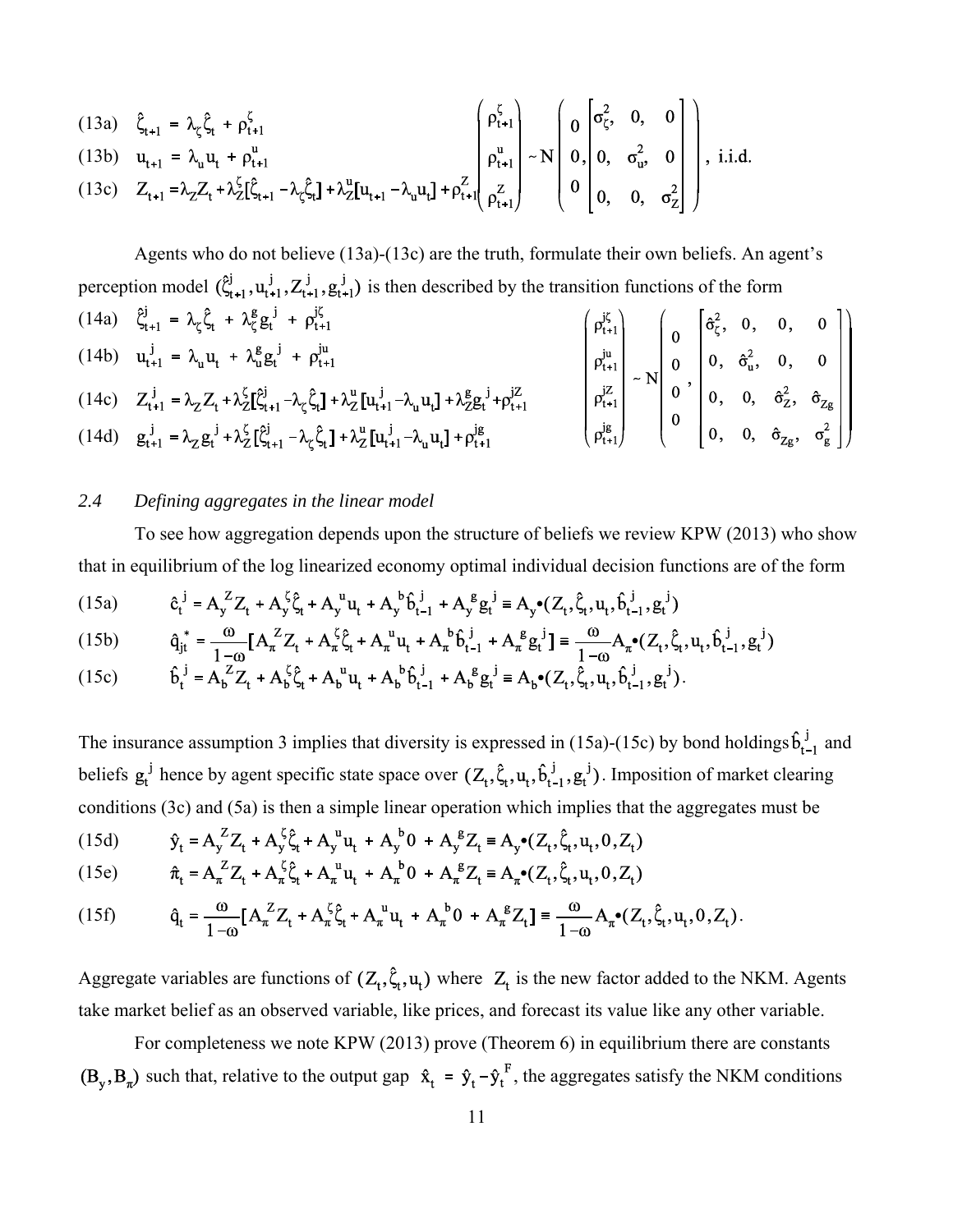| IS Curve       | $\hat{x}_t = E_t^m(\hat{x}_{t+1}) - (\frac{1}{\sigma}) \left[ \frac{\hat{r}_t}{1+\bar{r}} - E_t^m(\hat{\pi}_{t+1}) - \sigma(1-\lambda_{\zeta}) \left( \frac{1+\eta}{\sigma + \eta} \right) \hat{\zeta}_t - \sigma B_y Z_t \right];$ |                                                 |
|----------------|-------------------------------------------------------------------------------------------------------------------------------------------------------------------------------------------------------------------------------------|-------------------------------------------------|
| Phillips Curve | $\hat{\pi}_t = \kappa (\eta + \sigma) \hat{x}_t + \beta E_t^m \hat{\pi}_{t+1} + \beta B_{\pi} Z_t$ ,                                                                                                                                | $\kappa = \frac{(1-\beta\omega)(1-\omega)}{2}.$ |
| Monetary rule  | $\hat{r}_t = \xi_{\pi} \hat{\pi}_t + \xi_{\nu} (\hat{y}_t - \hat{y}_t^{F}) + u_t$ .                                                                                                                                                 |                                                 |

Diverse beliefs affect aggregates via  $Z_t$  in the IS and Phillips Curves. From a perspective of each agent  $Z_t$ is the belief of "others" and  $(g_t^j - Z_t)$  impacts model dynamics, as seen in (7),(15a)-(15f).

The solution above is the first building block of our equilibrium model under a second order polynomial approximation that promotes other moments of the cross sectional distribution of beliefs. The problems of aggregation and market clearing are much more complicated in that model.

#### *2.5 Some properties of the belief structure*

#### *2.5.1 RBE restrictions and the role of learning feed-back*

The RB principle (see Kurz (1994)) is a model of rational agents who deviate from m but reproduce it with sufficiently long data. An RB model of the exogenous shocks exhibits the same volatility as the empirical model and it implies the following restrictions (for details, see KPW (2013)):

$$
\begin{array}{llll}\n\text{Var}[\lambda_{\zeta}^{g} g_{t}^{j} + \rho_{t+1}^{j\zeta}] &= \text{Var}[\rho_{t+1}^{\zeta}] & \Rightarrow & (\lambda_{\zeta}^{g})^{2} \text{Var}(g) + \hat{\sigma}_{\zeta}^{2} = \sigma_{\zeta}^{2} \\
\text{(16)} & \text{Var}[\lambda_{u}^{g} g_{t}^{j} + \rho_{t+1}^{ju}] &= \text{Var}[\rho_{t+1}^{u}] & \Rightarrow & (\lambda_{u}^{g})^{2} \text{Var}(g) + \hat{\sigma}_{u}^{2} = \sigma_{u}^{2} \\
\text{Var}[\lambda_{Z}^{g} g_{t}^{j} + \rho_{t+1}^{jZ}] &= \text{Var}[\rho_{t+1}^{Z}] & \Rightarrow & (\lambda_{Z}^{g})^{2} \text{Var}(g) + \hat{\sigma}_{Z}^{2} = \sigma_{Z}^{2}\n\end{array}
$$

By normalization  $\lambda_{\zeta}^{\mathsf{g}} = 1$ , therefore the rationality conditions (16) imply (17a)  $Var(g) \le \sigma_{\zeta}^2$ ,  $(\lambda_u^g)^2 Var(g) \le \sigma_u^2$ ,  $(\lambda_Z^g)^2 Var(g) \le \sigma_Z^2$ ,  $\tilde{\sigma}_{\zeta} \le \sigma_{\zeta}$ ,  $\tilde{\sigma}_u \le \sigma_u$ ,  $\tilde{\sigma}_z \le \sigma_Z$ In addition, the variance of  $\rho_{t+1}^Z$  is restricted by  $\sigma_g^2$  and is specified as (17b)  $\sigma_Z^2 \le \sigma_g^2$  with  $\sigma_Z = \rho \sigma_g$  and  $\rho = \text{corr}(\rho_{t+1}^{j} , \rho_{t+1}^Z) > 0$ . The unconditional variance of  $g_t^i$  is (18a)  $Var[g] = \frac{1}{(1 - \lambda_2^2)} [(\lambda_2^{\zeta})^2 \sigma_{\zeta}^2 + (\lambda_2^{\mu})^2 \sigma_{\mu}^2 + \sigma_{g}^2].$ 

The parameters  $(\lambda_Z^{\zeta}, \lambda_Z^{\mu})$  are important. They measure learning feed-back from current data with which agents deduce changes in estimated value of  $s_t$  in (10a)-(10b) from forecast errors in (14a)-(14b). This causes revisions of the belief index  $g_t^j$  which is j's subjective conditional expectations of  $s_t$ . The variance of g which ignores such feed-back is therefore

(18b) 
$$
\mathbf{Var}^{\text{NF}}[\mathbf{g}] = \frac{\sigma_{\mathbf{g}}^2}{(1 - \lambda_{\mathbf{Z}}^2)}.
$$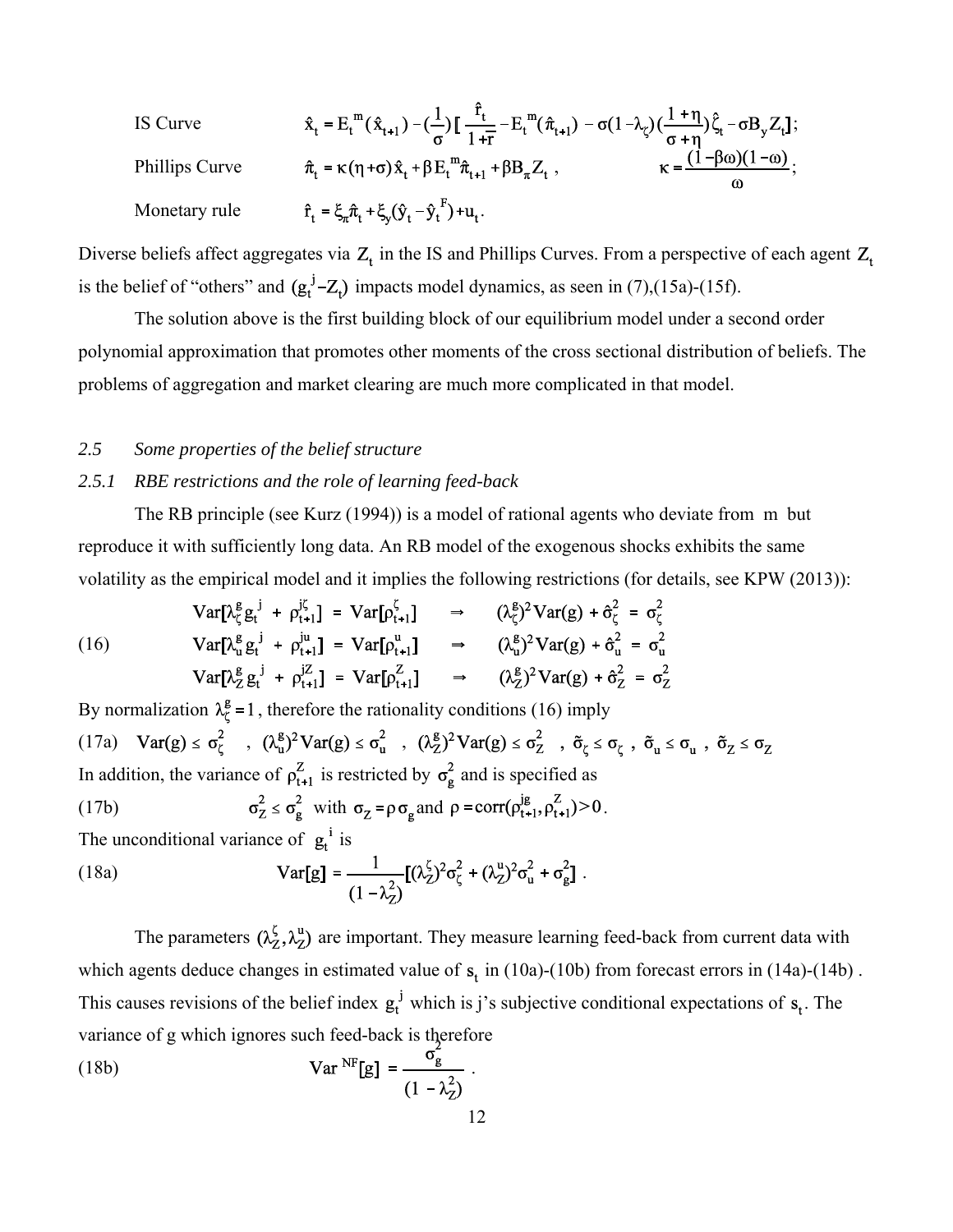Interest in (18b) arises from the need to reconcile learning feed-back with the RB principle. Learning feed-back increases the variance of  $g_t^j$ . In addition, comparing (10a)-(10b) with perception (14a)-(14b) shows learning feed back causes  $g_t^j$  to introduce into (14a)- (14b) correlation with observed data which does not exist in (9a)-(9b). Hence, on the face of it, a learning feed-back violates the RB principle. But a rational agent who adjusts his belief about exogenous shocks in response to most recent data knows there is no learning within the actual data of exogenous shocks hence he must purge (16)-(18a) from the effect of learning feed-back. This is the reason why we use (18b) and not (18a) as the basis for restricting individual beliefs. Sufficient conditions implied by this procedure and used in this paper are

(19a) 
$$
\sigma_g \leq \sigma_\zeta \sqrt{(1-\lambda_Z^2)} \qquad , \ \lambda_u^g \leq \frac{\sigma_u}{\sigma_\zeta} \qquad , \quad \lambda_Z^g \leq \frac{\sigma_Z}{\sigma_\zeta} \leq \rho \sqrt{(1-\lambda_Z^2)}.
$$

(19b)  $(\lambda_{\zeta}^g)^2 \text{Var}_{g}^2 + \hat{\sigma}_{\zeta}^2 \ge \sigma_{\zeta}^2$ ,  $(\lambda_{u}^g)^2 \text{Var}_{g}^2 + \hat{\sigma}_{u}^2 \ge \sigma_{u}^2$ ,  $(\lambda_{Z}^g)^2 \text{Var}_{g}^2 + \hat{\sigma}_{Z}^2 \ge \sigma_{Z}^2$ .

To clarify the effect of learning feed-back return to (14d) where future belief of j depends upon realized future data from which he will deduce  $g_{t+1}^j$ . Such dependence of belief upon current data amplifies the effect of beliefs. To see why suppose  $g_t^j > 0$  thus j is optimistic today about larger  $s_t$  and hence he perceives a larger  $\hat{\zeta}_{t+1}^{j}$  and a larger forecast error  $(\hat{\zeta}_{t+1}^{j} - \lambda_{\zeta} \hat{\zeta}_{t})$  at t+1. With learning feed-back he also knows that he *expects* to interpret this larger forecast error as a larger value of  $s_{t+1}$  as well, and the larger is the learning feed-back parameter  $\lambda_Z^{\zeta}$  the larger is this secondary effect of  $g_t^j > 0$  on the *expected value of*  $s_{t+1}$ . The mathematical result of this fact is seen by taking expectations of (14d) using (14a):

$$
E_t^j[g_{t+1}^j] = \lambda_Z g_t^j + \lambda_Z^{\zeta} g_t^j + \lambda_Z^u \lambda_u^g g_t^j = (\lambda_Z + \lambda_Z^{\zeta} + \lambda_Z^u \lambda_U^g) g_t^j.
$$

Due to learning feed-back from current data the parameter  $(\lambda_z + \lambda_z^{\zeta} + \lambda_z^{\mu} \lambda_{\bar{\mu}}^{\bar{\mu}})$  of  $g_t^j$  in j's *expected*  $g_{t+1}^j$  may exceed 1. Being only within the agent's model it does not have any effect on the actual dynamic movements of either  $g_t^j$  or  $Z_t$  hence has no effect on market instability or violation of Blanchard-Kahn conditions. It is merely a result of interaction between learning feed-back and persistence of beliefs.

Since we assume only one unobserved state variable, belief parameters must be oriented in sign so as to have comparable meaning. For technology it is clear being "optimistic" means  $\lambda_r^g > 0$  hence we set  $\lambda_{\zeta}^{\mathsf{g}} = 1$ . As for policy shocks, we assume that an agent who is optimistic about stronger-than-usual future state expects the central bank will also expect a stronger-than-usual future state. Although such view results in higher nominal interest rates and lower output and inflation, it will all be in anticipation of stronger future state of the economy. Hence we have  $\lambda_n^g > 0$  but note that expecting higher future state does not mean expecting higher output since when forming expectations optimistic agents take into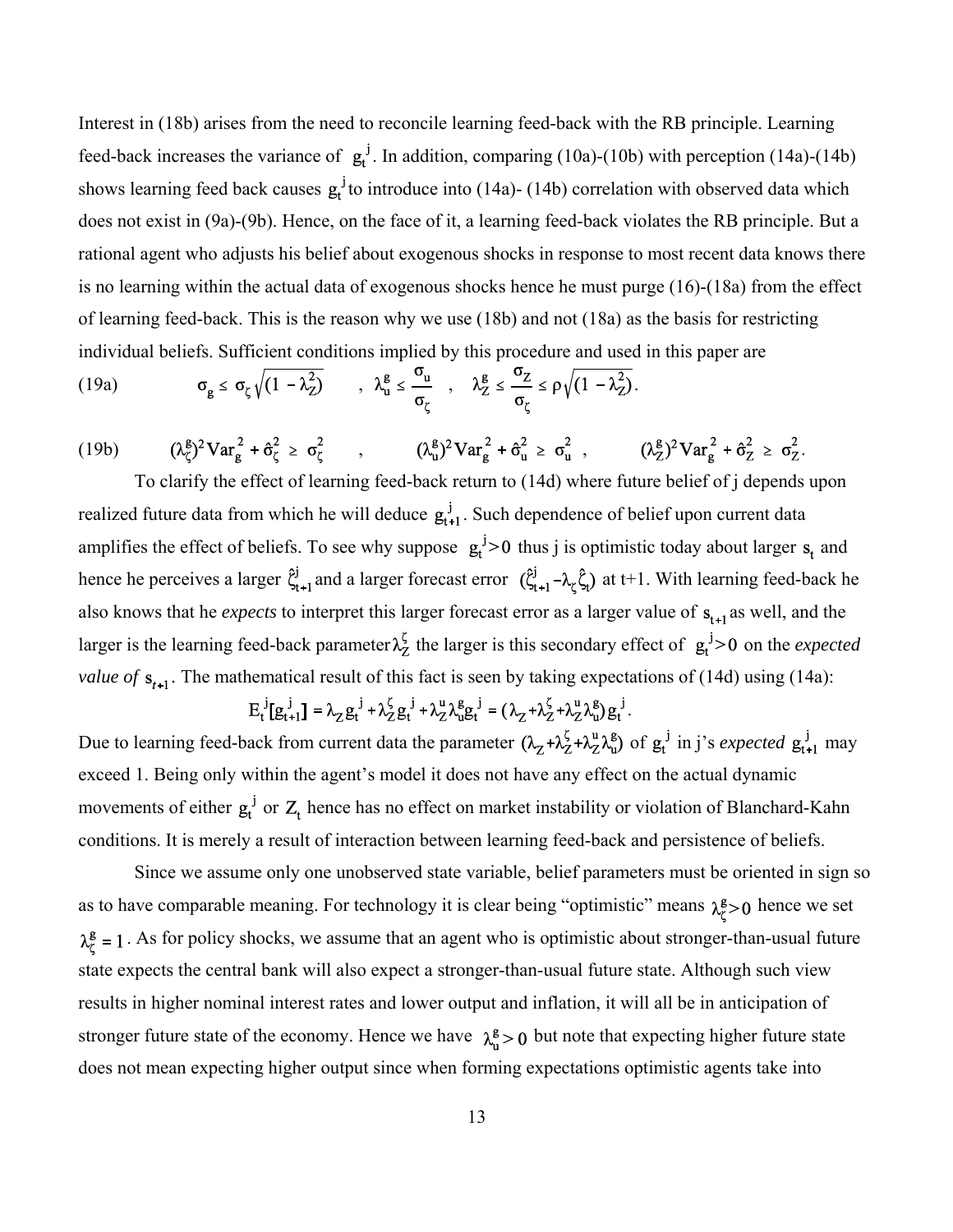account the central bank reaction to a stronger future state when the bank may raise interest rates.

Empirical evidence on belief parameter discussed by KPW (2013) points to high persistence of mean market belief where  $\lambda_z$  is estimated with high confidence to be in the range of  $0.6 \le \lambda_z \le 0.8$  (see Kurz and Motolese (2011)) and also that  $0 \le \lambda_Z^{\zeta} \le 0.70$ ,  $0 \le \lambda_Z^{\zeta} \le 0.25$ ,  $\lambda_u^{\zeta} \le \frac{\sigma_u}{\zeta}$ , the last being based on earlier discussion. The open question is  $\lambda^u_Z$ . KPW (2013) and Wu (2014) provide empirical evidence that  $(\sigma_u \le 0.006$ ,  $\lambda_u = 0.80)$  and  $\lambda_u^g > 0$  postulates an association of agents' beliefs with policy shocks. However, agents believe the central bank knows as much as they do and do not believe a policy shock u is more informative about current state of the economy. We thus set  $\lambda_z^u = 0$ .

#### *2.5.2 Decomposition and the interaction of diverse beliefs with policy*

Individual beliefs are about current unobserved state hence it is clear how an agent's belief has an effect on his optimal decisions. The problem is that interdependence makes it harder to pin down the effect of expectations on equilibrium output, inflation and other aggregates. To understand this we must explore in some details the mechanics by which market belief impact the equilibrium. To that end we use the decomposition principle introduced earlier.

To determine equilibrium parameters we use the decomposition principle to deduce the parameters of the technology shock ζ. To do that insert (15a)-(15f) and the monetary rule into the linearized Euler equations (3a) and (5c). Next we use the perception model (14a)-(14d) to compute expectations of all state variables. Finally, since these are linear difference equations we match coefficients  $(A_y^{\zeta}, A_{\pi}^{\zeta})$  of  $\hat{\zeta}_t$ . The equations that determine these parameters are

(20a) 
$$
\kappa(\eta + \sigma)A_{y}^{\zeta} - [1 - \beta \lambda_{\zeta}]A_{\pi}^{\zeta} = \kappa(1 + \eta).
$$

(20b) 
$$
[1 - \lambda_{\zeta} + \frac{\xi_{y}}{\sigma(1+\bar{r})}]A_{y}^{\zeta} + (\frac{\frac{\varsigma_{\pi}}{(1+\bar{r})} - \lambda_{\zeta}}{\sigma})A_{\pi}^{\zeta} = (\frac{\xi_{y}}{\sigma(1+\bar{r})})\frac{1+\eta}{\eta+\sigma}.
$$

Now define

(21) 
$$
T(\hat{\zeta}) = \begin{bmatrix} \xi_{\frac{\zeta}{\tau}} & \frac{\xi_{\gamma}}{\sigma(1+\bar{r})}, & \frac{\xi_{\frac{\zeta}{\tau}}}{\sigma(1+\bar{r})}, \\ \kappa(\eta+\sigma), & -(1-\beta\lambda_{\zeta}) \end{bmatrix}
$$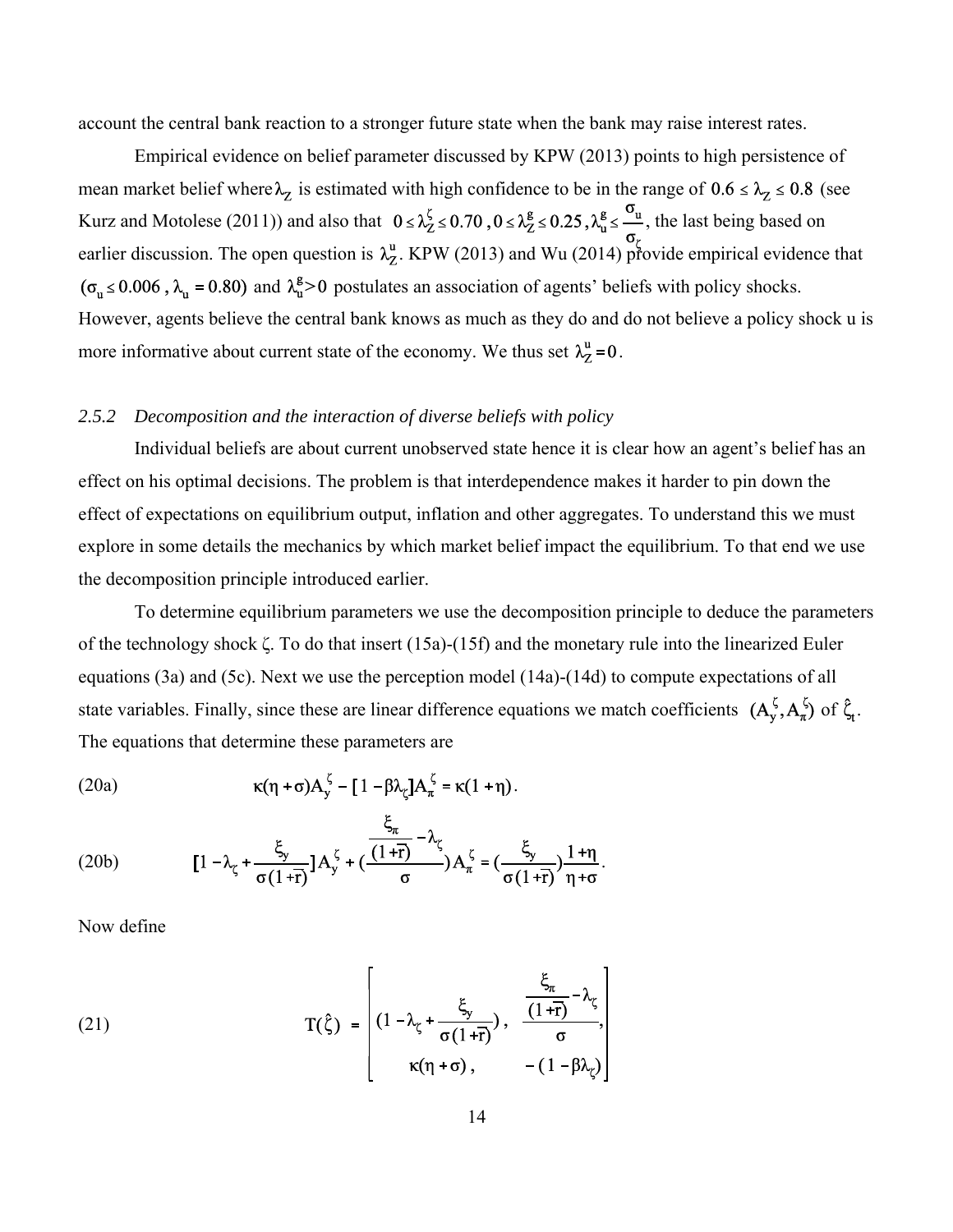and the solution of the above equations is

(22) 
$$
\begin{pmatrix} A_y^{\zeta} \\ A_{\pi}^{\zeta} \end{pmatrix} = T(\hat{\zeta})^{-1} \begin{pmatrix} \frac{\zeta_y}{\sigma(1+\bar{r})} \frac{1+\eta}{\eta+\sigma} \\ \kappa \Lambda \frac{1+\eta}{1-\alpha} \end{pmatrix}.
$$

This solution exists and is unique since  $|T(\hat{\zeta})| = -[(1 - \lambda_r + \frac{\lambda_r}{\sqrt{1-\lambda_r}})(1 - \beta\lambda_r) + (\frac{\lambda_r}{\sqrt{1-\lambda_r}})(1 - \beta\lambda_r)] < 0$  for all policies. But then, equilibrium parameters  $(A_v^{\zeta}, A_\pi^{\zeta})$  of  $\zeta$  depend only on the direct and indirect effects the exogenous shock  $\hat{\zeta}_t$  has in the economy and do not depend upon the model's expectations.

The above points to a conclusion we labeled "decomposition." Equilibrium parameters of each exogenous shock are independent of expectations hence are the same in models with diverse beliefs and under RE. Also, they are solutions of the linear part in a higher order approximation of equilibrium under any expectation assumptions. This decomposition is an implication Taylor's theorem. But this result does not hold with respect to the effect of diverse belief on equilibrium. For simplicity we carry out computations for  $(\zeta_t \neq 0, u_t = 0)$  but it will be clear how to modify computations for more shocks.

To determine  $(A_y^Z, A_x^Z, A_y^g, A_z^g)$  we follow the same procedure used for the technology shock

and deduce a system of equations written in matrix form with 
$$
\Xi_1 = \frac{\xi_y}{\sigma} - (A_y^b + \tau_b)[1 + \frac{\theta - 1}{\theta} \frac{\sigma}{\eta}],
$$
  
\n $\Xi_2 = -(1 - \lambda_z - \lambda_z^{\zeta} + (A_y^b + \tau_b))[1 + \frac{\theta - 1}{\theta} \frac{\sigma}{\eta}]$  and  $\Xi_3 = \beta \omega (\lambda_z + \lambda_z^{\zeta}) + \beta (1 - \omega)(\lambda_z^{\zeta} + \lambda_z^{\zeta}) - 1:$   
\n
$$
\left[\begin{array}{ccc} & \frac{\xi_x}{(1 + \overline{t})} & \frac{\xi_y}{(1 + \overline{t})} - \lambda_z & \frac{\xi_x}{(1 + \overline{t})} - \lambda_z \\ & & \frac{\xi_x}{(1 + \overline{t})} - \lambda_z & \frac{\xi_x}{\sigma} \end{array}\right] \begin{array}{c} A_y^2 \\ A_y^2 \\ B_z^2 \\ B_z^2 \end{array}
$$
\n(23)  
\n $(\lambda_z^{\zeta} + \lambda_z^{\zeta})$   $\frac{(\lambda_z^{\zeta} + \lambda_z^{\zeta})}{\sigma}$   $\Xi_2$   $\frac{(\lambda_z^{\zeta} + \lambda_z^{\zeta})}{\sigma}$   $\left[\begin{array}{c} 0 \\ A_x^{\zeta} \\ A_y^{\zeta} \\ A_z^{\zeta} \end{array}\right] = -A_y^{\zeta} - \frac{A_x^{\zeta}}{\sigma}$   
\n $- \beta A_x^{\zeta}$ 

Both (22) and (23) depend upon policy but there are two crucial differences between (22) and (23). The first explains why decomposition fails to hold here: the effect of belief works "through" the effects of exogenous shock. That is, since beliefs are about exogenous shocks their effect on equilibrium depends upon how exogenous shocks affect the economy. That is to assess the effect of beliefs one must first solve for  $(A_y^{\zeta}, A_{\pi}^{\zeta})$  which represent the effects of the exogenous shocks. These are then used on the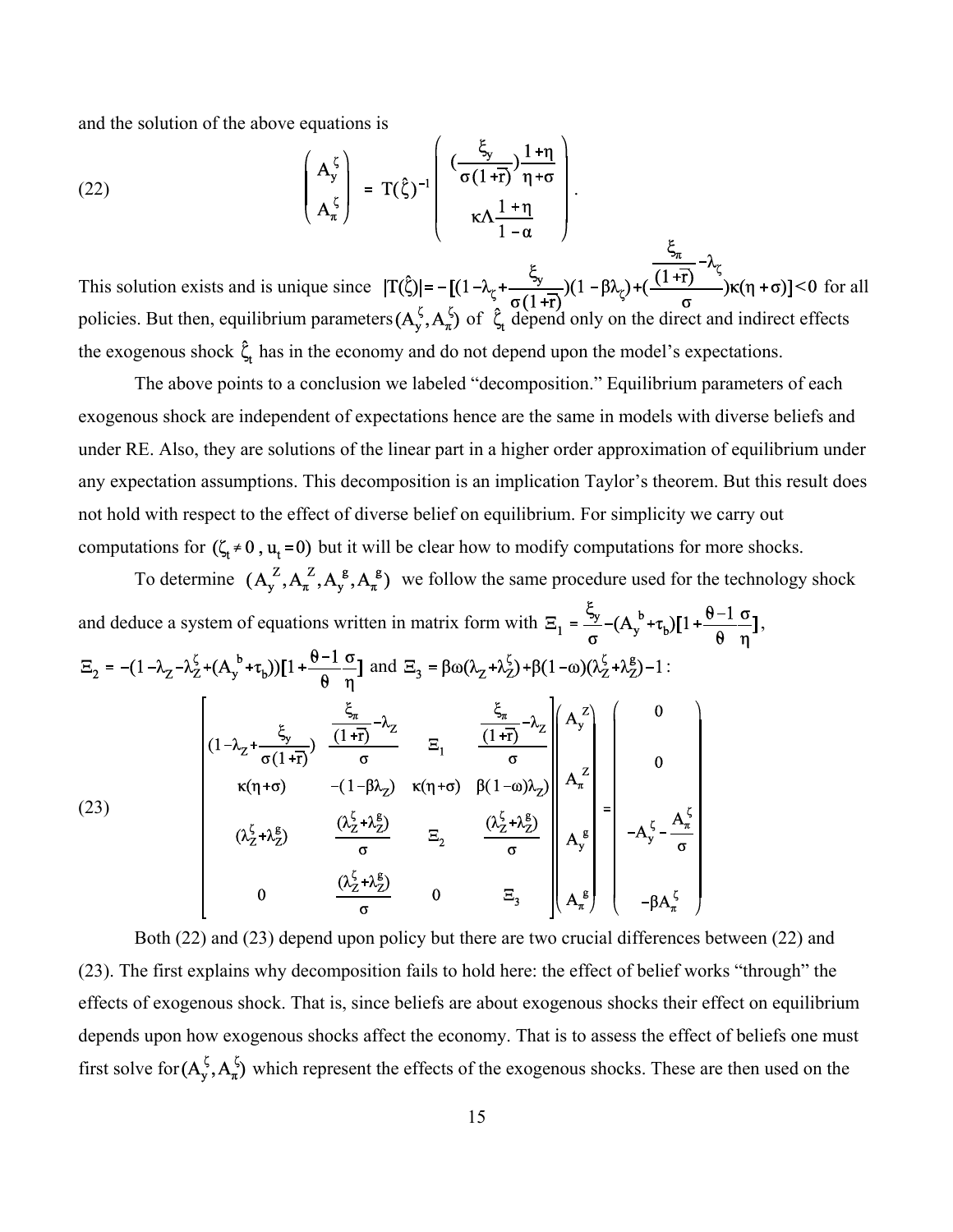right hand side of (23) to determine the effect of beliefs.

Second, the interaction of policy and beliefs is a crucial component of our theory. Whereas in (22) the matrix is non-singular and  $(A_y^{\xi}, A_{\pi}^{\xi})$  are *monotonic* in each of the policy instruments  $(\xi_y, \xi_{\pi})$ , these two properties do not hold for (23): the matrix may be singular and the parameters are not monotonic with respect to  $(\xi_v, \xi_u)$ . Indeed, there exists a curve of  $(\xi_v, \xi_u)$  along which the matrix is singular and as we approach this critical "ridge" in the policy space, volatility becomes unbounded. Also, equilibrium parameters  $(A_y^Z, A_y^Z, A_y^g, A_z^g)$  are not monotonic with respect to policy instruments  $(\xi_y, \xi_z)$ . These are departures from the common conclusions about policy trade-off under RE. To explain it further we first examine the interaction of policy with expectations and then specify when such interaction is reduced.

Private belief affect equilibrium via two different channels. First are the effects of  $g_t^j$  and  $Z_t$  on individual decisions and inspection of (15a)-(15c) show they are measured by  $(A_y^Z, A_x^Z, A_y^g, A_x^g)$ . Second, the effect on aggregates is more complex since they are functions of  $Z_t$  only and (15d)-(15f) show they are measured by  $(A_y^Z + A_y^g, A_\pi^Z + A_\pi^g)$ . Also note that  $(A_y^g, A_\pi^g)$  and  $(A_y^Z, A_\pi^g)$  play different roles in the agent's decision functions compared to their role in aggregates. In decision functions  $(A_v^g, A_\pi^g)$  measure the effect of  $g_t^j$  on j's current consumption and pricing decisions while  $(A_v^Z, A_\pi^Z)$ measure an agent's *known* externality effect of market belief on the aggregates: output, inflation, interest rate and wage rate. More specifically, a more optimistic agent faces two *conflicting* incentives. Expected higher future wage causing income effect to increase today's consumption but also substitution effect to work less today and more tomorrow when the wage is higher. Similarly, a more optimistic monopolistic competitor expects lower future prices due to higher productivity (that exceeds the rise of wages due to labor supply elasticity). Risk of being unable to lower future prices motivates him to lower prices today. But expected higher future demand imply higher future prices and for the same sticky price effect an opposite motive exists to raise today's prices. These two private motives are based on an agent's forecasts of future aggregates that depend on  $(A_y^Z + A_y^g, A_\pi^Z + A_\pi^g)$  which are impacted - *and this is the important point here-* by the policy in place.

With opposite private motives the dominant effect depends upon two factors. One is market interest rate since all choices are between today and the future. The second is the set of agent's forecasts of future aggregates such as wage rate and income. But both these factors depend upon the policy hence different policies will result in different  $(A_y^Z, A_\pi^Z, A_y^g, A_\pi^g)$  and what our theory shows is that when policy places higher relative weight on inflation stabilization or on output stabilization, the matrix in (23)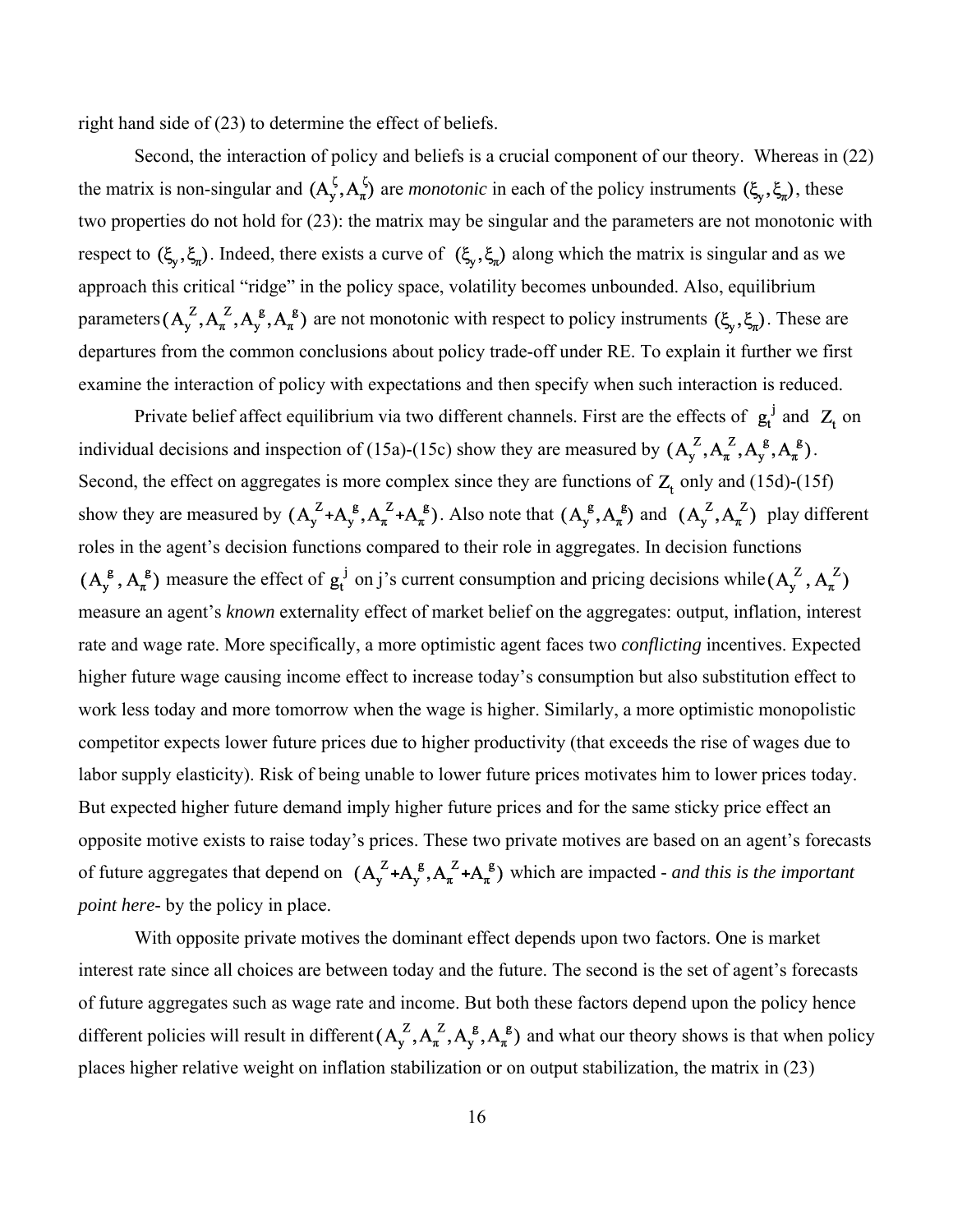become singular and  $(A_y^Z, A_x^Z, A_y^g, A_\pi^g)$  *change sign reflecting the change in the dominant effect discussed above*. But this establishes a deep interaction between market expectations and efficacy of policy. Market expectations may be supportive of the policy but a conflict may exist between policy and private expectations and this may result in unsatisfactory volatility outcomes of the aggregates.

We note that since signs of  $(A_y^g, A_\pi^g)$  are typically opposite to the signs of  $(A_y^Z, A_\pi^Z)$  and since aggregates are functions of  $(A_y^Z+A_y^g, A_\pi^Z+A_\pi^g)$ , the market carries out some cancellation of conflicting private motives. This does not prevent the sum of the parameters from changing sign as well.

What is the component of private expectations that accounts for the fact that the matrix in (23) may be singular? To answer this question we propose the following definition:

**Definition 1**: An economy has *no private beliefs about market belief (i)* if beliefs about market belief  $Z_{t+1}$  are not diverse hence no agent uses his  $g_t^j$  to forecast  $Z_{t+1}$ , and (ii) if there is no learning feedback from current data. These two require  $\lambda_Z^{\zeta} = 0$ ,  $\lambda_Z^{\underline{u}} = 0$ ,  $\lambda_Z^{\underline{g}} = 0$  and hence  $E_t^{j}[Z_{t+1}] = \lambda_Z Z_t$ .

The following is the answer to the above question which we state without proof:

**Proposition 1:** If an economy has no private belief about market belief, the matrix in (23) is non singular for all feasible policies  $\xi_y \ge 0$ ,  $\xi_n \ge 1$  and therefore it does not change sign in the feasible policy space.

#### *3. Constructing the quadratic approximation*

An important property of a linear model which is central to solving the aggregation problem in Section 2.4 is that the set of state variables *is closed under aggregation*. To that end note (15a)-(15c) are agent j's specific linear decision functions of individual and economy wide state variables. When these are aggregated, individual state variables aggregate to economy wide state variables and economic aggregates in (15d)-(15f) *are linear functions of economy wide state variables*. This last property is lost for higher order approximations due to the proliferation of moments. To understand how proliferation occurs consider an agent specific state variable  $\hat{v}_t$  that aggregates to  $\hat{v}_t$ . Agent j's decisions are functions of  $\hat{v}_t^j$  and in a second order approximation are also functions of  $(\hat{v}_t^j)^2$  and  $(\hat{v}_t)^2$  which are now state variables. But if we now aggregate  $(\hat{v}_t^j)^2$  we must conclude that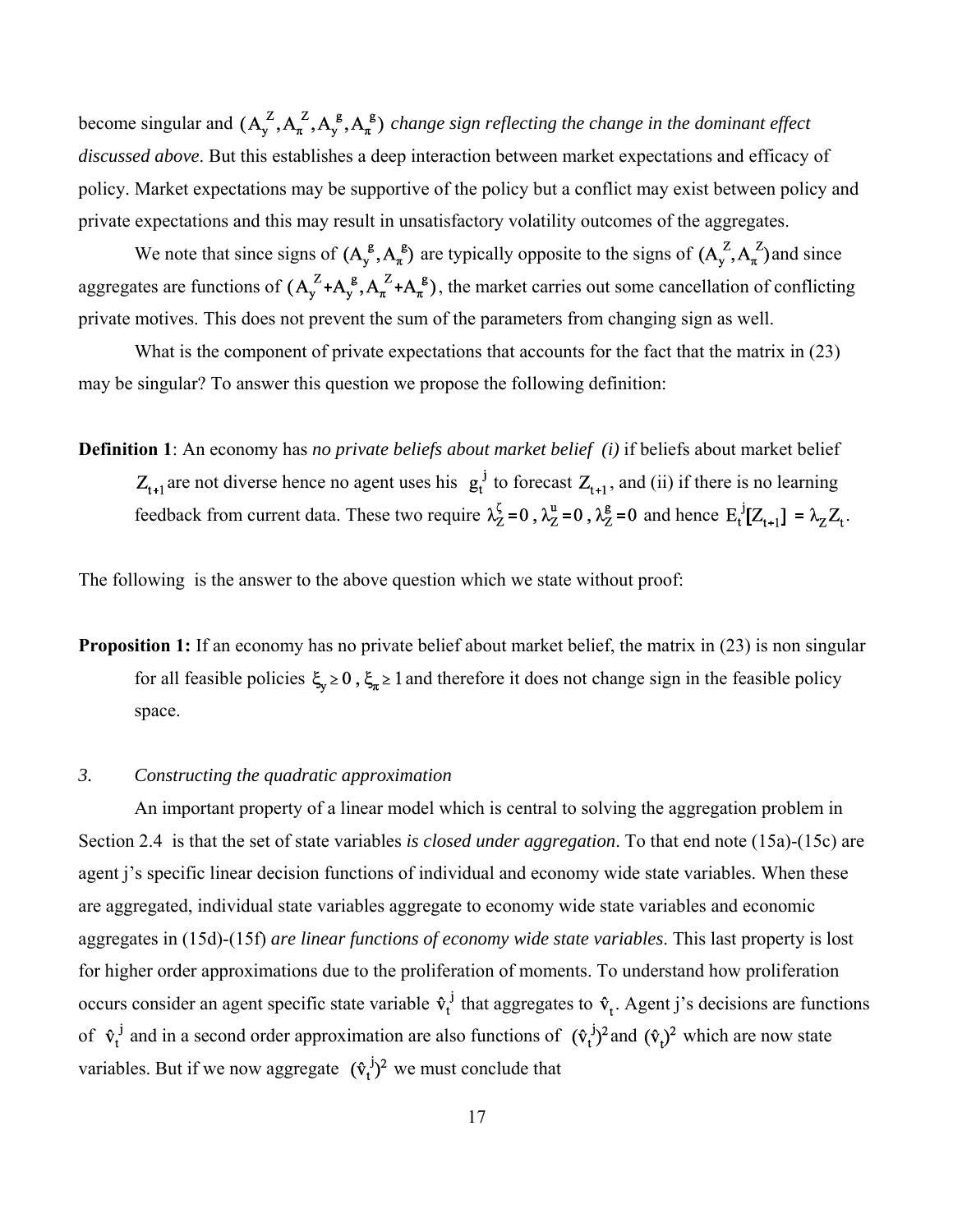(24) 
$$
\int_{[0,1]} (\hat{v}_t^{\ j})^2 dj = \int_{[0,1]} (\hat{v}_t^{\ j} - \hat{v}_t + \hat{v}_t)^2 dj = \sigma_{cs}^2(\hat{v})_t + (\hat{v}_t)^2
$$

and *a new state variable*  $\sigma_{cs}^2(\hat{v})$ <sub>t</sub> emerges – the cross sectional variance of  $\hat{v}_t^j$ . Equation (24) explains why under a second order approximation our focus shifts to study the effect of variability of the cross sectional dispersion of heterogeneous variables. In other words, while the linear case examines only the aggregate effect of the mean of each individual variable, now we look at a more accurate index of diversity, which is the cross sectional dispersion of such variables that emerges from aggregation.

Dispersion of distributions are particularly important for quantifying the effect of belief diversity on market performance and policy. With a linear approximation the effect is measured with one coefficient. For example,  $A_v^g$  measures the effect of  $g^j$  on individual consumption. But these individual choices are subject to complex income and substitution effects leading one to expect a non-linear effect rather than a single signed effect. In fact, in the linear model we find that equilibrium parameters of belief variables change signs in response to changed policy parameters as seen in (23) and later in Tables 3a-3b where singularity reflects a change in net weight of income vs. substitution effect induced by changed policy parameters. A quadratic approximation enables a more subtle examination of these effects, in addition to a study of the manner in which policy alters them. However, in order to proceed we must resolve the question of how to select the state variables of the model.

### *3.1 Selecting a set of state variables closed under aggregation: the role of cross sectional variance*s

The argument of the previous section shows that with a higher order of approximation the only set of state variables closed under aggregation is the set of all infinite moments. Being infeasible it follows that any higher order approximation of finite order needs an ad-hoc decision to disregard higher moments at a degree that reflects an analytic choice of the model builder. Our approach is based on this same inevitable principle.

To explain our approach suppose  $V^j$  is a vector of agent j specific state variables and V is a vector of economy-wide state variables. Suppose decisions are quadratic in state variables then all decision functions are linear functions of  $(V, V^2, VV^j, V^j, (V^j)^2)$  where squares and cross products are standard vector operations. To aggregate these decision functions one averages these terms over j. It is clear that

- (25) averaging over  $(V, V^2)$  has no effect;
- (26) averaging over  $(VV^j, V^j)$  leads to  $(V \int_{[0,1]} V^j d\mathbf{j}, V)$  which are already in (25);
- (27) averaging over  $(V^{j})^2$  introduces the cross sectional variances of these variables as in (24). If these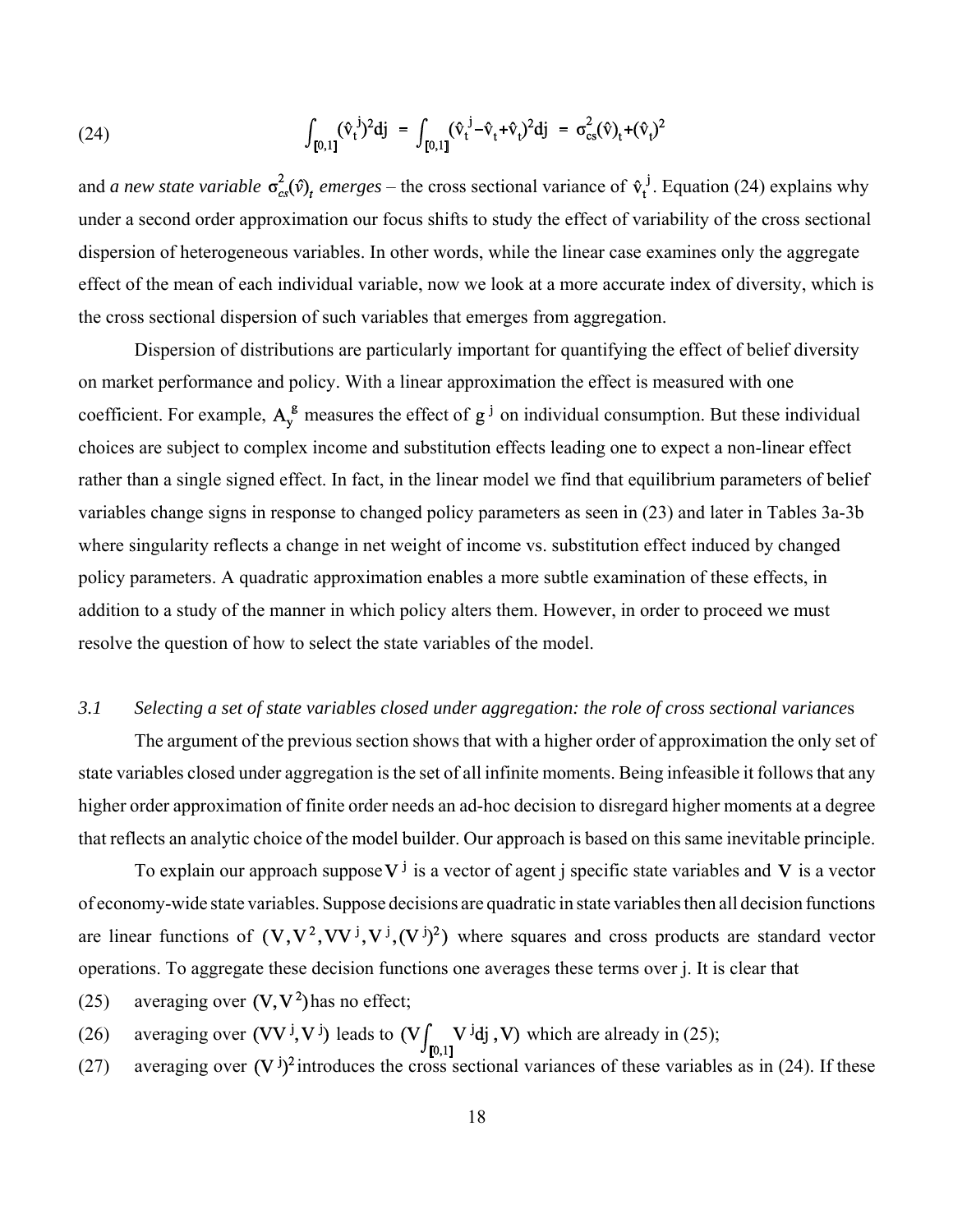moments are already in the vector  $V$  then aggregation does not add any new state variables.

As briefly explained above, a set of state variables is closed under aggregation if aggregation does not add new state variables. Consistent aggregation then requires an economy to have a set of state variables which is closed under aggregation but a selection of such set is a modeling choice that reflects problems the model intends to study.

Our selection of state variables begins by noting that utility functions and beliefs are symmetric in our model, hence, the effects of asset holdings and beliefs are also symmetric in the sense that only the *distribution* of assets and beliefs impacts the equilibrium, not the identity of an agent who holds a given combination of assets and beliefs. Next, we identify the two individual specific state variables  $V^j = (\hat{b}_{t-1}^j, g_t^j)$ the theory defined as causal in the sense they *cause and explain* the behavior of endogenous variables. They are essential to the theory and to attain consistent aggregation we must include all first and second moments of the joint distribution of  $(\hat{b}_{t-1}^j, g_t^j)$ . This is done by identifying the implied second moments that must be included under aggregation in the set of economy-wide state variables:

(28) 
$$
\int_{[0,1]} (g_t^{\,j})^2 dj = \sigma_{cs}^2(g)_t + Z_t^2
$$

(29) 
$$
\int_{[0,1]} (\hat{b}_{t-1}^{\ j})^2 dj = \sigma_{cs}^2(b)_t
$$

(30) 
$$
\int_{[0,1]} (\hat{b}_{t-1}^j g_t^j) dj = Cov(b,g)_t
$$

Hence the economy wide state variables we need for the joint distribution of  $(\hat{b}_{t-1}^j, g_t^j)$  is then  $(Z_t, (Z_t)^2, \sigma_{cs}^2(g)_t, \sigma_{cs}^2(b)_t, Cov(b,g)_t)$ . Since we study the effects of asset holdings and beliefs, our economy wide state variables will then be

(31) 
$$
V = (Z_t, \hat{\zeta}_t, u_t, \sigma_{cs}^2(g)_t, \sigma_{cs}^2(b)_t, Cov(b,g)_t).
$$

However, even after including  $(\sigma_{cs}^2(g)_t, \sigma_{cs}^2(b)_t, Cov(b,g)_t)$ , the set of state variables is still not closed under aggregation since proliferation of moments continues for (31). For example, evaluating  $V^2$  imply that  $\sigma_{cs}^2(g)$ <sub>t</sub> generates a new variable  $(\sigma_{cs}^2(g)$ <sub>t</sub> $)^2$  as in (24). To define a set of state variables closed under aggregation when one uses a second order approximation we follow Preston and Roca (2007) and Den Haan and Rendahl (2010), and assume the following:

**Assumption 4:** In addition to state variables  $(V, V^j)$ , moments of state variables included are

 $V^2 = ((Z_t)^2, (\hat{\zeta}_t)^2, (u_t)^2, Z_t \hat{\zeta}_t, Z_t u_t, \hat{\zeta}_t u_t)$ (32a)

(32b) 
$$
(\mathbf{V}^{\mathbf{j}})^2 = ((\mathbf{b}_{t-1}^{\mathbf{j}})^2, (\mathbf{g}_t^{\mathbf{j}})^2, \mathbf{b}_{t-1}^{\mathbf{j}} \mathbf{g}_t^{\mathbf{j}})
$$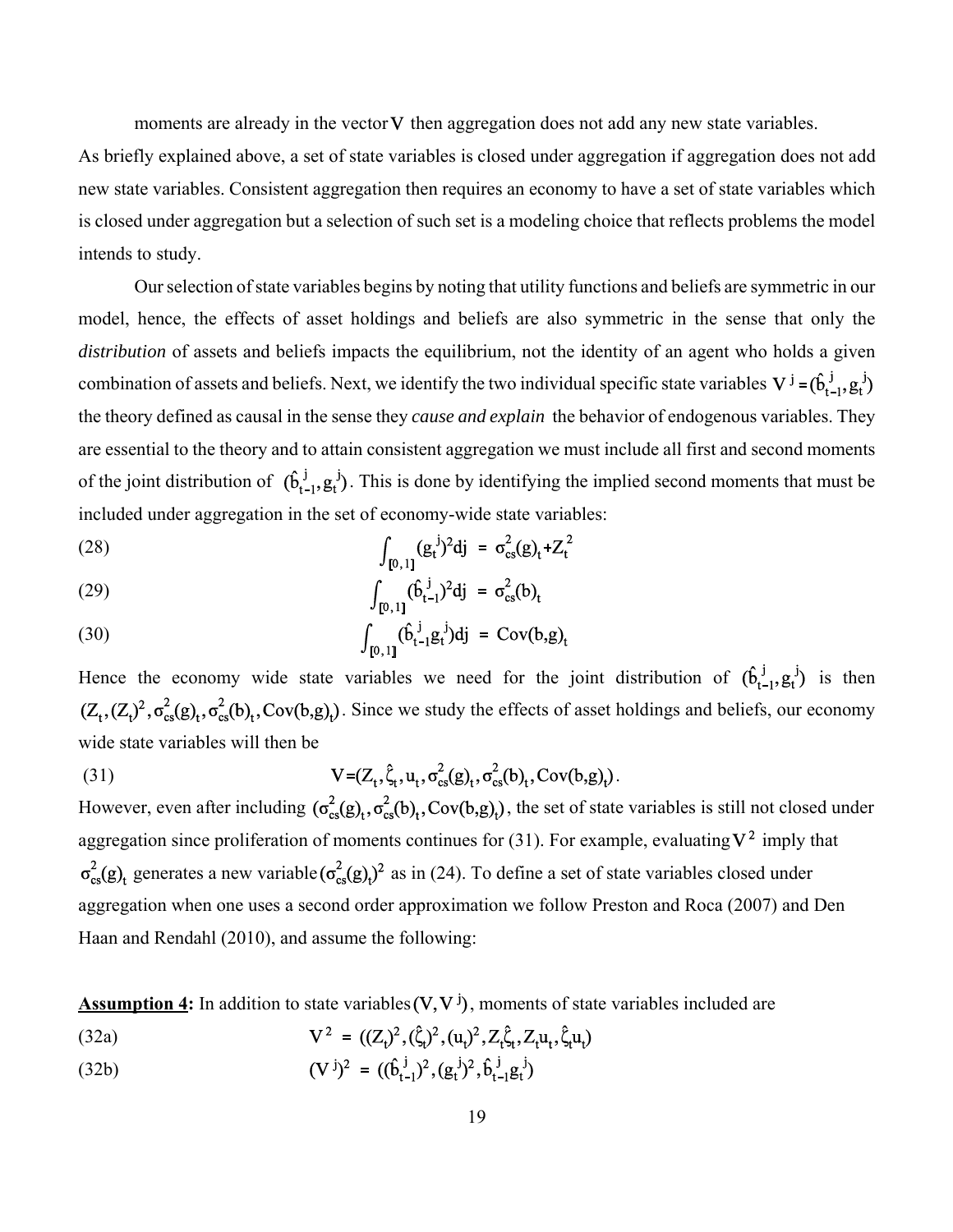(32c) 
$$
\mathbf{V}\mathbf{V}^{\mathbf{j}} = (\hat{b}_{t-1}^{\mathbf{j}}Z_t, \hat{b}_{t-1}^{\mathbf{j}}\hat{\zeta}_t, \hat{b}_{t-1}^{\mathbf{j}}\mathbf{u}_t, g_t^{\mathbf{j}}Z_t, g_t^{\mathbf{j}}\hat{\zeta}_t, g_t^{\mathbf{j}}\mathbf{u}_t).
$$

The set is closed under aggregation. All higher order moments of quadratic approximation are ignored.

Assumption 4 ensures decision functions and economic aggregates are approximated by strictly second order polynomials. For instance, aggregate income is approximated by the following polynomial

# $\hat{y}_t = P^{y}(\hat{\zeta}_t, u_t, Z_t, \sigma_{cs}^2(g_t, \sigma_{cs}^2(b_t, Cov(b,g)_t, \hat{\zeta}_t^2, u_t^2, Z_t^2, \hat{\zeta}_t u_t, \hat{\zeta}_t Z_t, u_t Z_t; \Theta^y))$

where  $\Theta^y$  is the polynomial's parameter vector. In **P**<sup>y</sup> terms like  $(\hat{\zeta}_t \sigma_{cs}^2(g)_t, (\sigma_{cs}^2(b)_t)^2)$  are ignored.

Assumption 4 also determines ways of computing high moments and cross sectional variances. For example, to compute cross sectional variance of individual consumption, recall that it satisfies

(33) 
$$
\sigma_{cs}^2(c)_t = \int_{[0,1]} (\hat{c}_t^{\ j})^2 dj - (\hat{y}_t)^2
$$

hence the problem is how to compute the integral of squared consumption. Squaring the full second order polynomial that describes individual consumption means including in (33) terms of order higher than 2 which, by Assumption 4, are ignored. This means terms squared in (33) are only the linear terms of the consumption function. By the principle of decomposition it is equivalent to taking the solution of the linear model, squaring it and integrating as in (33). This shows again the use of decomposition.

Given a set of state variables a consistent aggregation also requires that all decision functions are functions of state variables whose laws of motion are specified. Hence, we now need to show how to deduce or construct transition functions for all state variables. This is our next task.

# *3.2 Formulating Transition Functions for*  $(\sigma_{cs}^2(g)_t, \sigma_{cs}^2(b)_t, Cov(b,g)_t)$

Transition functions of state variables are deduced either analytically from the stochastic properties assumed or via an approximation which, by Assumption 4, is carried out by using the linear solution and deducing from it the needed transition. Our discussion exhibits examples of both cases.

We start with the transition function of  $\sigma_{cs}^2(g)$ , derived from the stochastic structure of the random term  $\rho_{t+1}^{jg}$  that was unspecified in the transition function of  $g_{t+1}^{j}$  in (14d). In the computational model we specify the correlation across agents and make the following simplified assumption:

**Assumption 5:**  $\rho_{t+1}^{jg} = \Upsilon_{t+1}(1+\epsilon_{t+1}^{jg}) \Rightarrow \rho_{t+1}^{Z} = \Upsilon_{t+1}$  where  $\Upsilon_{t+1}$  is a sequence of i.i.d. random variables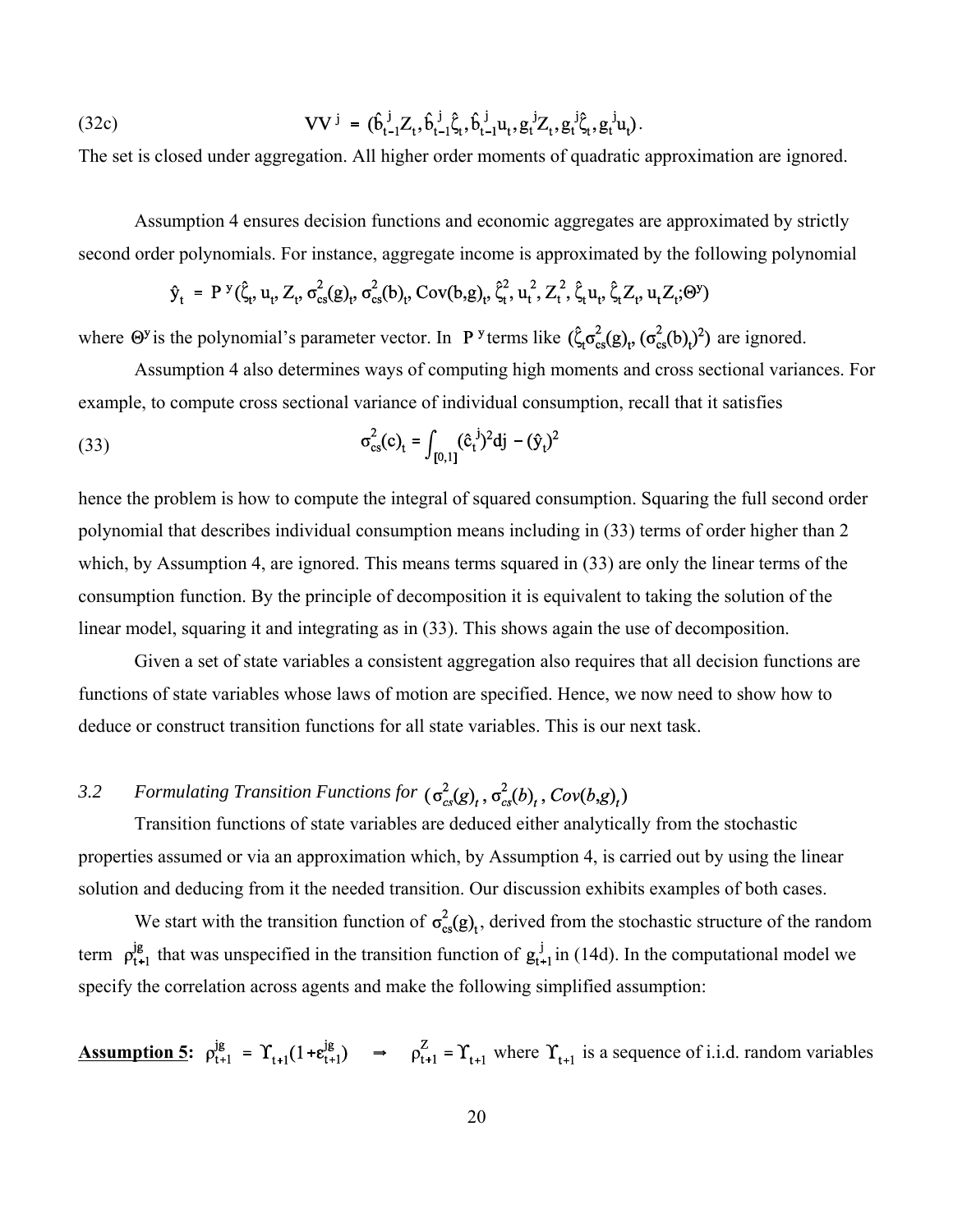with mean 0 and variance  $\sigma_Z^2$ . In addition,  $\varepsilon_{t+1}^{j}$  are i.i.d. with mean 0 and variance  $\sigma_g^2$  and are uncorrelated across agents, independent of  $\Upsilon_{t+1}$ . Both are uncorrelated with  $(g_t^{jg}, Z_t)$ .

To use Assumption 5 apply (24) and compute

$$
\int_{[0,1]}(g_t^{\ j})^2dj = \sigma_{cs}^2(g)_t + Z_t^2.
$$

To deduce  $\sigma_{cs}^2(g)$ <sub>t</sub> consider the relation between  $\rho_{t+1}^{jg}$  and the mean  $\rho_{t+1}^Z = \int \rho_{t+1}^{jg} dj$ . Use (12a)-(12b) to conclude

$$
(g_{t+1}^j - Z_{t+1}) = \lambda_Z (g_t^j - Z_t) + (\rho_{t+1}^{jg} - \rho_{t+1}^Z).
$$

By Assumption 5

(34) 
$$
(g_{t+1}^j - Z_{t+1}) = \lambda_Z (g_t^j - Z_t) + \Upsilon_{t+1} g_{t+1}^{jg}
$$

take squares and integrate. With notation  $\sigma_{cs}^2(g)$ , we find this variance is a Markov process with transition  $\sigma_{cs}^2(g)_{t+1} = \lambda_Z^2 \sigma_{cs}^2(g)_{t} + \Upsilon_{t+1}^2 \sigma_{\epsilon}^2$ (35)

and this is the desired transition function. Note also that here  $\sigma_{cs}^2(g)$  fluctuates with a known transition but *it is not normally distributed*! 3

We now turn to the transition function of  $\sigma_{cs}^2(b)_t$  which is approximated from the linear solution as follows. Square (15c) and integrate over agents to deduce

$$
\int_{[0,1]} (\hat{b}_{t}^{j})^{2}dj = \int_{[0,1]} [(A_{b}^{b})^{2}(\hat{b}_{t-1}^{j})^{2} + 2A_{b}^{b}A_{b}^{g}(\hat{b}_{t-1}^{j}g_{t}^{j}) + 2A_{b}^{b}A_{b}^{u}(\hat{b}_{t-1}^{j}u_{t}) + 2A_{b}^{b}A_{b}^{Z}(\hat{b}_{t-1}^{j}Z_{t}) + 2A_{b}^{b}A_{b}^{Z}(\hat{b}_{t-1}^{j}\hat{\zeta}_{t}) + (A_{b}^{g})^{2}(g_{t}^{j})^{2} + 2A_{b}^{g}A_{b}^{u}(g_{t}^{j}u_{t}) + 2A_{b}^{g}A_{b}^{Z}(g_{t}^{j}Z_{t}) + 2A_{b}^{g}A_{b}^{Z}(g_{t}^{j}\hat{\zeta}_{t}) + (A_{b}^{u})^{2}(u_{t})^{2} + 2A_{b}^{u}A_{b}^{Z}(u_{t}Z_{t}) + 2A_{b}^{u}A_{b}^{Z}(u_{t}\hat{\zeta}_{t}) + (A_{b}^{Z})^{2}(Z_{t})^{2} + 2A_{b}^{Z}A_{b}^{Z}(Z_{t}\hat{\zeta}_{t}) + (A_{b}^{Z})^{2}(\hat{\zeta}_{t})^{2}]dj.
$$

Now apply (3c) and (28)-(30) we conclude

$$
(36) \qquad \sigma_{cs}^2(b)_t = (A_b^b)^2 \sigma_{cs}^2(b)_{t-1} + 2A_b^b A_b^{\text{g}} Cov(b,g)_t + (A_b^{\text{g}})^2 \sigma_{cs}^2(g)_t + [(A_b^{\text{g}})^2 + 2A_b^{\text{g}} A_b^{\text{g}} + (A_b^{\text{g}})^2](Z_t)^2 \\ + 2A_b^{\text{u}} (A_b^{\text{g}} + A_b^{\text{z}})(Z_t u_t) + 2A_b^{\text{f}} (A_b^{\text{g}} + A_b^{\text{z}})(Z_t^{\hat{\zeta}}_t) + (A_b^{\text{u}})^2 (u_t)^2 + 2A_b^{\text{u}} A_b^{\text{f}} (u_t^{\hat{\zeta}}_t) + (A_b^{\text{f}})^2 (\hat{\zeta}_t)^2
$$

<sup>&</sup>lt;sup>3</sup> To compute  $\sigma_{\epsilon}^2$  in (35) keep in mind that by Assumption 5 the variance of  $\rho_{t+1}^{j\epsilon}$  is  $\sigma_{\epsilon}^2 = \text{Var}(\Upsilon_{t+1}(1+\varepsilon_{t+1})) = \sigma_Z^2(1+\sigma_E^2)$  while the covariance between individual and mean market belief is  $\text{Cov}(p_{t+1}^{\mu}, p_{t+1}^{\mu}) = E((1 + e_{t+1}^{\mu}) \Upsilon_{t+1}^{\mu}) = \sigma_{Z}^{\mu}$ . Given  $\rho = \text{corr}(p_{t+1}^{\mu}, p_{t+1}^{\mu})$ , it follows that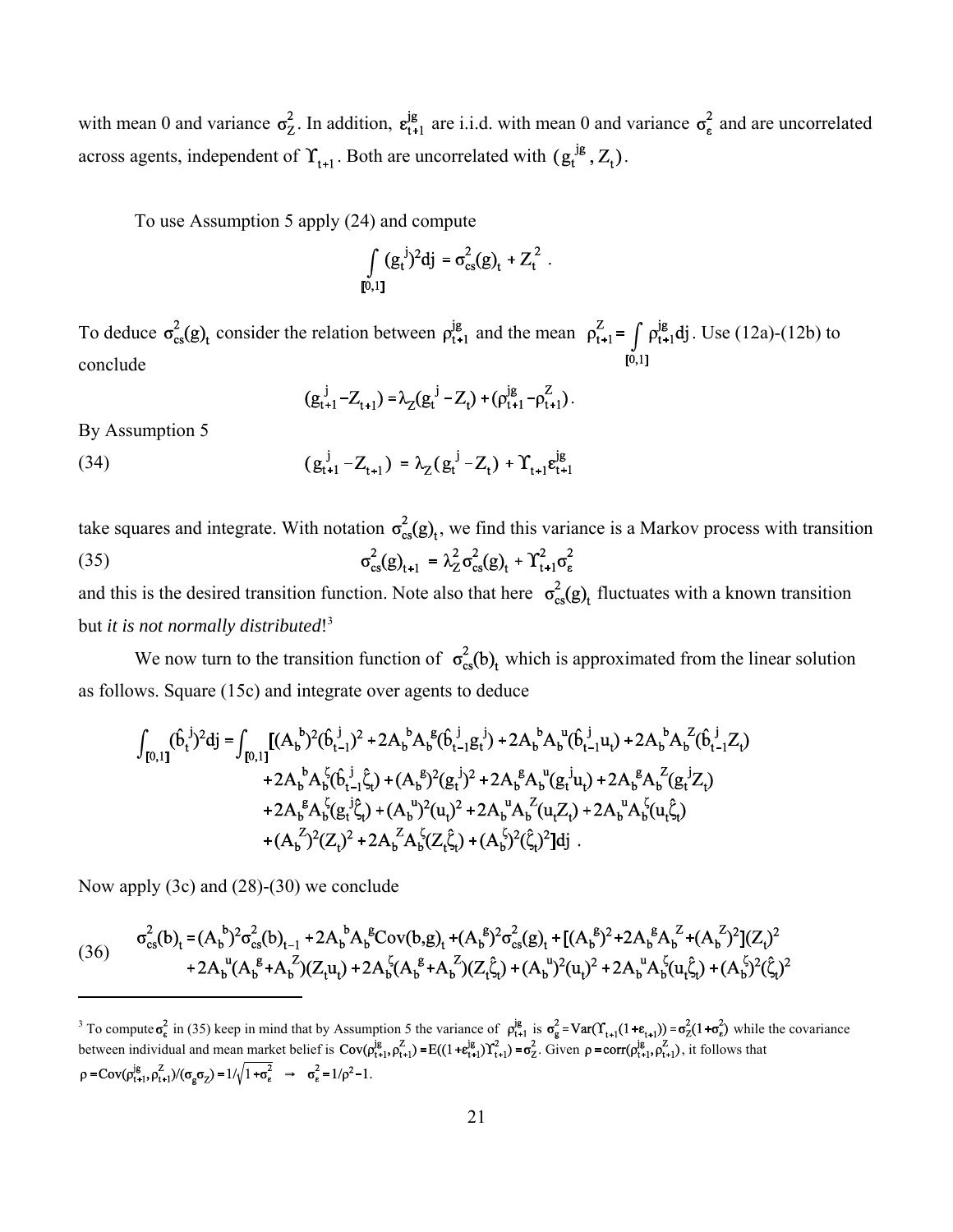The third transition of  $Cov(b,g)$ <sub>t</sub> is also approximated with the linear solution for bond holdings specified in (15c). Now multiply (15c) by (34) and integrate over j to have

$$
\begin{aligned} \int_{[0,1]} \hat{b}_t^{\ j} (g_{t+1}^{j} - Z_{t+1}) dj &= \int_{[0,1]} [A_b^{\ b} \hat{b}_{t-1}^{\ j} \lambda_Z (g_t^{j} - Z_t) + A_b^{\ b} \hat{b}_{t-1}^{\ j} \Upsilon_{t+1} e_{t+1}^{j g}] dj + \int_{[0,1]} [A_b^{\ Z} Z_t \lambda_Z (g_t^{j} - Z_t) + A_b^{\ Z} Z_t \Upsilon_{t+1} e_{t+1}^{j g}] dj \\ &\quad + \int_{[0,1]} [A_b^{\ \zeta} \hat{\zeta}_t \lambda_Z (g_t^{j} - Z_t) + A_b^{\ \zeta} \hat{\zeta}_t \Upsilon_{t+1} e_{t+1}^{j g}] dj + \int_{[0,1]} [A_b^{\ u} u_t \lambda_Z (g_t^{j} - Z_t) + A_b^{\ u} u_t \Upsilon_{t+1} e_{t+1}^{j g}] dj \\ &\quad + \int_{[0,1]} [A_b^{\ \ g} g_t^{\ j} \lambda_Z (g_t^{j} - Z_t) + A_b^{\ \ g} g_t^{\ j} \Upsilon_{t+1} e_{t+1}^{j g}] dj. \end{aligned}
$$

Therefore, by (28)

Therefore, by (28)  
\n
$$
Cov(b,g)_{t+1} = \lambda_Z A_b^b Cov(b,g)_t + \lambda_Z A_b^g \sigma_{cs}^2(g)_t
$$

which is the desired transition function.

The transition functions of the cross-sectional moments (35), (36), and (37) provide valuable tools for a study of the effect of the distributions of bond holdings and beliefs on market performance. They also provide an added tool for the further study of the role of private expectations on economic aggregates and policy efficacy.

### *3.3 Final set of equations that define an equilibrium*

The final system of equations that defines an equilibrium before any approximation, is now stated. The form which we use is somewhat different from the system described for the linear model.

|       | (38a) optimal bond holding | $\tilde{\tau}_{b} b_{t}^{j} + (C_{t}^{j})^{-\sigma} \frac{1}{1+r_{t}} = E_{t}^{j} [\beta (C_{t+1}^{j})^{-\sigma} \frac{1}{\pi_{t+1}}],$                                                             |
|-------|----------------------------|-----------------------------------------------------------------------------------------------------------------------------------------------------------------------------------------------------|
|       | (38b) optimal labor supply | $(C_t^{j})^{-\sigma}W_t = (L_t^{j})^{\eta},$                                                                                                                                                        |
|       | (38c) budget constraint    | $C_t^j + \frac{b_t^j}{1+r_t} = W_t L_t^j + \frac{b_{t-1}^j}{\pi_t} + [Y_t - W_t L_t],$<br>$q_{jt} = \frac{\theta}{\theta - 1} \frac{S_{j,t}}{V_{i,t}},$                                             |
|       | (38d) optimal pricing      |                                                                                                                                                                                                     |
| (38e) |                            | $S_{i,t} = (C_t^{j})^{-\sigma} Y_t \varphi_t + \beta \omega E_t^{j} [S_{i,t+1} \pi_{t+1}^{\theta}],$                                                                                                |
| (38f) |                            | $V_{i,t} = (C_t^{j})^{-\sigma} Y_t + \beta \omega E_t^{j} [V_{i,t+1} \pi_{t+1}^{\theta-1}],$                                                                                                        |
|       | $(38g)$ inflation identity | 1 = $(1-\omega)\int_{[0,1]} q_{jt}^{(1-\theta)} dj + \omega(\pi_t)^{-(1-\theta)},$                                                                                                                  |
|       | (38h) a monetary rule      | $\hat{\mathbf{r}}_{t} = \xi_{\pi}(\pi_{t} - \overline{\pi}) + \xi_{v}(\hat{\mathbf{y}}_{t} - \hat{\mathbf{y}}^{F}_{t}) + \mathbf{u}_{t}$                                                            |
|       | (38i) market clearing      | $\int C^{j} d\mathbf{j} = C_{t} = Y_{t}$ , $\int N_{t}^{j} d\mathbf{j} = N_{t} = L_{t} = \int L_{t}^{j} d\mathbf{j}$ , $\int b_{t}^{j} d\mathbf{j} = 0$ .<br>[0,1]<br>[0,1]<br>[0,1]<br>[0,1]<br>22 |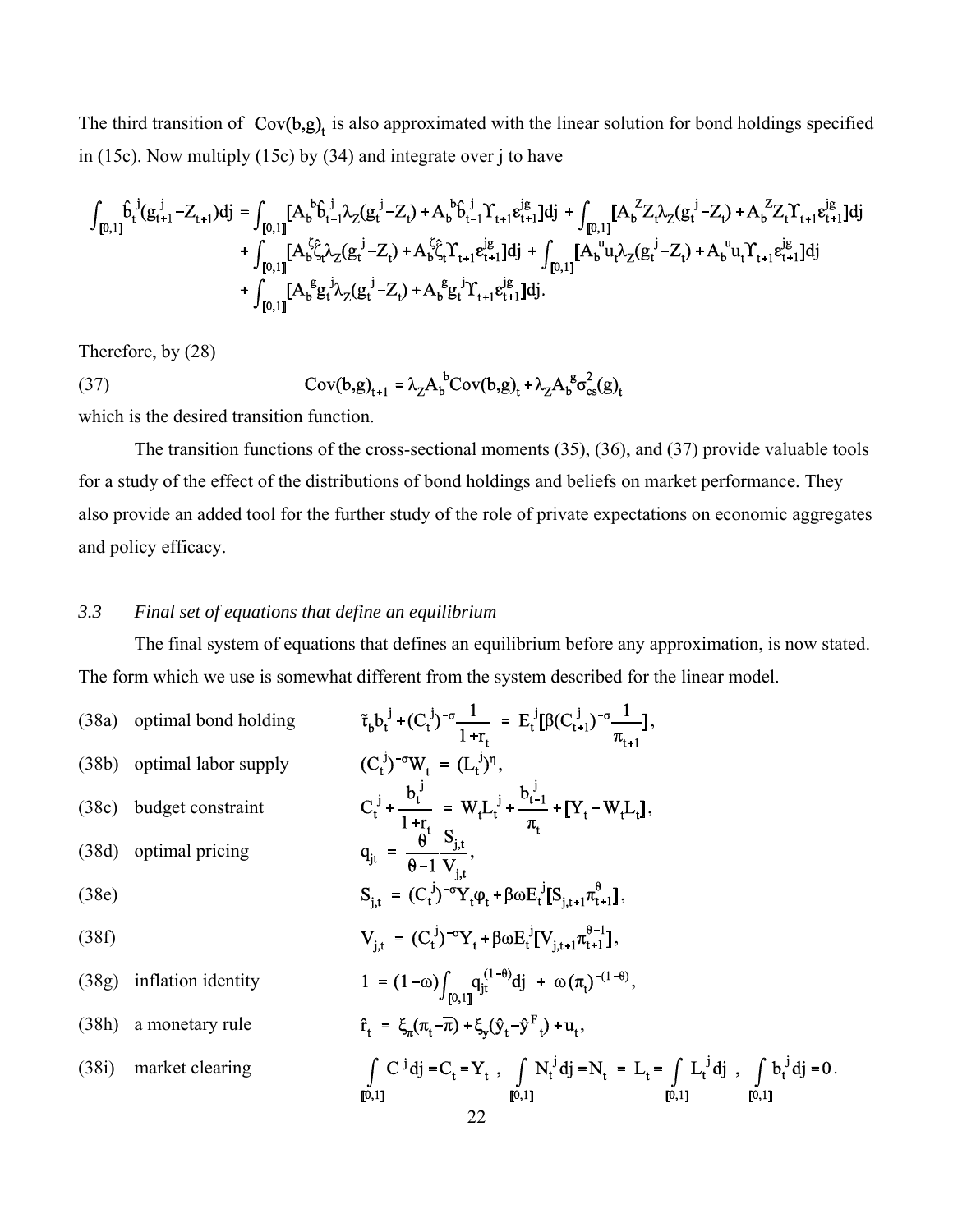To clarify developments below note the difficulties of solving for an equilibrium with heterogenous agents. Standard optimization techniques can be used to solve agent j's problem *if the agent knows the equilibrium map of the aggregates and of the prices*. Distinct from an optimization, an equilibrium requires two additional conditions: aggregation of individual decision functions that define equilibrium aggregates and second, an imposition of market clearing conditions that define prices. Here it amounts to the wage rate and the inflation rate. These are the two central problems we address next.

### *3.4 Procedure for solving equilibrium under second order approximation*

Our general equilibrium solution consists of two parts: the first is a solution of all individual decision functions employing a second order approximation of the optimum conditions given hypothetical parameter values of equilibrium prices and aggregate variables. One can consider this a "conjectured" equilibrium. Second, we aggregate the solved individual decision functions, using the market clearing conditions as restrictions on the aggregation. We then deduce from the aggregates implied new parameter values of the maps of prices and aggregate variables. With these new parameters we repeat the first part and seek convergence of the sequence of conjectured equilibria to equilibrium for which no further iterations improve the estimates. The algorithm to compute an equilibrium can be described as follows:

- *Step (i)* Solve the linear model in (15a)-(15f) and store the coefficients;
- *Step (ii)* deduce from step (i) coefficients of the cross-sectional variances (35), (36), and (37);
- *Step (iii)* set initial values for coefficients of the second order terms of aggregate variables and other cross-sectional moments all needed for our postulated law of motion of the iterative procedure;
- *Step (iv)* solve (38a)-(38h) for agent *j* decision functions using perturbation method;
- *Step*  $(v)$  aggregate over all *j* decision functions to update the coefficients of the law of motion of aggregate variables and other cross-sectional moments of step (iii);
- *Step (vi)* iterate until convergence.

In order to solve for agent decision functions in step (iv) we need to specify the law of motion required by step (iii) and such information is provided in detail in Appendix A.

*4. Monetary policy with diverse beliefs.*

After giving a summary of the parameter choice, we illustrate the simulation results of the model.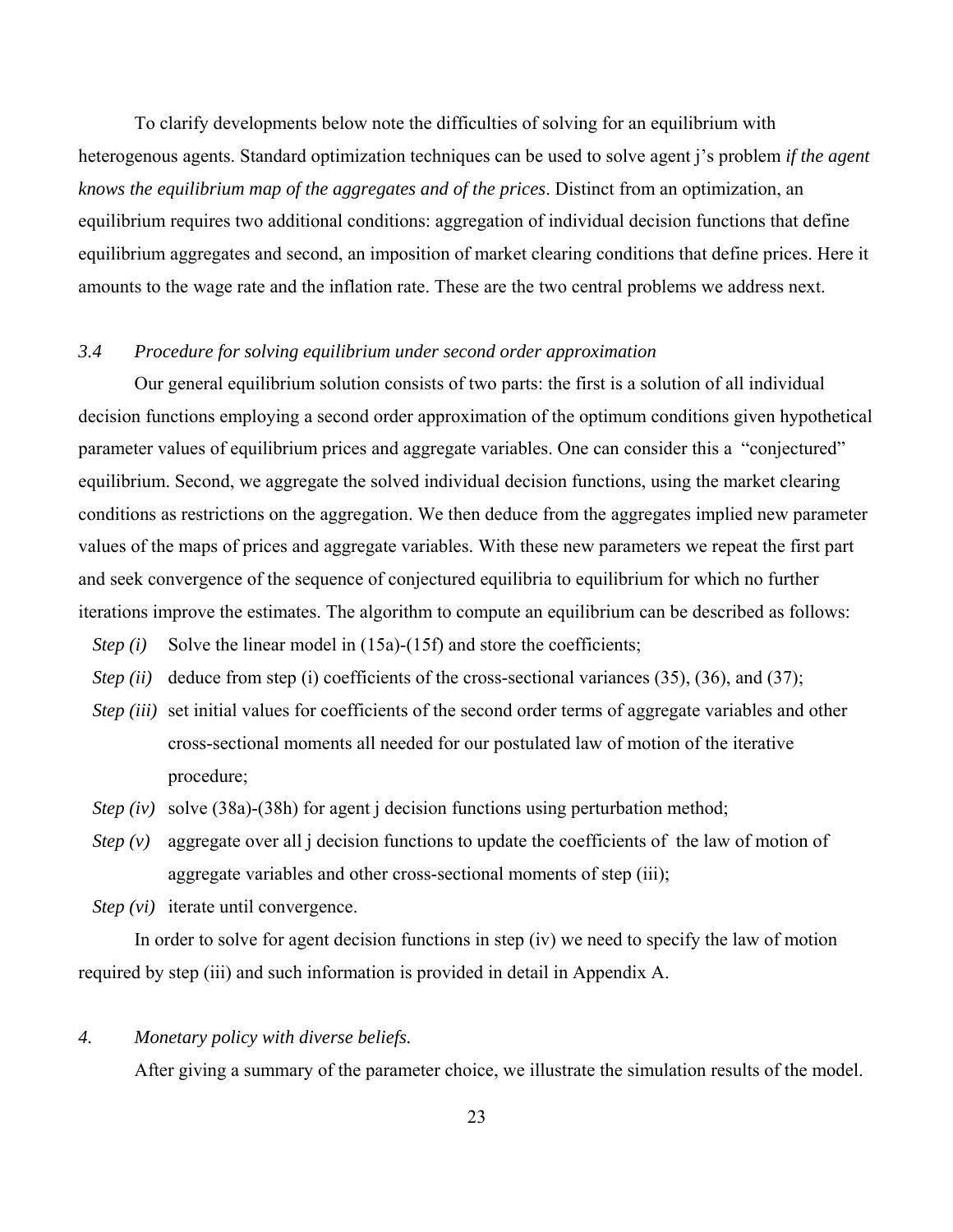In particular, we focus on the aggregate effects of changes to the mean market belief and to its crosssectional standard deviation. We do not aim at a precise calibration of the model, but we provide examples that can highlight some of the qualitative equilibrium features about the interaction between diverse private expectations and monetary policy. Of course, our results go beyond those of a single representative agent economy and add more complexity to the interaction between the private sector and monetary policy.

## *4.1 The choice of parameters*

The quarterly model parameters are set according to standard values in the literature (e.g. Galí (2008), Walsh (2010)):  $\beta = 0.99$ ,  $\sigma = 0.9$ ,  $\eta = 1.0$ ,  $\tilde{\tau}_b = 10^{-3}$ ,  $\omega = 2/3$ ,  $\theta = 6$ ,  $\lambda_\zeta = 0.90$ . Unlike the standard Real Business Cycle (in short, RBC) assumption about the technology shock being  $\sigma_{\zeta}$ =0.0072 (as measured by the Solow residual) we set it to  $\sigma_{\zeta}$ =0.0045 on the ground that such measure contains other endogenous factors including diverse private beliefs. Parameters of the monetary policy rule are also in accord with standard range used in the literature  $(\xi_{\nu} \ge 0, \xi_{\nu} \ge 1)^4$ . As noted KPW (2013) and Wu (2014) provide parameter estimates of the monetary policy shock transition function (13b) based on quarterly data on Federal Reserve policy choices. We then set  $\lambda_n = 0.8$  and  $\sigma_n = 0.002$  (see also Rudebusch (2002)). Finally, the belief parameters, most of which have been discussed and motivated earlier, are set as follows:  $\lambda_z = 0.8$ ,  $\lambda_z^{\zeta} = 0.35$ ,  $\lambda_z^{\mu} = 0$ ,  $\lambda_z^{\mu} = 0.05$ ,  $\lambda_z^{\mu} = 1$ ,  $\lambda_u^{\mu} = \frac{\sigma_u}{\sigma}$ ,  $\sigma_g = 0.0025$ ,  $\rho = 0.2$ . In what follows we shall refer to the above parameterization as the basic parameter choice and label it as Basic Model. Any change to it will be specifically noted. All results reported are statistics of model simulations over 10,000 periods.

## *4.2 Aggregate volatility and non-monotonicity of Monetary Policy*

We proved in Section 2.5.2 the policy space contains a curve of singularity. This set of policy parameters divides the space into two sub-regions and our key finding is that policy trade-off is not a smooth curve in this parameter space. It takes diverse forms *within each sub-region* and a trade-off exists *between the two sub-regions* as explained below and illustrated in Tables 2a-2c. One of the main effects of this singularity is that the volatility outcome of a more aggressive policy action is strongly non

<sup>&</sup>lt;sup>4</sup> As customary, all values of the policy parameter  $\xi$ , are reported on an annual basis. Therefore in all simulations of the quarterly model the effective parameter value is given by  $\xi/4$ .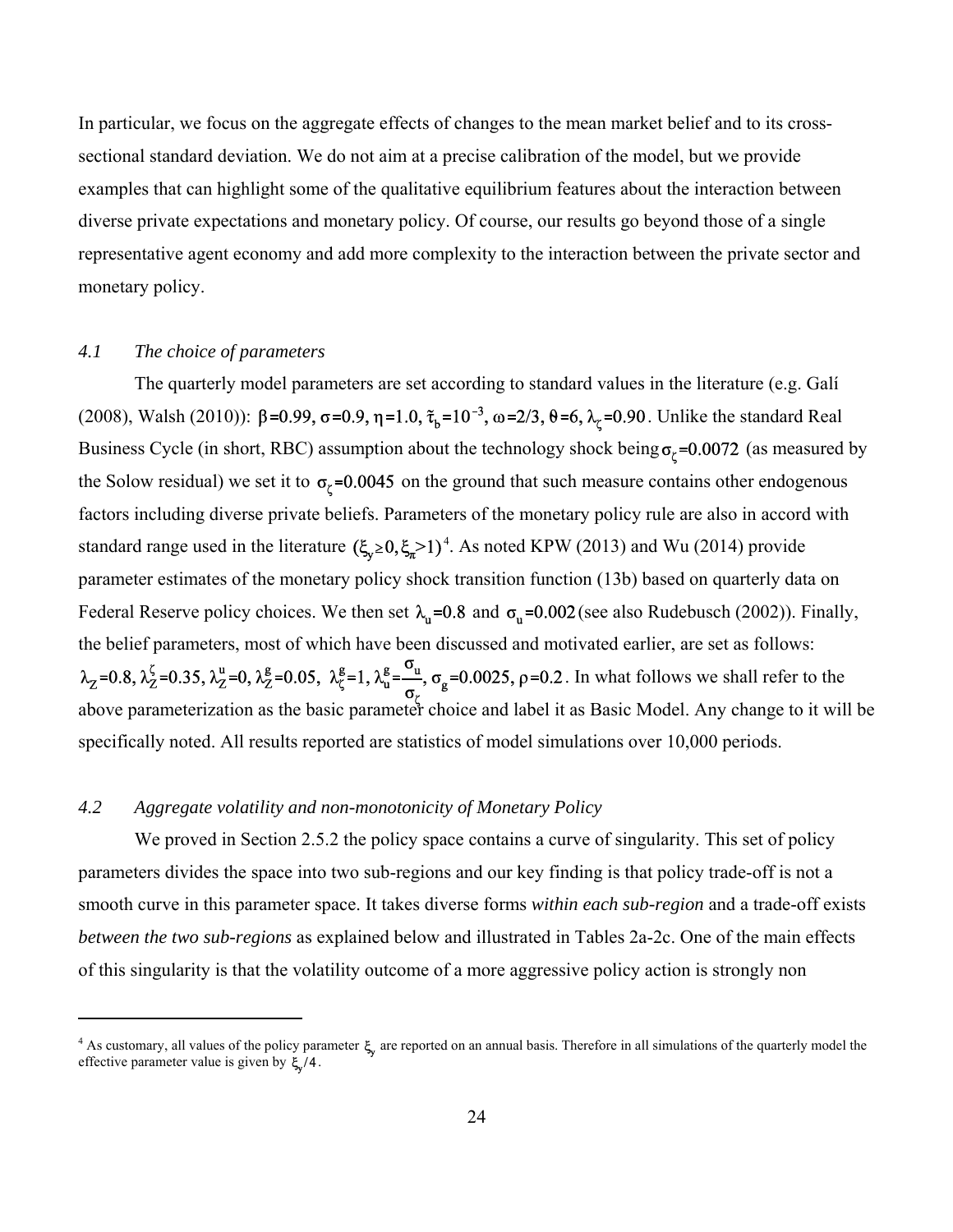monotonic. The non-monotonicity and the singularity results are direct consequences of the diversity of private expectations.

To better illustrate the issues consider the standard RE single representative agent version of our model under which (9a)-(9b) are believed to be the truth. All preferences and exogenous processes parameters are as specified in Basic Model parameterization. Table 1 illustrates a trade-off faced by the central bank between output and inflation stabilization. If the monetary authority acts more aggressively to stabilize inflation, output becomes more volatile but inflation volatility falls. In our parameter configurations an aggressive output stabilization reduces the volatility of output but fails to control inflation. The response of these aggregate measures is mostly monotonic, making the effects of central bank's policy relatively straightforward to predict.

|             |              | $\sigma_{\rm o}$ |       |              |       |       |       | $\sigma_{\pi}$ |             |              |             |              |       |
|-------------|--------------|------------------|-------|--------------|-------|-------|-------|----------------|-------------|--------------|-------------|--------------|-------|
|             |              |                  |       | ξ,           |       |       |       |                |             |              |             |              |       |
|             |              | 0.25             | 0.75  | $\mathbf{1}$ | 1.5   |       | 5     | 0.25           | 0.75        | $\mathbf{1}$ | 1.5         | $\mathbf{2}$ |       |
|             | 1.2          | 1.050            | 1.041 | 1.038        | 1.034 | 1.032 | 1.033 | 2.666          | 2.334 2.197 |              | 1.967 1.780 |              | 1.135 |
|             | 1.3          | 1.048            | 1.042 | 1.040        | 1.037 | 1.036 | 1.036 | 2 2 2 4        | 1.986       | 1.886        | 1.713       | 1.569        | 1.044 |
|             | 1.5          | 1.046            | 1.043 | 1.042 1.041  |       | 1.040 | 1.040 | 1677           | 1.537       | 1.475        | 1.366 1.272 |              | 0.902 |
| $\xi_{\pi}$ | 1.6          | 1.046            | 1.044 | 1.043        | 1.042 | 1.042 | 1.042 | 1494           |             | 1.382 1.332  | 1.242 1.164 |              | 0.846 |
|             | $\mathbf{2}$ | 1.047            | 1.047 | 1.046        | 1.046 | 1.046 | 1.046 | 1 042          | 0.986       | 0.960        | 0.912       | 0.869        | 0.677 |
|             |              | 1.055            | 1.055 | 1.055        | 1.055 | 1.055 | 1.055 |                | 0.314       | 0.312        | 0.306 0.301 |              | 0.274 |

**Table 1:** Output and inflation volatility trade-off and monotonicity under Rational Expectations

When considering the diverse beliefs case the interaction of private expectations with monetary policy adds much more complexity and results in a departure from conclusions about policy trade-off under RE. Such an interaction of policy with beliefs is a crucial component of our theory and results in relevant policy implications which we review in more detailed discussions in the following Sub-Sections.

Why do we have a more complex scenario under diverse beliefs than under the standard RE case of Table 1? Changes in expectations alter agents' demand for consumption, their motives to work and make investment decisions in financial markets. When agents hold diverse expectations, aggregate dynamics are altered by the distribution of beliefs and financial markets exhibit significant trading volumes. Also changes in expectations alter individual intertemporal allocation of consumption and labor between date t and future dates. Thus altering the aggregate supply of labor, aggregate output and the volume of borrowing in the bond market. We note that although central banks are concerned with excessive borrowing and asset prices, these play no role in the dynamics of the representative RE agent in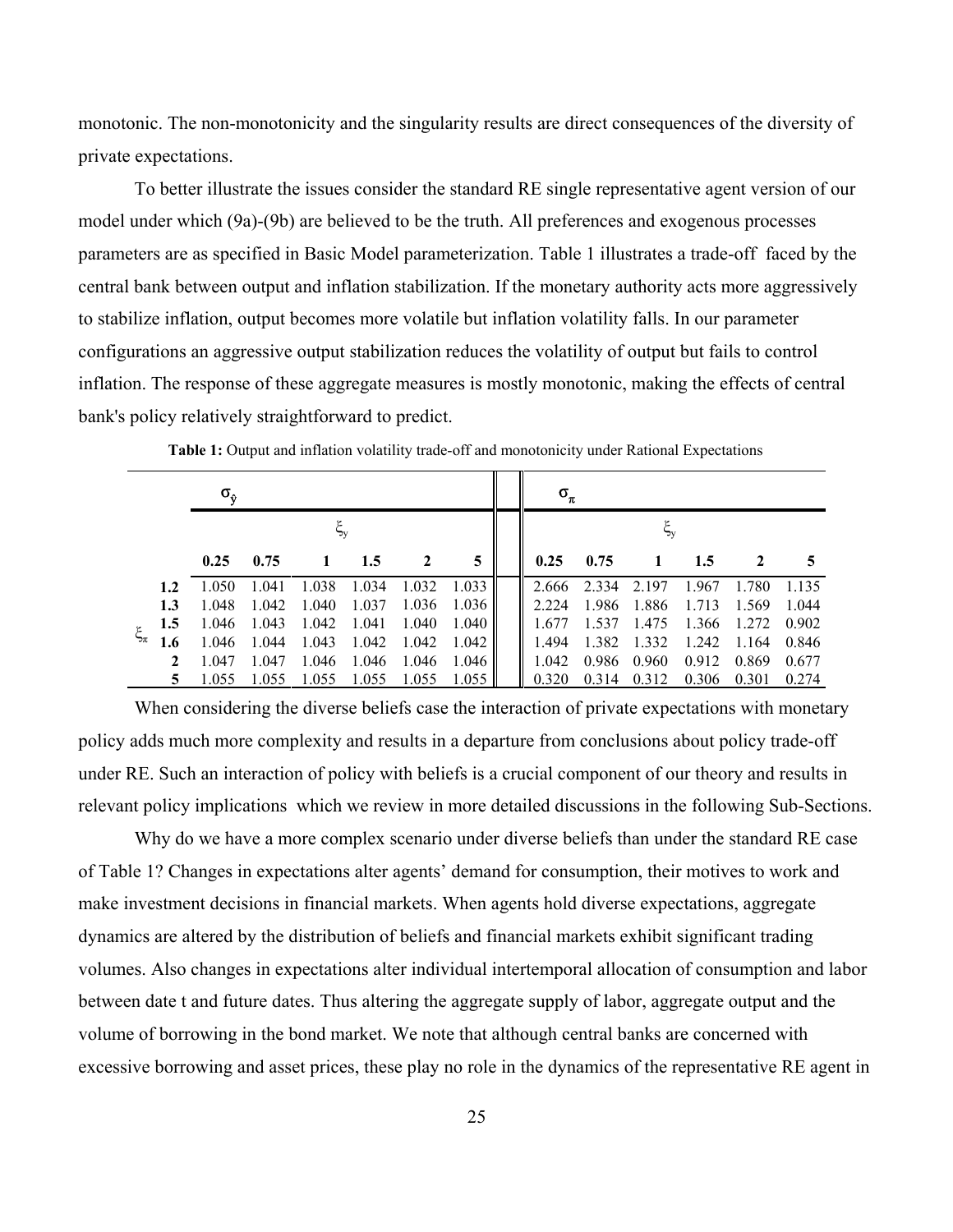Table 1 since such an agent does not borrow.

We illustrate in Tables 2a-2c the more complex volatility outcome of the diverse beliefs economy. Tables 2a-2b exhibit the standard deviations of output ( $\sigma_{\phi}$ ) and inflation ( $\sigma_{\pi}$ ) under Basic Model specification. Tables 2a-2b reveal a more complex structure of non-monotonicity than the one observed in Table 1. In each Table the gray cells approximate the curve of policy parameters  $(\xi_v, \xi_n)$  along which the matrix is singular. Approaching this "ridge" results in rising volatility which in some cases becomes unbounded. Thus, the outcome of any monetary policy action is no longer monotonic and straightforward to predict! The tables are divided into two sub-regions<sup>5</sup> that reflect the two dominant interaction effects of expectations with policy explained in detail in section 2.5.2: income effects and intertemporal substitution effect. In policy sub-region 1 (at the bottom left) the income effect dominates while in policy sub-region 2 (at the upper right) the intertemporal substitution effect dominates. Within sub-region 1 any aggressive output stabilization policy utilizing larger values of  $\xi$  is self defeating since it causes an increased output volatility rather than a decrease. However, in that sub-region there is no trade-off between inflation and output volatility: a more aggressive inflation stabilizing policy reduces both volatility of output and of inflation. In spite of this, such a policy is subject to limitations. Its effect on output volatility is bounded below: as  $\xi_{\pi} \rightarrow \infty$ , output volatility  $\sigma_{\phi} \rightarrow 1.06$  which is bounded away from zero. The second but very important limitation is the volatilities of the bond market and individual consumption. This arises only in heterogeneous agents models and is absent in any single representative agent NKM.

Table 2c reports the standard deviation of individual consumption ( $\sigma_{\rm el}$ ) which exhibits volatility patterns that differ from those of aggregate income. This results from the fact that an individual's consumption responds to that individual's belief as well as to economy wide measures of belief diversity but aggregation ensures that aggregate income responds to economy wide belief variables with the same parameters as an individual's consumption. In such an economy trading volume in financial markets is large and we use a penalty as a proxy for credit regulations to ensure equilibrium exists (see Kurz and Motolese (2001) and Kurz et al. (2005b)). Monetary policy decisions or fluctuations of interest rates impact their bond holdings and give rise to the higher volatility of individual consumption with respect to aggregate income. Table 2c shows that although within sub-region 1 any anti inflation policy reduces both the volatility of output and inflation, it faces the limitation of an increasing volatility of individual

<sup>&</sup>lt;sup>5</sup> See Appendix B for an analysis of the approximation error in the Euler Equations along the simulation path in both sub-regions.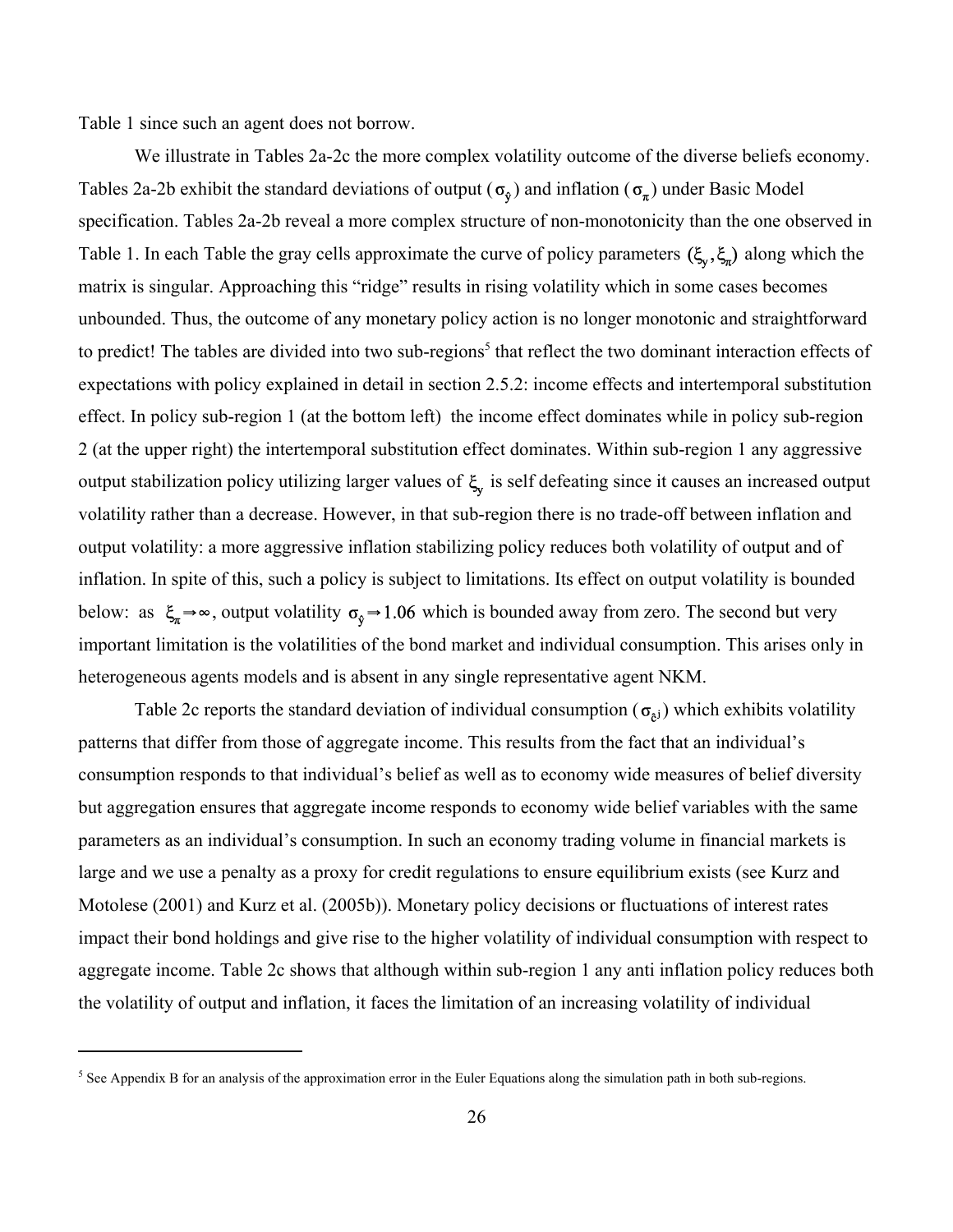consumption (marked by the cells in italic bold font in Table 2c). Since a more volatile individual consumption entails more volatile financial markets, such a limitation restricts the adoption of aggressive anti-inflation policies. Therefore, such policies are not suitable and only moderate policies are desirable.

|             | $\sigma_{\hat{y}}$       |                                                                                 |           |           |              |         | $\xi_{\rm y}$    |           |           |           |                         |           |           |
|-------------|--------------------------|---------------------------------------------------------------------------------|-----------|-----------|--------------|---------|------------------|-----------|-----------|-----------|-------------------------|-----------|-----------|
|             |                          | 0.25                                                                            | 0.5       | 0.75      | $\mathbf{1}$ | 1.5     | $\boldsymbol{2}$ | 2.5       | 3         | 3.5       | $\overline{\mathbf{4}}$ | 4.5       | 5         |
|             | 1.2                      | 3.214                                                                           | 7.792     | 20.126    | $3e + 05$    | 2.758   | 0.963            | 0.916     | 0.961     | 1.001     | NaN                     | 1.058     | 1.051     |
|             | 1.3                      | 1.876                                                                           | 2.051     | 2.699     | 11.671       | $1e+03$ | $1e+02$          | 1.184     | 0.833     | 0.889     | 0.940                   | 0.976     | 1.000     |
|             | 1.4                      | 1.621                                                                           | 1.655     | 1.725     | 1.932        | 16.298  | 6.595            | NaN       | 4.260     | 0.863     | 0.822                   | 0.887     | 0.934     |
|             | 1.5                      | 1.503                                                                           | 1.513     | 1.531     | 1.565        | 1.974   | 4.371            | 3.392     | 35.631    | $5e + 04$ | 1.625                   | 0.795     | 0.833     |
| $\xi_{\pi}$ | 1.6                      | 1.430                                                                           | 1.433     | 1.440     | 1.450        | 1.507   | 2.316            | 2.607     | 2.410     | 4.246     | $4e + 11$               | 10.899    | 1.020     |
|             | 1.7                      | 1.380                                                                           | 1.380     | 1.383     | 1.387        | 1.405   | 1.471            | 4.410     | 1.990     | 1.967     | 2.573                   | 9.989     | $3e+17$   |
|             | $\boldsymbol{2}$         | 1.289                                                                           | 1.288     | 1.287     | 1.287        | 1.289   | 1.293            | 1.302     | 1.324     | 1.600     | 1.638                   | 1.464     | 1.497     |
|             | 5                        | 1.121                                                                           | 1.121     | 1.120     | 1.120        | 1.120   | 1.120            | 1.119     | 1.119     | 1.119     | 1.119                   | 1.118     | 1.118     |
|             |                          | Table 2b: Inflation volatility under diverse beliefs (Basic Model)              |           |           |              |         |                  |           |           |           |                         |           |           |
|             | $\sigma_{\!\pi}$         | $\xi_{\rm y}$                                                                   |           |           |              |         |                  |           |           |           |                         |           |           |
|             |                          | 0.25                                                                            | 0.5       | 0.75      | 1            | 1.5     | $\boldsymbol{2}$ | 2.5       | 3         | 3.5       | $\overline{\mathbf{4}}$ | 4.5       | 5         |
|             | 1.2                      | 14.562                                                                          | 32.185    | 50.663    | $1e+02$      | 18.706  | 7.846            | 5.360     | 4.373     | 4.334     | NaN                     | 4.679     | 3.075     |
|             | 1.3                      | 3.405                                                                           | 4.032     | 4.771     | 46.649       | $1e+02$ | 74.805           | 12.642    | 6.435     | 4.576     | 3.694                   | 3.180     | 2.872     |
|             | 1.4                      | 2.089                                                                           | 2.202     | 2.408     | 2.925        | 47.875  | 36.792           | $9e + 02$ | 29.946    | 9.136     | 5.379                   | 3.994     | 3.273     |
|             | 1.5                      | 1.662                                                                           | 1.663     | 1.711     | 1.827        | 3.696   | 17.120           | 17.842    | 71.513    | $1e+02$   | 16.542                  | 7.061     | 4.600     |
| $\xi_{\pi}$ | 1.6                      | 1.438                                                                           | 1.408     | 1.402     | 1.427        | 1.681   | 6.202            | 9.727     | 10.675    | 24.844    | $3e+02$                 | 45.348    | 10.894    |
|             | 1.7                      | 1.288                                                                           | 1.249     | 1.225     | 1.218        | 1.278   | 1.699            | 17.216    | 6.447     | 7.185     | 12.909                  | 45.829    | 86.933    |
|             | $\boldsymbol{2}$         | 1.003                                                                           | 0.970     | 0.942     | 0.918        | 0.887   | 0.883            | 0.924     | 1.120     | 3.445     | 4.032                   | 2.826     | 3.183     |
|             | 5                        | 0.324                                                                           | 0.320     | 0.316     | 0.313        | 0.306   | 0.299            | 0.292     | 0.286     | 0.280     | 0.275                   | 0.269     | 0.265     |
|             |                          | Table 2c: Individual Consumption volatility under diverse beliefs (Basic Model) |           |           |              |         |                  |           |           |           |                         |           |           |
|             | $\sigma_{\hat{c}^{\,j}}$ |                                                                                 |           |           |              |         | $\xi_{\rm y}$    |           |           |           |                         |           |           |
|             |                          | 0.25                                                                            | 0.5       | 0.75      | $\mathbf{1}$ | 1.5     | $\boldsymbol{2}$ | 2.5       | 3         | 3.5       | $\overline{\mathbf{4}}$ | 4.5       | 5         |
|             | 1.2                      | 41.536                                                                          | $3e + 02$ | $2e + 03$ | $1e+15$      | 79.443  | 9.844            | 3.828     | 2.567     | 2.809     | NaN                     | 4.596     | 2.697     |
|             | 1.3                      | 5.065                                                                           | 7.573     | 12.897    | 26.599       | $2e+06$ | $7e + 04$        | 27.122    | 6.730     | 3.409     | 2.525                   | 2.272     | 2.236     |
|             | 1.4                      | 2.442                                                                           | 2.829     | 3.473     | 4.552        | 42.134  | $1e+02$          | NaN       | $2e + 02$ | 13.769    | 4.971                   | 3.008     | 2.416     |
|             | 1.5                      | 1.921                                                                           | 1.995     | 2.121     | 2.327        | 3.218   | 10.805           | 26.473    | $4e + 03$ | $4e + 10$ | 43.623                  | 8.479     | 3.935     |
| $\xi_{\pi}$ | 1.6                      | 1.793                                                                           | 1.803     | 1.824     | 1.864        | 2.043   | 2.808            | 5.925     | 11.259    | 66.585    | $1e + 25$               | $9e + 02$ | 18.822    |
|             | 1.7                      | 1.758                                                                           | 1.753     | 1.751     | 1.753        | 1.784   | 1.885            | 4.448     | 3.970     | 6.419     | 18.359                  | $5e + 02$ | $5e + 33$ |
|             | 2                        | 1.746                                                                           | 1.738     | 1.731     | 1.724        | 1.710   | 1.698            | 1.688     | 1.688     | 1.879     | 2.192                   | 2.119     | 2.545     |

**Table 2a:** Output volatility under diverse beliefs (Basic Model)

Turning to sub-region 2 (at the top right) in Tables 2a-2c, observe there are policy configurations that can achieve lower volatility of output compared to sub-region 1, but then at the cost of higher volatility of inflation and of individual consumption. Note that there is a trade-off *between the sub-regions themselves*. For instance, select the monetary policy configuration  $(\xi_y=0.5, \xi_x=1.4)$  in sub-region 1. In order to achieve a lower output volatility while keeping a non aggressive inflation policy we have to move

**5** 1.750 1.749 1.749 1.748 1.747 1.746 1.745 1.744 *1.743 1.742 1.741 1.740*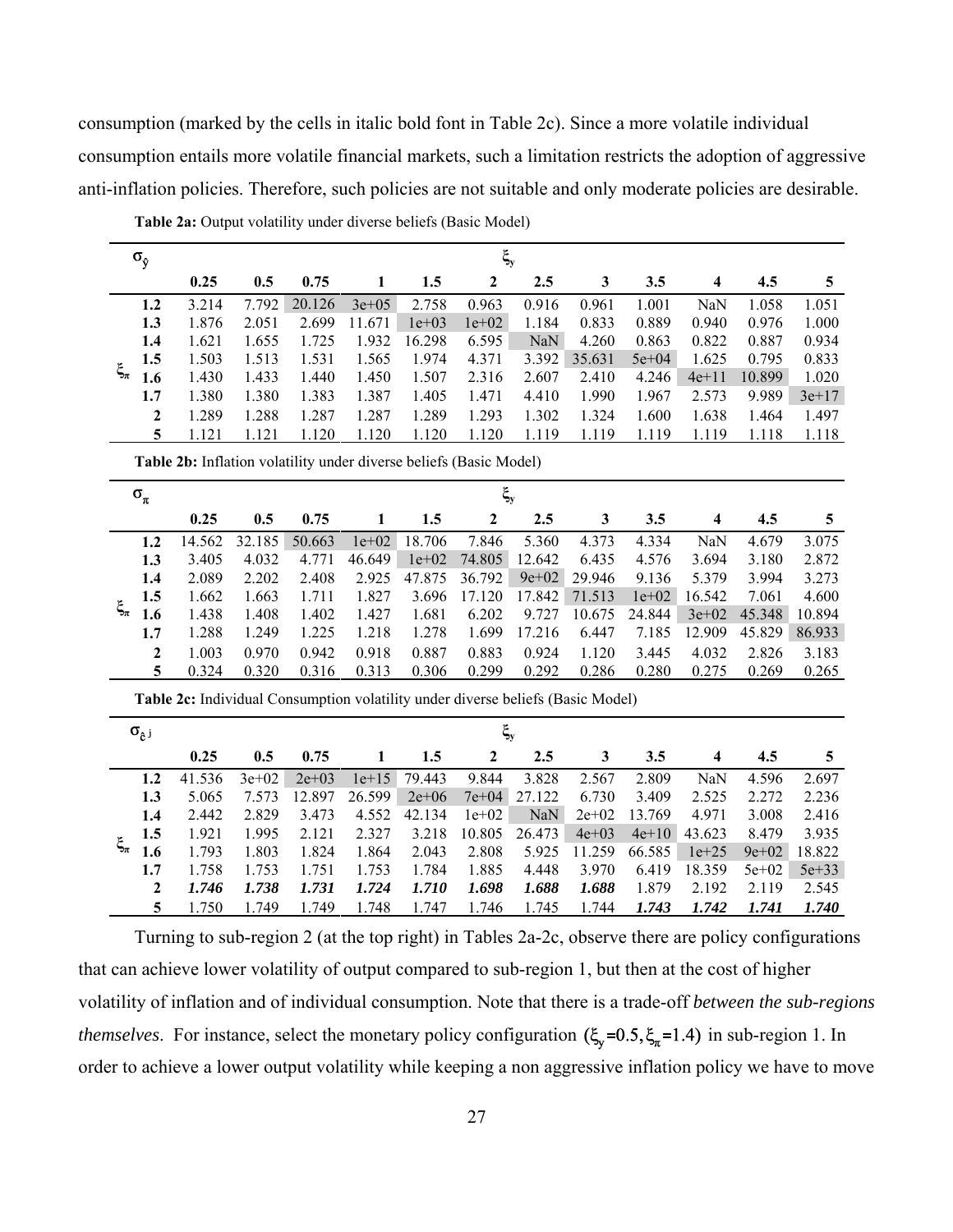to sub-region 2 in Table 2a and choose for example a policy configuration where  $3.5 \leq \xi_y \leq 4.5$ , and  $\xi_{\pi} = 1.4$ with the monetary authority being extremely aggressive in targeting the output gap: this is possible only at the cost of higher volatility of inflation and of individual consumption.

Tables 2a-2c show that in an economy with diverse beliefs monetary policy must find a balance between stabilization of inflation, output and individual consumption. While this choice is absent from a single agent economy, it is understandable under diverse beliefs since now the central bank acts in a more complex world, where its policies are amplified or muffled by expectations of agents (see also Motolese (2003)). There exists a deep interaction between market expectations and efficacy of policy. Market expectations may be supportive of the policy but a conflict may exist between policy and private expectations and this may result in unsatisfactory aggregate volatility outcomes. The next two subsections examine the interaction of market beliefs with policy actions. We start by studying the effect of changes in the mean market belief.

#### *4.3 The effect of the mean market belief*

How does excessive market exuberance in the form of high optimism about future productivity impact aggregate output and inflation? How does it interact with monetary policy? To answer these we report in Tables 3a-3b the equilibrium elasticities of aggregate output and inflation with respect to mean market belief variable  $Z_t$  under Basic Model specification. The impact of optimism (a positive shift to  $Z_t$ ) is not uniform across sub-regions. As explained earlier shifts to  $Z_t$  change the intertemporal allocation of consumption and labor between date t and future dates. But, what is the direction of such changes? In subregion 1 optimism about future productivity boosts aggregate output while in sub-region 2 almost everywhere it lowers it. In sub-region 1 the income effect from expected higher future income prevails over the intertemporal substitution effect and increases present consumption, pushing aggregate output higher. In sub-region 2 the intertemporal substitution effect prevails. However, the intensity of its impact depends upon the monetary policy configuration: in sub-region 1 aggressive inflation stabilization policies are successful in reducing aggregate output volatility. Thus crushing also the additional volatility induced by shifts in the mean market belief.

Turning to the effect of  $Z_t$ , on inflation we note that it is uniformly positive in sub-region 2 with a magnitude which can explain the higher volatility of inflation in the same sub-region in Table 2b. In subregion 1, however, its effect is mostly negative, it is monotonically declining with  $\xi$ <sub>x</sub> and rising with  $\xi$ <sub>x</sub> to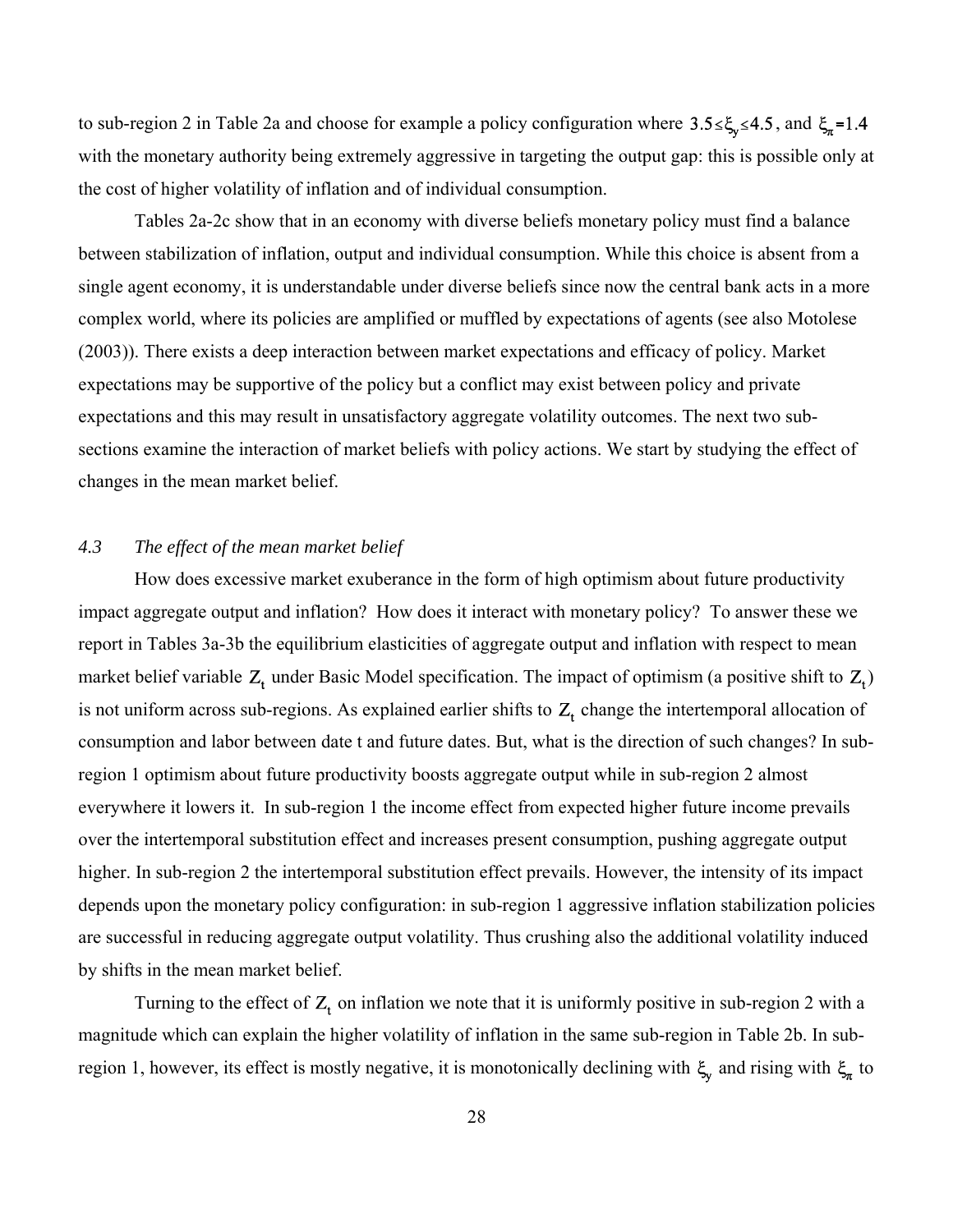a point that for high enough intensity of  $\xi_n$  the sign of the effect changes again and becomes positive. In sum, the sign of the response of inflation to market optimism varies with policy.

|             |              | $\boldsymbol{\xi}_{\mathbf{y}}$ |      |       |          |         |         |         |         |          |         |         |          |
|-------------|--------------|---------------------------------|------|-------|----------|---------|---------|---------|---------|----------|---------|---------|----------|
|             |              | 0.25                            | 0.5  | 0.75  |          | 1.5     | 2       | 2.5     | 3       | 3.5      | 4       | 4.5     |          |
|             | 1.2          | 5.49                            | 7.64 | 16.13 | $-34.93$ | $-3.36$ | $-1.35$ | $-0.66$ | $-0.34$ | $-0.16$  | $-0.06$ | 0.01    | 0.06     |
|             | 1.3          | 3.12                            | 3.40 | 3.88  | 4.74     | 12.62   | $-8.49$ | $-2.47$ | $-1.22$ | $-0.70$  | $-0.42$ | $-0.26$ | $-0.15$  |
|             | 1.4          | 2.30                            | 2.39 | 2.52  | 2.71     | 3.46    | 5.83    | 119.93  | $-4.68$ | $-1.95$  | $-1.09$ | $-0.69$ | $-0.45$  |
| $\xi_{\pi}$ | 1.5          | 1.86                            | 1.89 | 1.94  | 2.01     | 2.25    | 2.74    | 3.89    | 8.80    | $-13.63$ | $-3.19$ | $-1.61$ | $-0.99$  |
|             | 1.6          | 1.57                            | 1.58 | 1.61  | 1.64     | 1.74    | 1.93    | 2.27    | 2.95    | 4.80     | 22.93   | $-6.19$ | $-2.41$  |
|             | 1.7          | 1.37                            | 1.37 | 1.38  | 1.39     | 1.45    | 1.54    | 1.69    | 1.93    | 2.38     | 3.36    | 6.77    | $-29.05$ |
|             | $\mathbf{2}$ | 0.99                            | 0.99 | 0.99  | 0.99     | 0.99    | 1.01    | 1.04    | 1.08    | 1.14     | 1.22    | 1.35    | 1.53     |
|             |              |                                 |      |       |          |         |         |         |         |          |         |         |          |

Table 3a: Equilibrium coefficients of aggregate output with respect to mean market belief Z<sub>t</sub> (Basic Model)

Table 3b: Equilibrium coefficients of inflation with respect to mean market belief Z<sub>t</sub> (Basic Model)

|     | $\xi_{\rm v}$ |         |          |         |          |         |                  |          |         |                |          |         |  |
|-----|---------------|---------|----------|---------|----------|---------|------------------|----------|---------|----------------|----------|---------|--|
|     | 0.25          | 0.5     | 0.75     |         | 1.5      | 2       | 2.5              | 3        | 3.5     | $\overline{4}$ | 4.5      | 5       |  |
| 1.2 | $-4.73$       | $-9.41$ | $-26.69$ | 74.72   | 11.30    | 6.85    | 5.13             | 4.19     | 3.58    | 3.14           | 2.81     | 2.55    |  |
| 1.3 | $-1.08$       | $-1.93$ | $-3.13$  | $-5.07$ | $-21.16$ | 20.57   | 8.29             | 5.56     | 4.31    | 3.59           | 3.10     | 2.75    |  |
| 1.4 | $-0.20$       | $-0.58$ | $-1.03$  | $-1.59$ | $-3.39$  |         | $-8.36 - 235.92$ | 12.15    | 6.55    | 4.69           | 3.74     | 3.16    |  |
| 1.5 | 0.13          | $-0.09$ | $-0.34$  | $-0.62$ | $-1.35$  | $-2.52$ | $-4.99$          | $-14.95$ | 29.61   | 8.67           | 5.41     | 4.07    |  |
| 1.6 | 0.27          | 0.12    | $-0.04$  | $-0.21$ | $-0.62$  | $-1.17$ | $-1.99$          | $-3.49$  | $-7.29$ | $-43.53$       | 14.37    | 6.76    |  |
| 1.7 | 0.34          | 0.23    | 0.11     | $-0.01$ | $-0.28$  | $-0.60$ | $-1.03$          | $-1.64$  | $-2.65$ | $-4.69$        | $-11.56$ | 59.72   |  |
|     | 0.38          | 0.32    | 0.27     | 0.21    | 0.09     | $-0.04$ | $-0.18$          | $-0.34$  | $-0.53$ | $-0.76$        | $-1.07$  | $-1.49$ |  |

We report in Figures 1 and 2 impulse responses of output gap, inflation, wage rate and nominal interest rate to a 0.1% shock to mean market belief  $Z_t$  and to productivity  $\zeta_t$ . The policy parameters in the figures are representative points in the two sub-regions:  $(\xi_y=0.5, \xi_\pi=1.4)$  and  $(\xi_y=4.5, \xi_\pi=1.4)$ . The difference between Figures 1 and 2 is due to two factors: the dominant income effect in sub-region 1 vs. the substitution effect in sub-region 2 and the interaction of these effects with  $\hat{\zeta}_t$ , whose impact is augmented or shrunk via the positive learning feedback in the mean market belief  $Z_t$ . This accounts for the sign reversal of the impulse response of the output gap to a  $\hat{\zeta}_t$  shock.

In Figures 1 and 2 we maintain the assumption that optimistic agents incorporate a belief of the central bank's over-reaction to a stronger future state and adjust their expectations of future policy shocks accordingly (i.e.  $\lambda_u^g > 0$ ). What happens if agents disregard future policy over-reaction and  $\lambda_u^g = 0$ ? To answer the above we simulate the economy of Basic Model by setting  $\lambda_u^g = 0$ . Figures 3 and 4 display responses under the new parameters choice at the points  $(\xi_y=0.5, \xi_\pi=1.4)$  and  $(\xi_y=4.5, \xi_\pi=1.4)$ .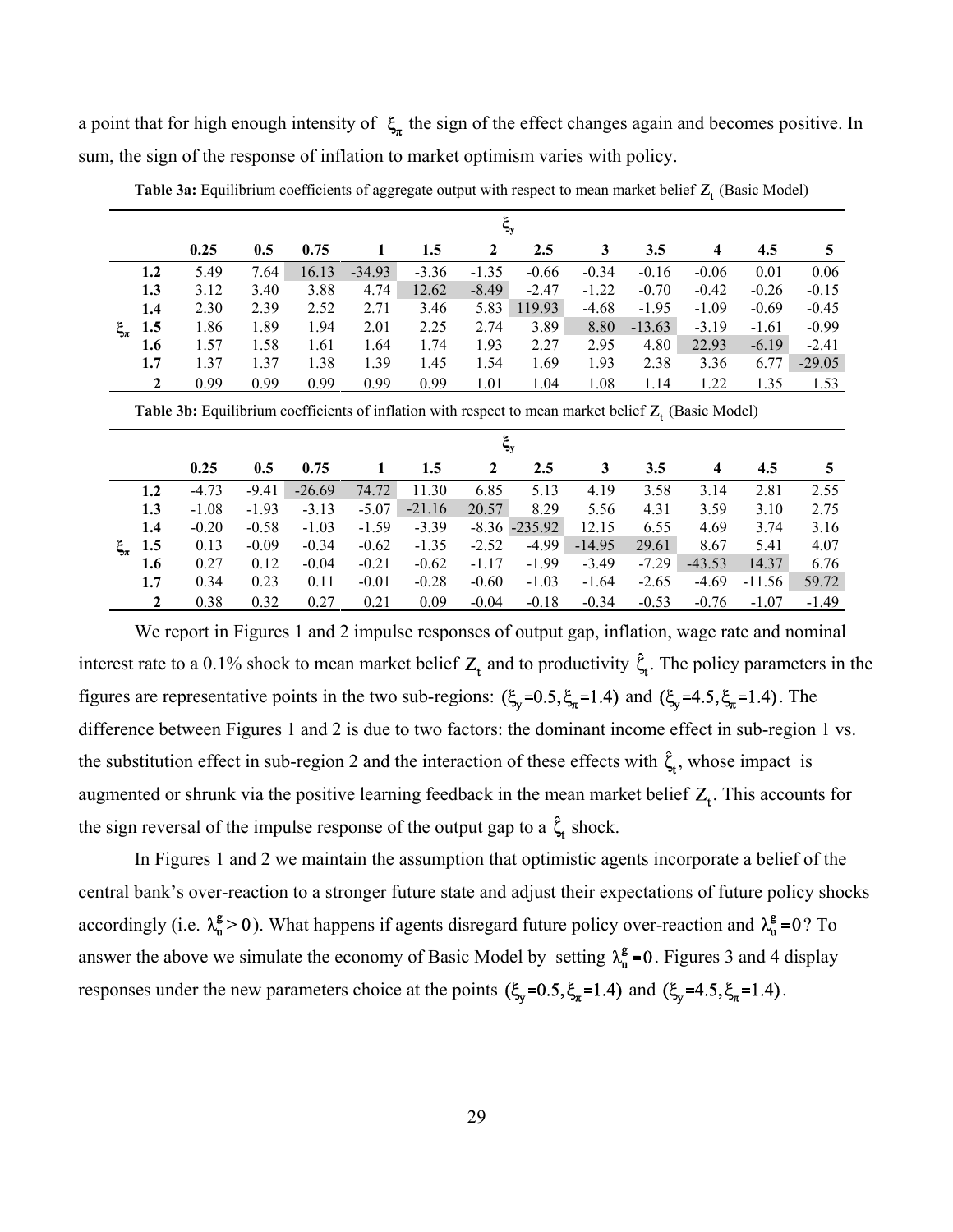

Figure 1: Effects of a 0.1% shock to productivity (blue-solid) and mean market belief (red-dashed) at (ξ<sub>v</sub>=0.5, ξ<sub>π</sub>=1.4) in sub-region 1 (Basic Model).



Figure 2: Effects of a 0.1% shock to productivity (blue-solid) and mean market belief (red-dashed) at (ξ<sub> $v$ </sub>=4.5, ξ<sub>π</sub>=1.4) in sub-region 2 (Basic Model).

While in Figure 1(Figure 2) optimism leads to higher(lower) output, in Figure 3(Figure 4) it leads to lower(higher) output. Comparison of Figures 1 and 3 reveals that when agents take into account future policy over-reaction, their aggregate exuberance is being tempered by their expected change in the interest rate which then alters the weights they place on income and intertemporal substitution effects. In Figure 1 this makes the income effect arising from higher future income prevail, in sub-region 1, over the intertemporal substitution effect and that increases present consumption, lowers inflation expectations and current nominal rate. But when aggregate exuberance does not lead to expected policy over-reactions and higher future interest rate, the intertemporal substitution effect prevails. Agents work less and postpone consumption at future dates depressing current aggregate output, increase inflation and current nominal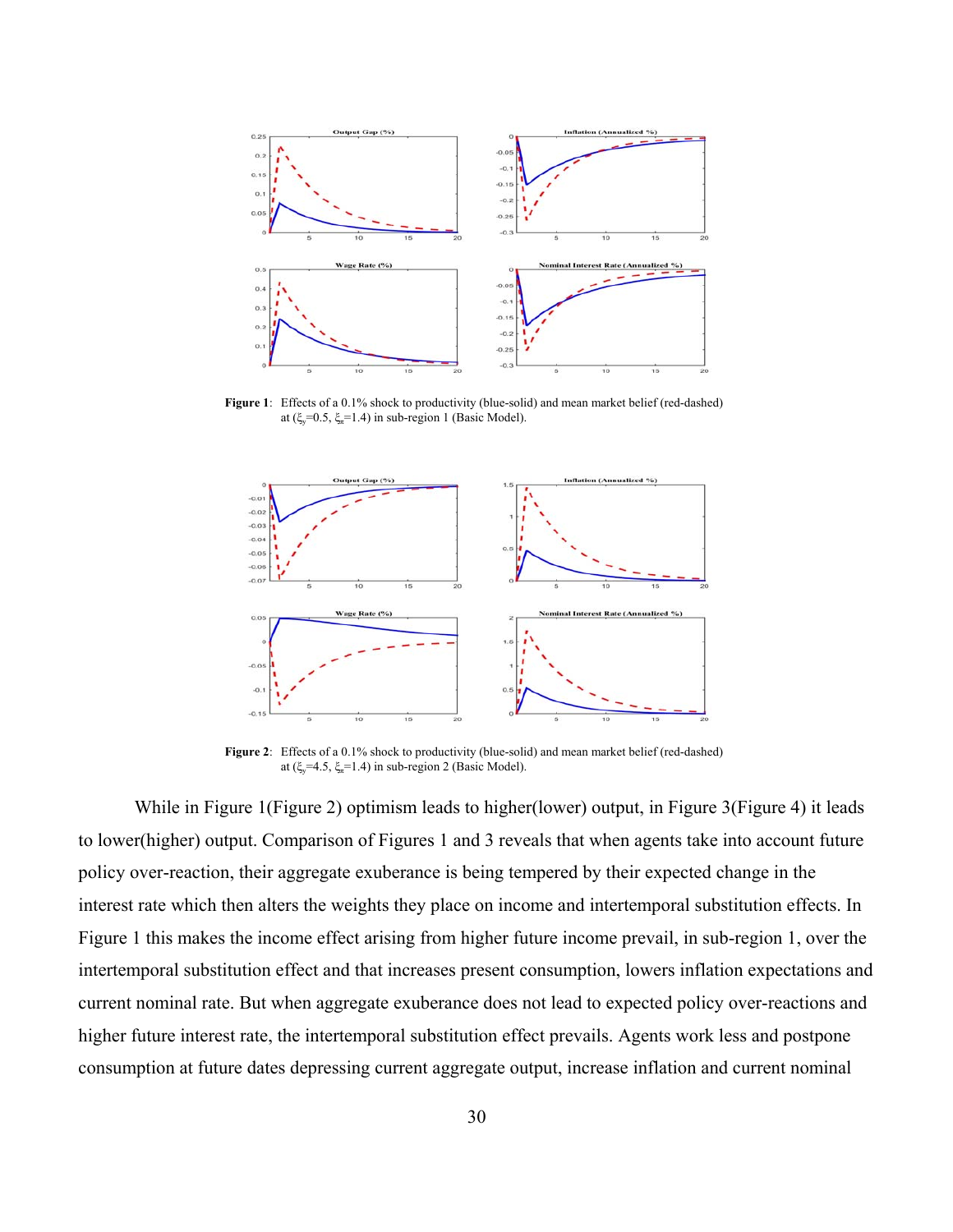

Figure 3: Effects of a 0.1% shock to productivity (blue-solid) and mean market belief (red-dashed) at ( $\xi_v$ =0.5,  $\xi_n$ =1.4) in sub-region 1 when  $\lambda_u^g$ =0



Figure 4: Effects of a 0.01% shock to productivity (blue-solid) and mean market belief (reddashed) at  $(\xi_v=4.5, \xi_v=1.4)$  in sub-region 2 when  $\lambda_u^g=0$ .

rate. In Figures 2 and 4 the converse occurs. Note that an analogous reasoning applies to a positive technology shock: the positive learning feedback in the mean market belief  $Z_t$  interacts with  $\hat{\zeta}_t$  and amplifies or reduces the effect of increased productivity. Also, the effects exhibited in Figures 1-4 are stronger the more sticky prices are.

It is important to observe that the response functions in Figures 1-4 do not demonstrate strong policy trade-off at the policy parameters under study. Indeed, they demonstrate wide circumstances when the economy exhibits a *stagflation response* to a shock when output and inflation respond with opposite signs. In such circumstances policy is muted since the effects of higher inflation and lower output on the nominal interest rates are partly canceled. In Figures 1-4 inflation dominates and the nominal rate changes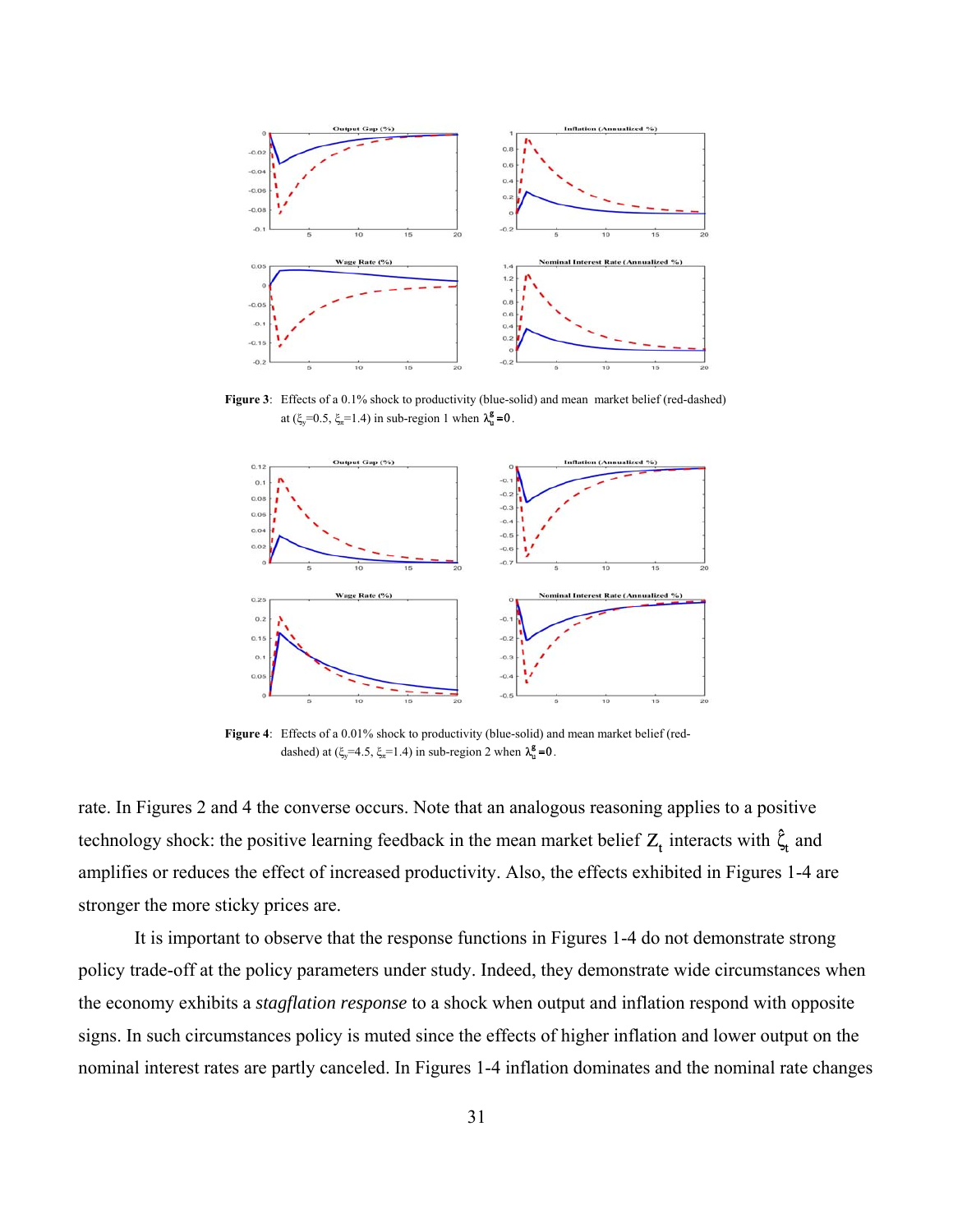in the same direction as inflation but there are policy configurations where both inflation and output are away from target but policy will not respond to such economic distortion. These suggests a central bank must target directly such force as exuberance or its effects in asset markets.

### *4.4 The effect of beliefs heterogeneity*

As explained earlier, in our model the cross-sectional distribution of individual beliefs is a state variable. We therefore report in Tables 4a-4b the computed equilibrium elasticities of aggregate output and inflation with respect to the cross-sectional variance of beliefs  $\sigma_{cs}^2(g)$ <sub>t</sub> under Basic Model specification. It is natural therefore to ask what the effect of increasing disagreement across agents is. Tables 4a-4b reveal that the impact of beliefs heterogeneity is uniform across the policy space in subregions 1 and 2: higher diversity of market belief measured by the cross sectional standard deviation  $\sigma_{cs}^2(g)$ , makes policy coordination harder and results in lower aggregate output and deflation.

|  | <b>Table 4a:</b> Equilibrium coefficients of aggregate output with respect to $\sigma_{cs}^2(g)$ <sub>t</sub> (Basic Model) |  |  |
|--|-----------------------------------------------------------------------------------------------------------------------------|--|--|
|--|-----------------------------------------------------------------------------------------------------------------------------|--|--|

|             |              |                                                                                                           |                    |                   |           |           |              | $\xi_{\rm y}$         |                |                              |                    |                    |          |
|-------------|--------------|-----------------------------------------------------------------------------------------------------------|--------------------|-------------------|-----------|-----------|--------------|-----------------------|----------------|------------------------------|--------------------|--------------------|----------|
|             |              | 0.25                                                                                                      | 0.5                | 0.75              |           | 1.5       | 2            | 2.5                   | 3              | 3.5                          | 4                  | 4.5                | 5        |
|             | 1.2          |                                                                                                           | $-2162.5 - 5194.9$ | $-2.7$            | $-0.4$    | $-2383.5$ | $-626.7$     | $-270.2$              | $-144.1$       | $-85.0$                      | $-26.2$            | $-48.0$            | $-33.5$  |
|             | 1.3          | $-547.3$                                                                                                  |                    | $-862.6 - 1717.0$ | $-9460.7$ | $-2004.7$ | $-4944.2$    | $-720.4$              | $-275.7$       | $-143.1$                     | $-87.2$            | $-59.0$            | $-43.5$  |
|             | 1.4          | $-233.5$                                                                                                  | $-314.9$           | $-463.7$          | $-800.0$  | 7701.1    | 1215.6       | 0.1                   | $-877.0$       | $-270.8$                     | $-133.3$           | $-79.9$            | $-53.8$  |
| $\xi_{\pi}$ | 1.5          | $-124.9$                                                                                                  | $-156.1$           | $-204.5$          | $-287.1$  | $-896.0$  | 2106.7       | 911.7                 | 1595.2         | $-302.9$                     | $-211.4$           | $-108.6$           | $-66.8$  |
|             | 1.6          | $-75.7$                                                                                                   | $-90.4$            | $-111.4$          | $-142.7$  | $-284.7$  | $-1241.9$    | 1083.8                | 646.1          | 913.0                        | $1e+04$            | 270.3              | $-37.3$  |
|             | 1.7          | $-49.5$                                                                                                   | $-57.5$            | $-68.2$           | $-83.0$   | $-137.4$  |              | $-301.9 - 2877.8$     | 677.0          | 472.1                        | 591.9              | 1654.4             | 0.1      |
|             | $\mathbf{2}$ | $-17.8$                                                                                                   | $-19.7$            | $-22.1$           | $-25.1$   | $-33.5$   | $-48.0$      | $-76.6$               | $-151.4$       | $-612.2$                     | 543.8              | 259.3              | 219.6    |
|             |              | <b>Table 4b:</b> Equilibrium coefficients of inflation with respect to $\sigma_{cs}^2(g)$ , (Basic Model) |                    |                   |           |           |              |                       |                |                              |                    |                    |          |
|             |              |                                                                                                           |                    |                   |           |           |              | $\xi_{\rm y}$         |                |                              |                    |                    |          |
|             |              | 0.25                                                                                                      | 0.5                | 0.75              | 1         | 1.5       | $\mathbf{2}$ | 2.5                   | 3              | 3.5                          | 4                  | 4.5                | 5        |
|             | 1.2          | $-3120.5$                                                                                                 | -7467.4            | $-3119.4$         | $-2e+04$  | $-3335.9$ | $-750.0$     | $-195.2$              | 65.2           | 371.6                        | 3503.5             | $-733.4$           | $-351.5$ |
|             | 1.3          | $-469.4$                                                                                                  | $-554.3$           | $-428.8$          | 5886.6    | $-3e+04$  |              | $-2e+04$ $-1887.9$    | $-578.9$       | $-225.3$                     | $-75.0$            | 13.8               | 88.7     |
|             | 1.4          | $-163.0$                                                                                                  | $-169.1$           | $-146.1$          | 0.8       | $-9514.4$ | $-7393.0$    |                       |                | $-2e+05$ $-5604.4$ $-1164.4$ | $-436.4$           | $-197.3$           | $-88.6$  |
| $\xi_{\pi}$ | 1.5          | $-77.8$                                                                                                   | $-77.1$            | $-68.5$           | $-38.9$   |           |              | 394.4 -3041.8 -3205.7 | $-2e+04$       |                              | $-4e+04$ $-2639.6$ | $-778.5$           | $-335.1$ |
|             | 1.6          | $-44.0$                                                                                                   | $-42.8$            | $-38.6$           | $-28.2$   | 52.5      | 900.3        | -1647.4 -1788.1       |                | -4534.6                      | $-1e+05$           | $-8860.9 - 1508.1$ |          |
|             | 1.7          | $-27.7$                                                                                                   | $-26.7$            | $-24.3$           | $-19.6$   | 7.5       | 129.0        |                       | 2619.5 -1047.0 | $-1136.1$                    | $-2142.9$          | $-9034.5$          | $-1e+04$ |
|             | 2            | $-10.0$                                                                                                   | $-9.6$             | $-9.0$            | $-8.1$    | $-4.7$    | 3.2          | 22.9                  | 84.6           | 520.9                        | $-640.5$           | $-400.2$           | $-428.8$ |

Heterogeneity of beliefs is an aggregate negative belief externality induced by the lack of coordination across agents. This is also illustrated in Figure 5 which reports the impulse responses of the aggregates to a one-standard-deviation (about 0.00085%) quarterly increase to dispersion of private expectations  $\sigma_{cs}^2(g)$  at the policy  $(\xi_y=0.5, \xi_\pi=1.4)$  which is close to actual policy parameters according to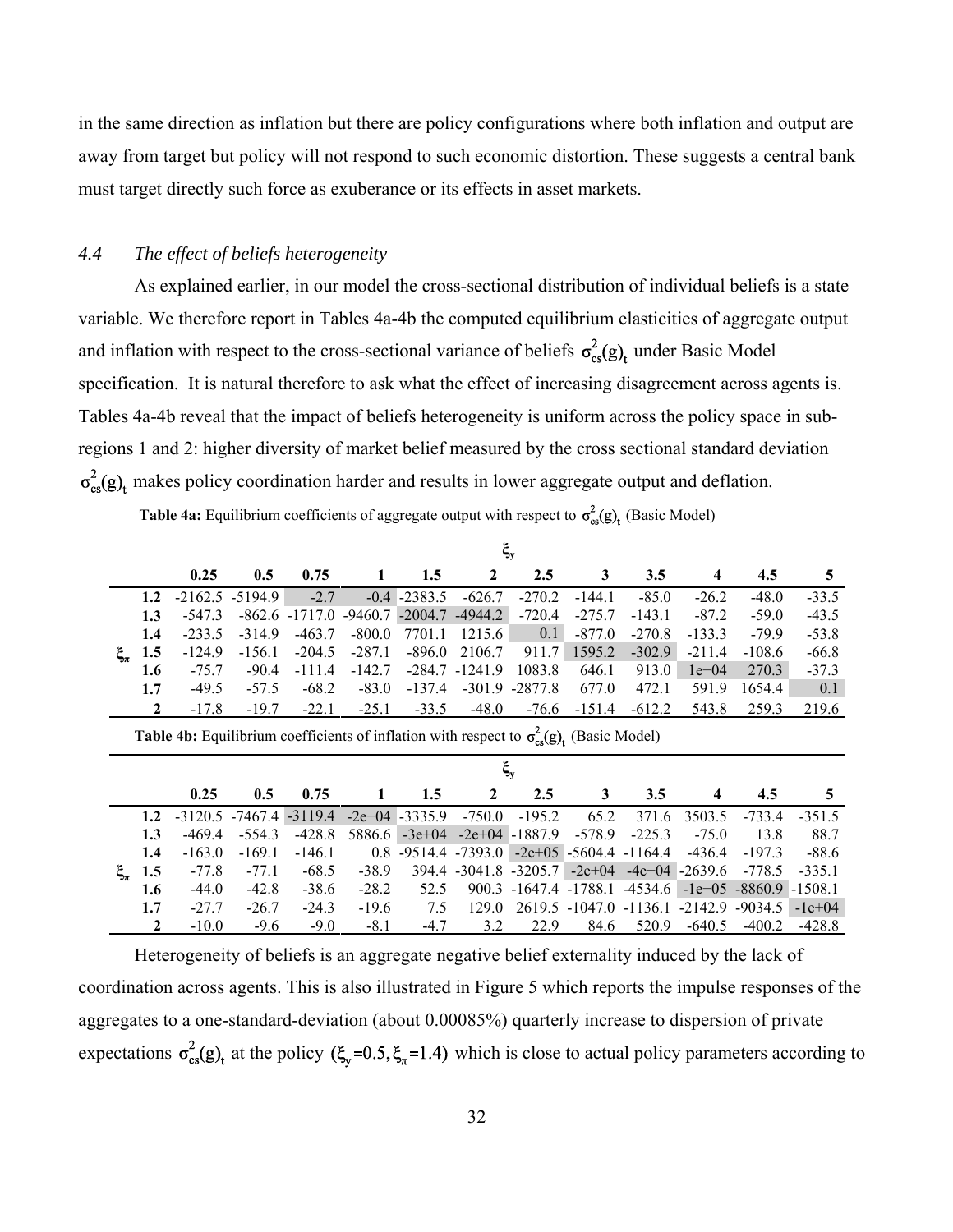Taylor (1993a,b).

Why does increased diversity bring about deflation? As just explained, it is important to think of the variable  $\sigma_{\alpha}^{2}(g)$ , as a market externality that changes aggregate risk in the market. When disagreement among agents about future business conditions increases, aggregate market risk increases and hence all forecasts become less reliable: agents are now faced with increased uncertainty which is endogenously generated by the distribution of beliefs. Given that higher uncertainty depresses output it is riskier for a firm that is allowed to optimally set prices at date t to be stuck with too high a price at future dates and, ceteris paribus, prices are lowered in anticipation of bad times ahead. But as the monetary authority removes inflation uncertainty by adopting a more aggressive inflation stabilization policy the effect of disagreement among agents dissipates in sub-region 1, as can be seen in Tables 4a-4b. However, variations in policy parameters have a strong non-linear effect that can be seen across the space.



Figure 5: Effects of a one-standard-deviation quarterly increase to dispersion of private expectations at  $(\xi_v=0.5, \xi_{\pi}=1.4)$  (Basic Model).

### *4.5 The adverse effects of persistent policy shocks*

Basic Model includes estimated policy shock parameter values ( $\lambda_n = 0.8$ ,  $\sigma_n = 0.0020$ ) that reflect the practice of US central banking. To explore effects of such shocks on the aggregates, Figure 6 presents impulse response functions to policy shocks. Since  $\sigma_n = 0.002$ , the figure shows a one percentage point policy shock changes output by only 0.8% but its effect on inflation is stronger: it changes annualized inflation by 5%! This is also seen in the fact that when general equilibrium effects are accounted for, such a shock changes the nominal rate by 3.5 percentage points. A one percentage point change in  $\mathbf{u}_i$  is of size  $5\sigma_n$  hence it is, practically speaking, too large. But our results here demonstrate that policy shocks have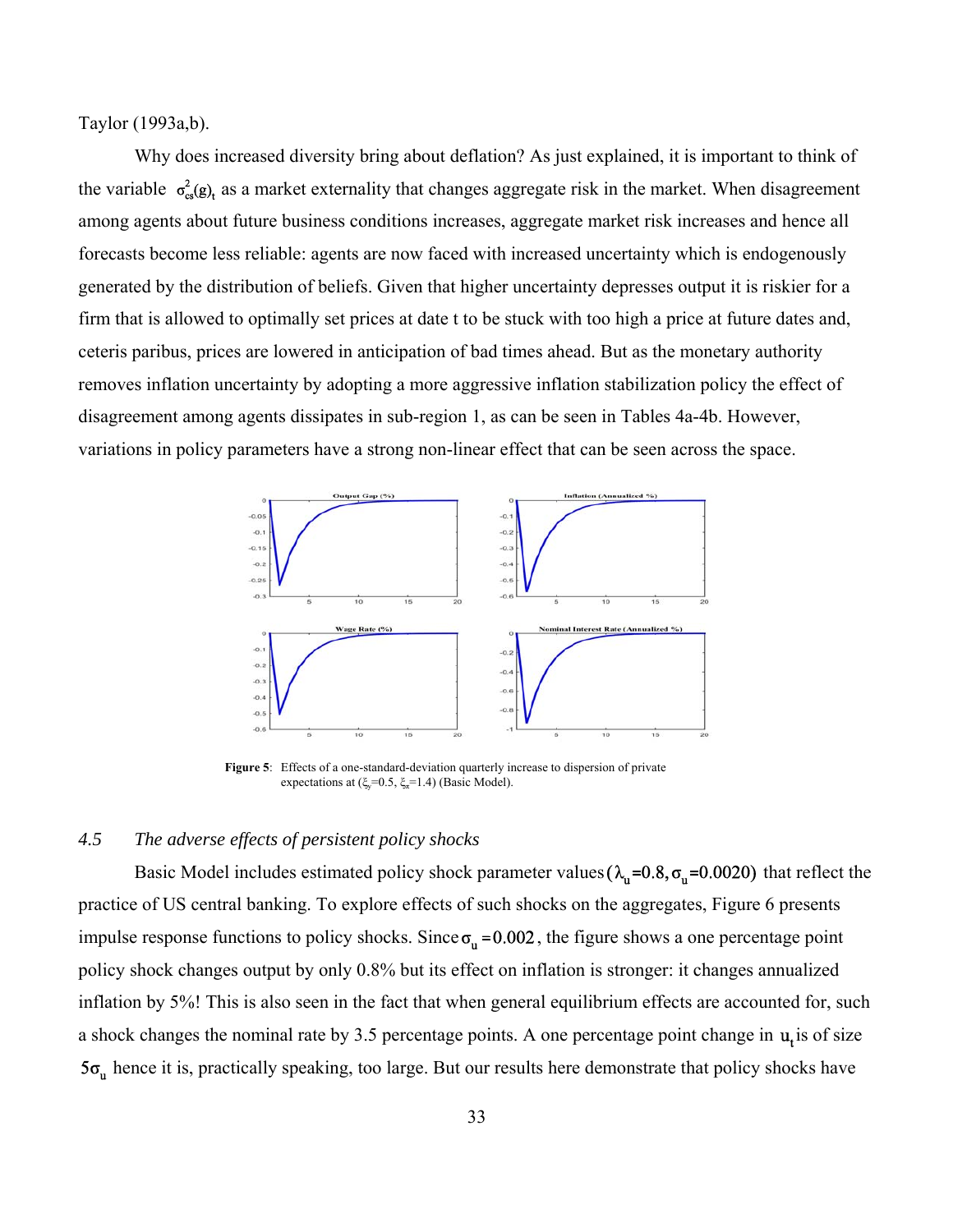strong effects and policy makers may find our assessment of these effects useful for improving central bank practice. With this in mind, we first ask what is the meaning of a central bank's deviation from a fixed and common knowledge policy rule? This is a controversial question about which many opinions have been expressed in the past.



**Figure 6**: Effects of a one-standard-deviation increase to monetary shock  $u_t$  at  $(\xi_y=0.5, \xi_\pi=1.4)$ (Basic Model).

An interpretation of what policy shocks mean should be deduced from what is common knowledge among agents about these shocks and what agents expect will happen after such shocks occur. Since there is a known policy rule to which the central bank will return after a shock, viewing policy shocks as "policy discretion" is not plausible. If a policy maker uses discretion then there is no known fixed policy rule. The shocks must then arise from unusual circumstances when a policy maker deviates from the known rule for reasons that are unrelated to expected, present or past values of observed variables. This explains why these shocks are exogenous and unpredictable except for their own persistence. Being unpredictable means there is no fixed rule to explain them and this requires us to consider classes of examples when a central bank deviates from a policy rule but *markets believe the bank will return to the recognized policy rule*.

One example is an October 1987 size fall in stock prices in response to which the Fed provided massive liquidity to prevent stress in financial markets. The event was unexpected and markets knew the Fed's deviation was of emergency nature and expected the central bank will return to the known rule. A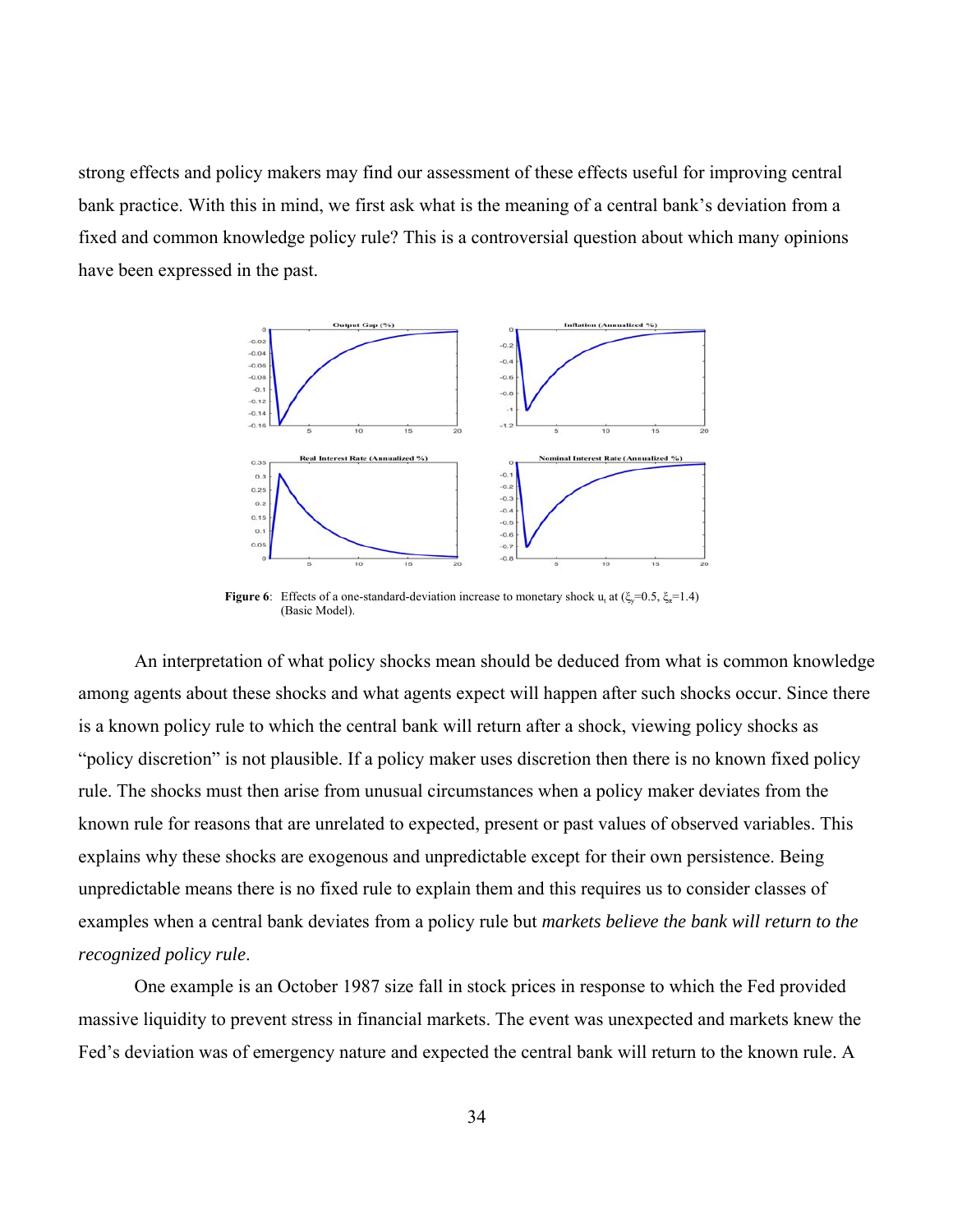second example is the unexpected collapse of Lehman Brothers which caused a run on the financial sector and created a short term need for reasonably priced liquidity. These two examples reflect a general set of cases when a central bank reacts to financial stress. It provides needed liquidity for emergency reasons and markets recognize them to be temporary and therefore not altering the known monetary rule in place. A third generic example is the response of a central bank to unexpected political pressure that requires it to follow a course of action needed to attain a limited objective and when markets recognize it is for a short term duration.

A fourth generic case applies to all previous cases but when the event is not observed but is, instead, *anticipated* to happen by the bank. In such cases a policy shock reflects the bank's *belief in future unusual circumstances*. An example is a changed random and unknown date for a central bank to raise the nominal rate and exit the ZLB *later* (*earlier*) than specified by a known policy rule. This is accomplished with a positive (negative) policy shock *but with assumed markets' conviction* that the bank's action is a temporary deviation from the rule and that it will return to the known rule when the rate is raised.

To sharpen the argument observe there is an obvious difference between a central bank that formally makes a permanent change in its policy rule and a bank that responds to emergency by deviating from its known rule and markets know it will return to the old known rule. This difference is about what markets believe a central bank is doing today and will do in the future. *This is the unifying principle needed for a plausible interpretation of what policy shocks are*. It also replies to a common view which insists that "no discretion" means a bank loses credibility if it ever deviates from its rule. The idea of policy shocks opens the door to those circumstances when a central bank deviates for emergency reasons but is committed to the known rule *and markets believe it*.

Shocks to discount rate are often used as proxies for demand shocks and are actually shocks to the natural rate. But in the linearized bond demand equation (i.e. aggregate IS curve) such shocks and policy shocks *are mathematically equivalent* if a zero nominal rate is not binding. In addition, policy shocks cannot be "nominal interest rate shocks" since the nominal rate is an endogenous variable, not a state variable. But then, how should we think of policy shocks? The best answer is that policy shocks are persistent unpredictable shocks to the natural rate caused by special events like those described earlier. The central bank announces each shock and adds its value to the known policy rule.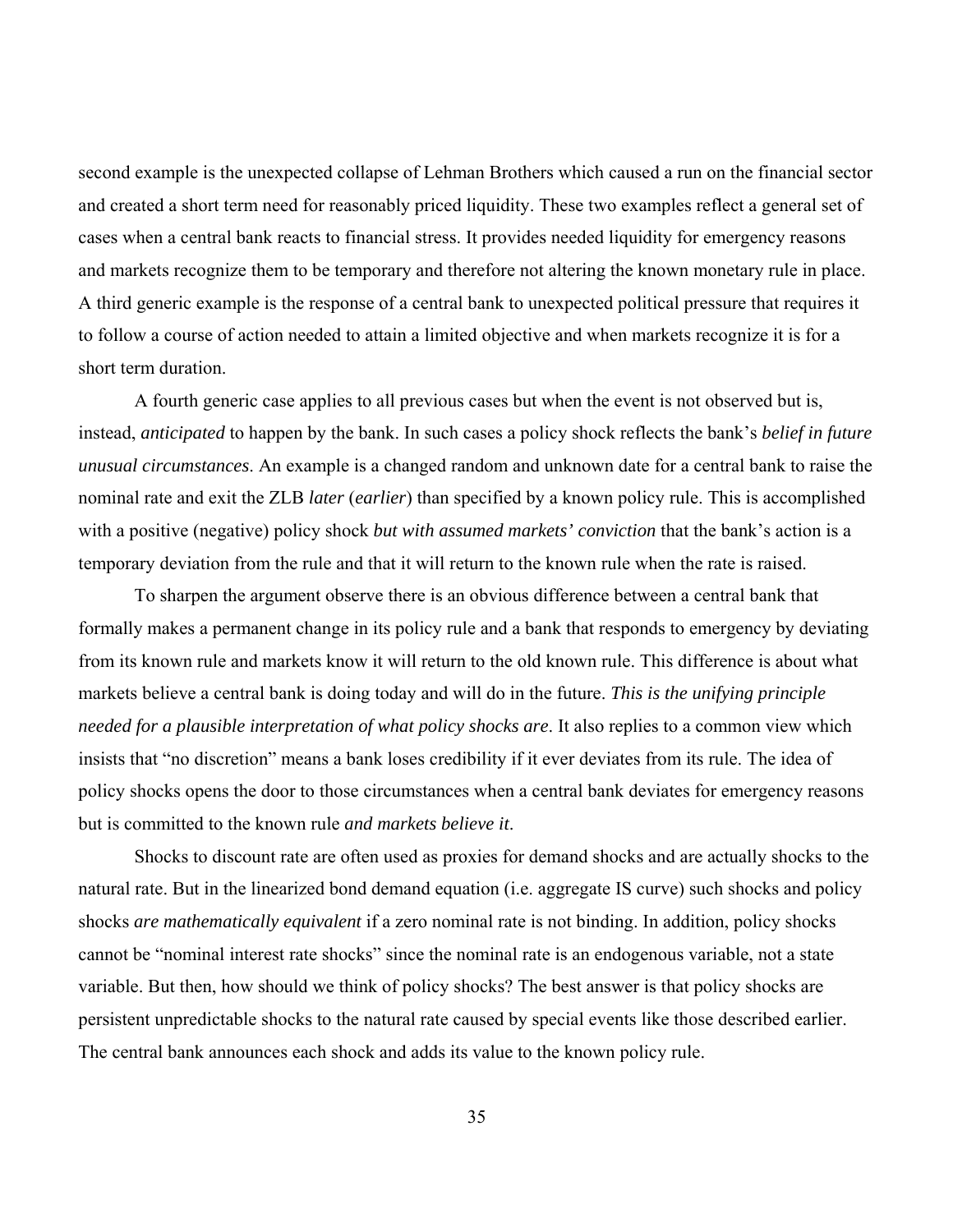

**Figure 7**: Effects of a one-standard-deviation increase to monetary shock  $u_t$  at  $(\xi_y=0.5, \xi_\pi=1.4)$ when the persistence parameter  $\lambda$ <sub>u</sub>=0.5.

To further study the effects of such shocks we present in Figure 7 impulse response functions when  $\lambda_n = 0.5$  which is much smaller than the persistence level in the data. This value is chosen since some papers that study policy shocks report simulations with this value (e.g. Galí (2008) and Walsh (2008)). We now observe that Figure 6 exhibits a *negative* general equilibrium response of the nominal rate to a *positive* policy shock while in Figure 7 the signs of the shock and the response are the same. If one considers  $\mathbf{u}_t = +\boldsymbol{\sigma}_{\mathbf{u}}$  a positive shock to the nominal rate then Figure 6 is puzzling since it suggests a shock that *increases* the nominal rate results in a general equilibrium *decreased* rate. But, if one considers a shock to the natural rate then changes in the nominal rate are  $\frac{dt}{dt} = \xi \frac{dt}{dt} + \xi \frac{dt}{dt} + 1$  and note that *are exactly the derivatives of output and inflation with respect to a change in the natural rate.* In all cases we have  $\frac{1}{2}$  <0,  $\frac{1}{2}$  <0 hence the following is our result regarding the change in the nominal rate:

(39a) 
$$
\lambda_{u} = 0.80 \Rightarrow \frac{\partial f_{t}}{\partial u_{t}} < 0 \text{ since } |\xi_{y} \frac{\partial \hat{y}_{t}}{\partial u_{t}} + \xi_{u} \frac{\partial \hat{\pi}_{t}}{\partial u_{t}}| > 1
$$

(39b) 
$$
\lambda_{u} = 0.50 \qquad \Rightarrow \qquad \frac{\partial \hat{r}_{t}}{\partial u_{t}} > 0 \quad \text{since} \quad |\xi_{y} \frac{\partial \hat{y}_{t}}{\partial u_{t}} + \xi_{\pi} \frac{\partial \hat{r}_{t}}{\partial u_{t}}| < 1.
$$

Once  $\mathbf{u}_t$  is considered a shock to the natural rate the results above can be better explained. A positive  $\mathbf{u}_t$  shock generates a deflation but the size of this effect depends upon the persistence of the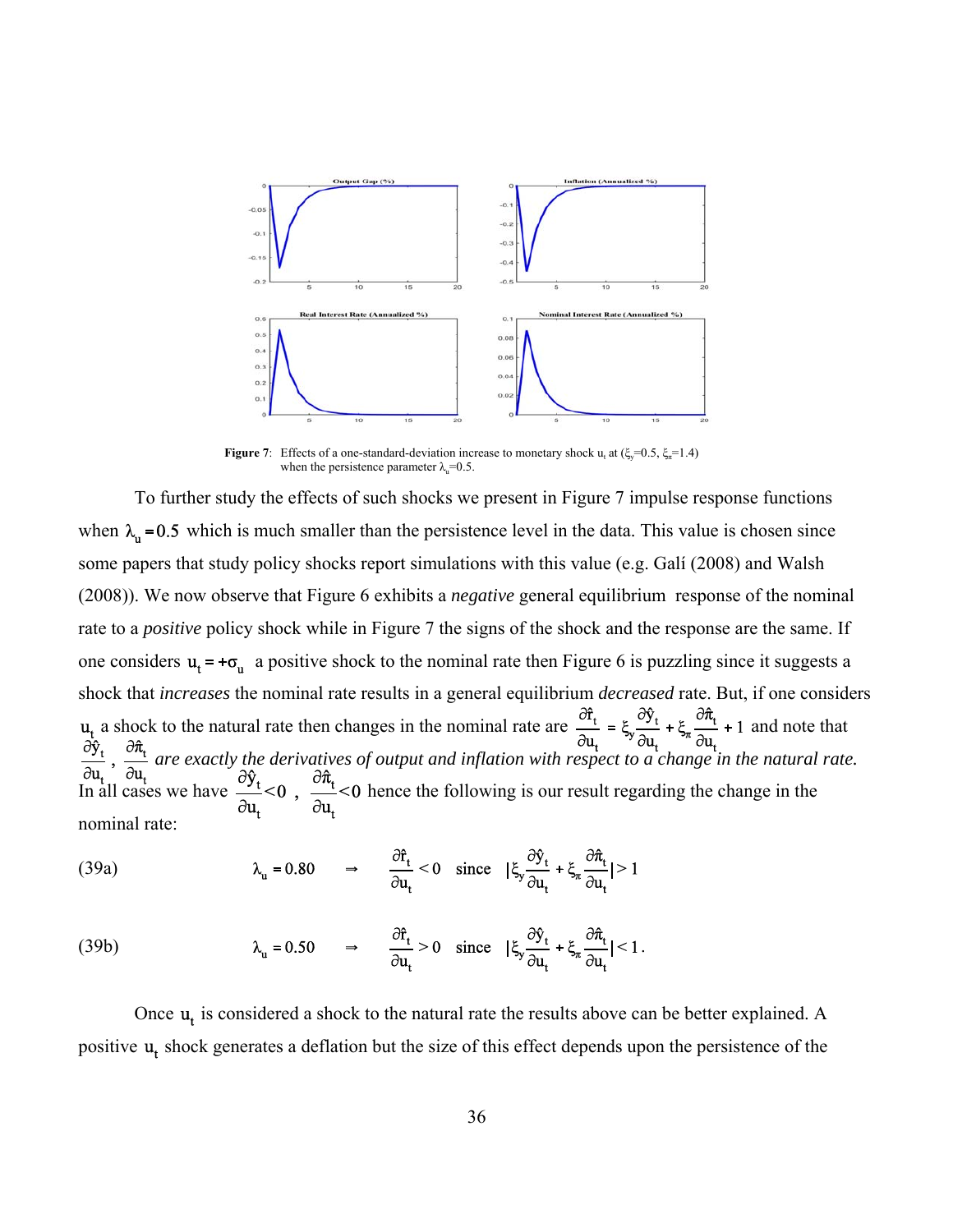shock. If the persistence is high, expected deflation intensifies with a feed-back effect that increases the intensity of today's deflation. With a strong enough feed-back, a rise in the natural rate causes such a deflation that the resulting change in the equilibrium nominal rate becomes negative. However, the two figures also show that once we focus on the *real rate* then there is no ambiguity: the sign of the shock to the natural rate is always the same as the sign of its effect on the real rate. Further comparison of Figures 6 and 7 also shows that the higher degree of persistence results in a more intense response of the endogenous variables which is explained by the same mechanism just outlined.

We have now provided an empirical as well as a conceptual interpretation of policy shocks. But then we also draw the practical conclusion that policy shocks have a large man-made component. That is, we suggest there is a component of choice in the values policy shocks take since both intensity and persistence of shocks may be altered by human response. We are not suggesting the shock is a choice variable since we have argued it reflects events in response to which a central bank is compelled to act. But, in responding to actual or expected events a central bank must also make some judgment in the sense that a bank decides in advance on general principles that guide how it would respond to such special events. Hence, it is plausible to conclude that in the long run there may be some room for modulating how strongly to act and how fast to return to the norm. The reason for such long term choice is that it has dramatic effects. We now show that the most powerful effect of central bank's response to unexpected events *is the speed at which it returns to the old policy*. The long term effect on market volatility is dominated by the persistence parameter  $\lambda_{\rm n}$ .

|             |     | $\rightarrow$                 | 0.5   |       |       |  | 3.5   |        |        |  |  |  |
|-------------|-----|-------------------------------|-------|-------|-------|--|-------|--------|--------|--|--|--|
|             |     | $\lambda_{\rm u} \rightarrow$ | 0.7   | 0.8   | 0.9   |  | 0.7   | 0.8    | 0.9    |  |  |  |
|             |     | $\sigma_{\hat{v}}$            | 1.472 | 1.655 | 1.997 |  | 0.828 | 0.863  | 1.863  |  |  |  |
|             | 1.4 | $\sigma_{\pi}$                | 1.363 | 2.202 | 4.194 |  | 4.844 | 9.136  | 17.222 |  |  |  |
|             |     | $\sigma_{\hat{c}^j}$          | 1.767 | 2.829 | 7.388 |  | 4.445 | 13.770 | 62.340 |  |  |  |
| $\xi_{\pi}$ |     | $\sigma_{\hat{v}}$            | 1.312 | 1.380 | 1.462 |  | 1.500 | 1.967  | 3.927  |  |  |  |
|             | 1.7 | $\sigma_{\pi}$                | 0.843 | 1.249 | 2.157 |  | 3.126 | 7.185  | 19.189 |  |  |  |
|             |     | $\sigma_{\hat{c}^j}$          | 1.656 | 1.753 | 1.860 |  | 2.558 | 6.419  | 25.335 |  |  |  |

**Table 5:** the effect of the persistence of Monetary shock

Table 5 reports results of fixing all parameter of Basic Model as in Tables 2a-2c but varying the value of  $\lambda_n$  over the three value of 0.7, 0.8 and 0.9 thus permitting only small changes in this value. The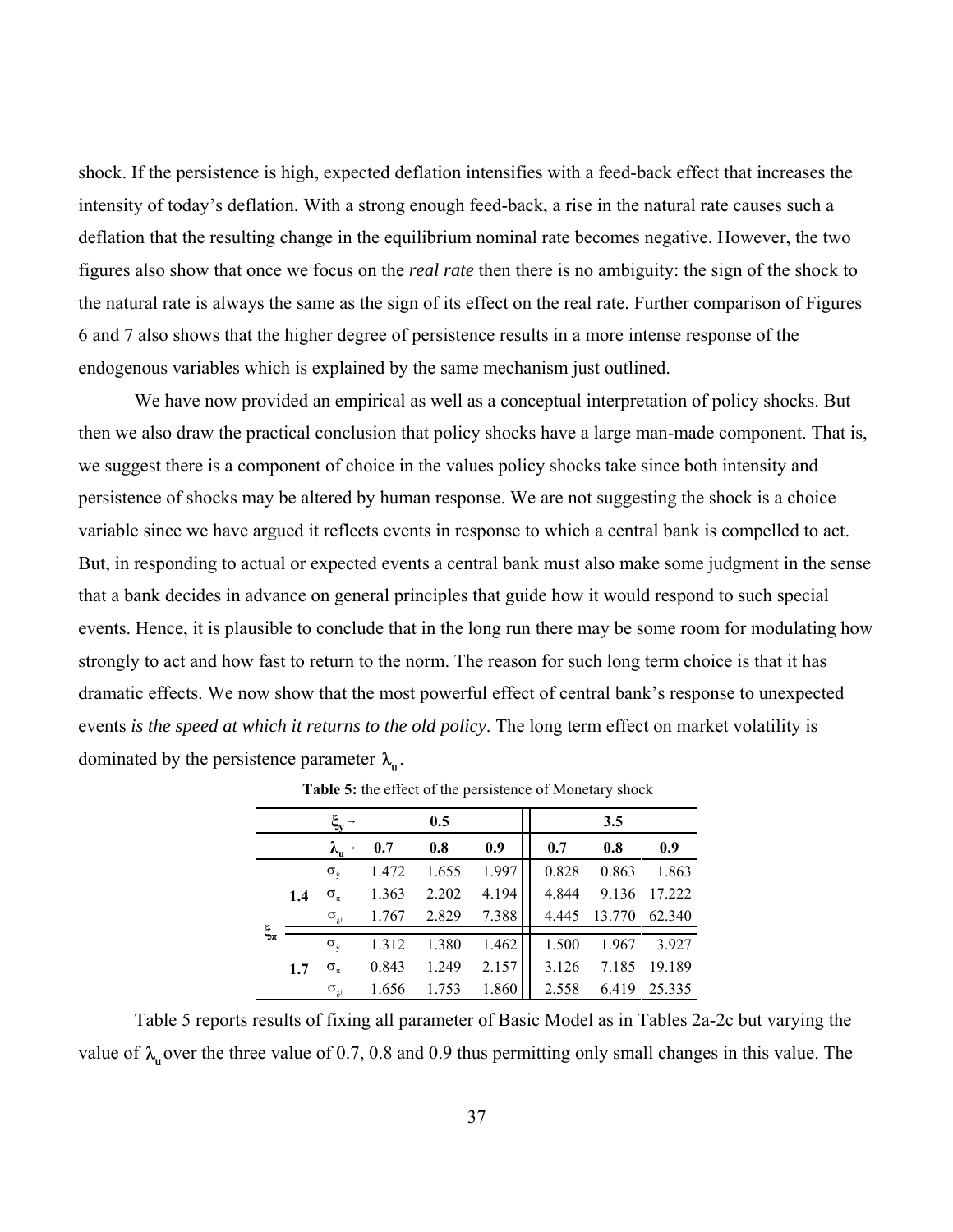Table shows such changes in  $\lambda_u$  have small effects on output volatility when the policy parameter  $\xi_y$  is small but somewhat stronger effect if  $\xi$ , takes large values. The effect on consumption volatility is stronger but can be muted by a large inflation stabilization parameter  $\xi$ <sub>*n*</sub>. The largest effect of higher persistence of policy shocks is the increased volatility of inflation. Altering the value of  $\lambda_u$  from the estimated level of 0.8 to 0.9 increases inflation volatility *drastically* for all values of policy parameters while a reduction of  $\lambda$ <sup>t</sup> from 0.8 to 0.7 modulates inflation volatility significantly. The explanation for these results is the one we have already provided above, in addition to the standard statistical fact that smaller values of  $\lambda_{\mu}$  imply a smaller long term unconditional variance of  $\mu_{\mu}$  hence lower volatility. We suggest that in the long run the central bank does have some choice as to the response to policy shocks. It follows from our analysis that, apart from special conditions when slow adjustment is explicitly justified, policy performance would improve if persistence of policy shocks is lowered and after a shock the central bank returns to long run policy more rapidly.

## *5. Conclusions and policy implications*

Our NKM allows for diverse beliefs about technology and policy shocks and was solved under a quadratic approximation. Aggregating quadratic decision functions naturally turns diversity of market belief into a new state variable. But since the model has two exogenous shocks in addition to random terms associated with diverse beliefs, it appears we should expect nothing but smooth trade-off between inflation and output volatility. We show that this simple view is incorrect: both efficacy of monetary policy and the nature of this trade-off change drastically. We sum up the main results of our study but focus mainly on policy implications, all of which *are direct results of the diversity of beliefs*:

(i) *The policy space contains a curve of singularity which is a collection of policy parameters that divides the space into two sub-regions. Some trade-off between output and inflation volatility exists within each region and some across these regions. Hence, important trade-off may be accomplished with a discontinuous jump in policy choice rather than by small adjustments in existing policy. Adding a cost push shock (with unknown source) may improve trade-off but we proved in Section 2.5.2 that it will not change the singularity and hence will not change the results outlined here.*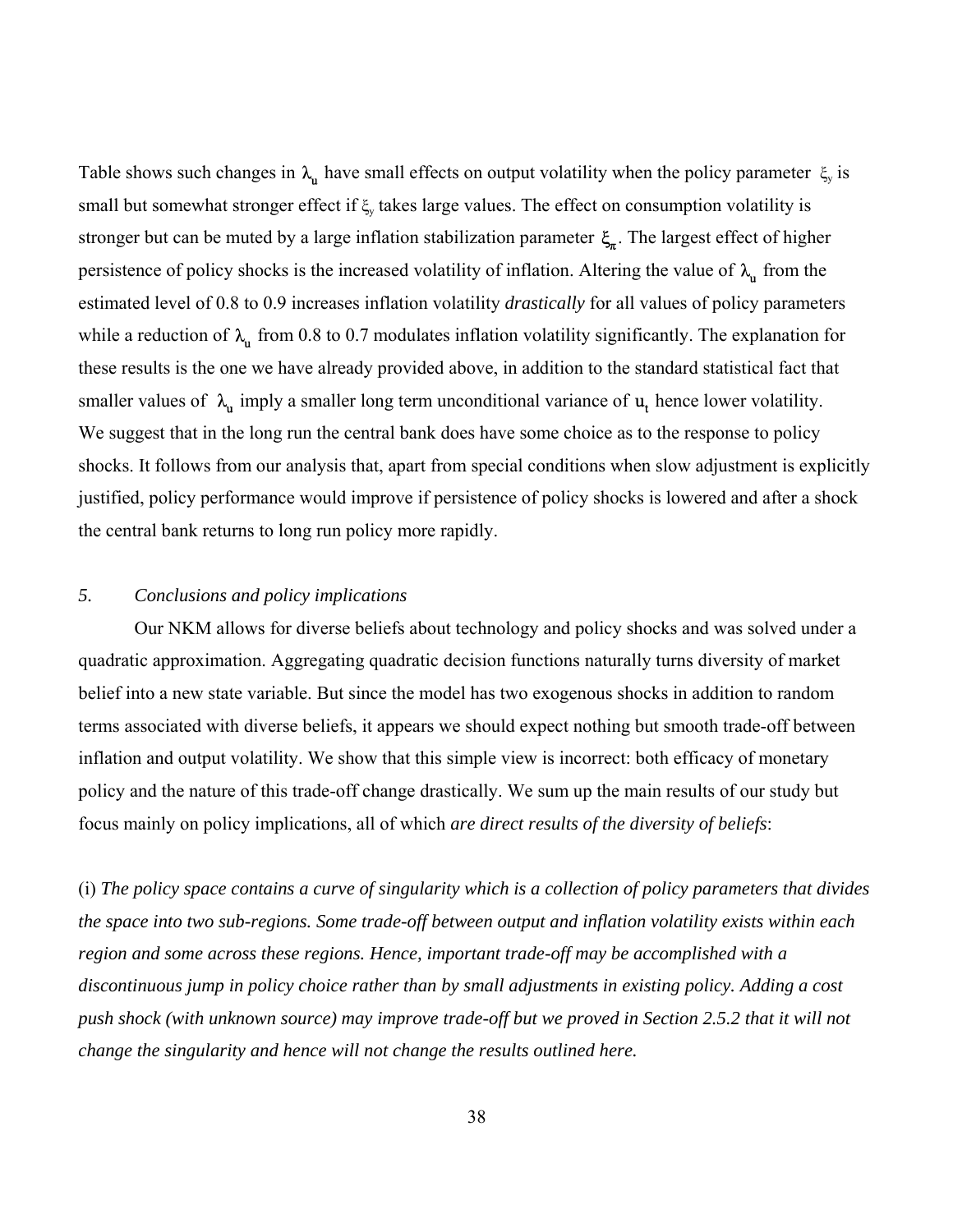(ii) *The singularity causes volatility outcomes of policy to be complex and non monotonic. Hence a policy-maker cannot assume that a more aggressive policy parameter will change outcomes in a smooth and monotone manner predicted by a single agent RE model.*

(iii) *Belief diversity implies diverse individual consumption and diverse bond holdings. Central bank policy must therefore consider volatility of individual consumption, in addition to volatility of output and inflation. We show that aggressive anti-inflation policy increases consumption volatility and hence financial markets' fluctuations while aggressive output stabilization policy entails rising inflation volatility. The implication is that just a consideration of the three objectives involved, efficient central bank policy must be moderate avoiding aggressive move in any direction.* 

(iv) *Market exuberance need not be irrational and high optimism about future business conditions will very likely lower aggregate output and increase inflation. This "stagflation" effect is stronger the more sticky prices are. The policy response is then muted by the fact that effects of higher inflation and lower output on the interest rate partially cancel each other. To be more effective a central bank may need to target such exuberance directly or its effect in asset markets. We believe that in practice central banks do respond to asset price movements even if temporarily and not systematically.* 

(v) *Policy shocks exhibit a high serial correlation of 0.80 in US data. It partly reflects a bank's belief which motivates deviations from the fixed policy rule. We show this high persistence contributes greatly to market volatility and conclude a change in a central bank's own belief or assessment can improve efficiency. A reduction in the persistence of central bank deviation from a fixed rule reduces volatility and contributes to stability. Reduced persistence requires only a more rapid return to a known policy rule after temporarily deviating from it. We recognize the importance of the deviations themselves.* 

(vi) *Dispersion of market belief is measured by cross sectional standard deviation of individual indexes belief developed in the text. We find that an increased belief diversity in the market makes policy coordination harder and results in lower aggregate output and lower rate of inflation. Bank policy can contribute to lowering dispersion across diverse beliefs by being as transparent as possible.*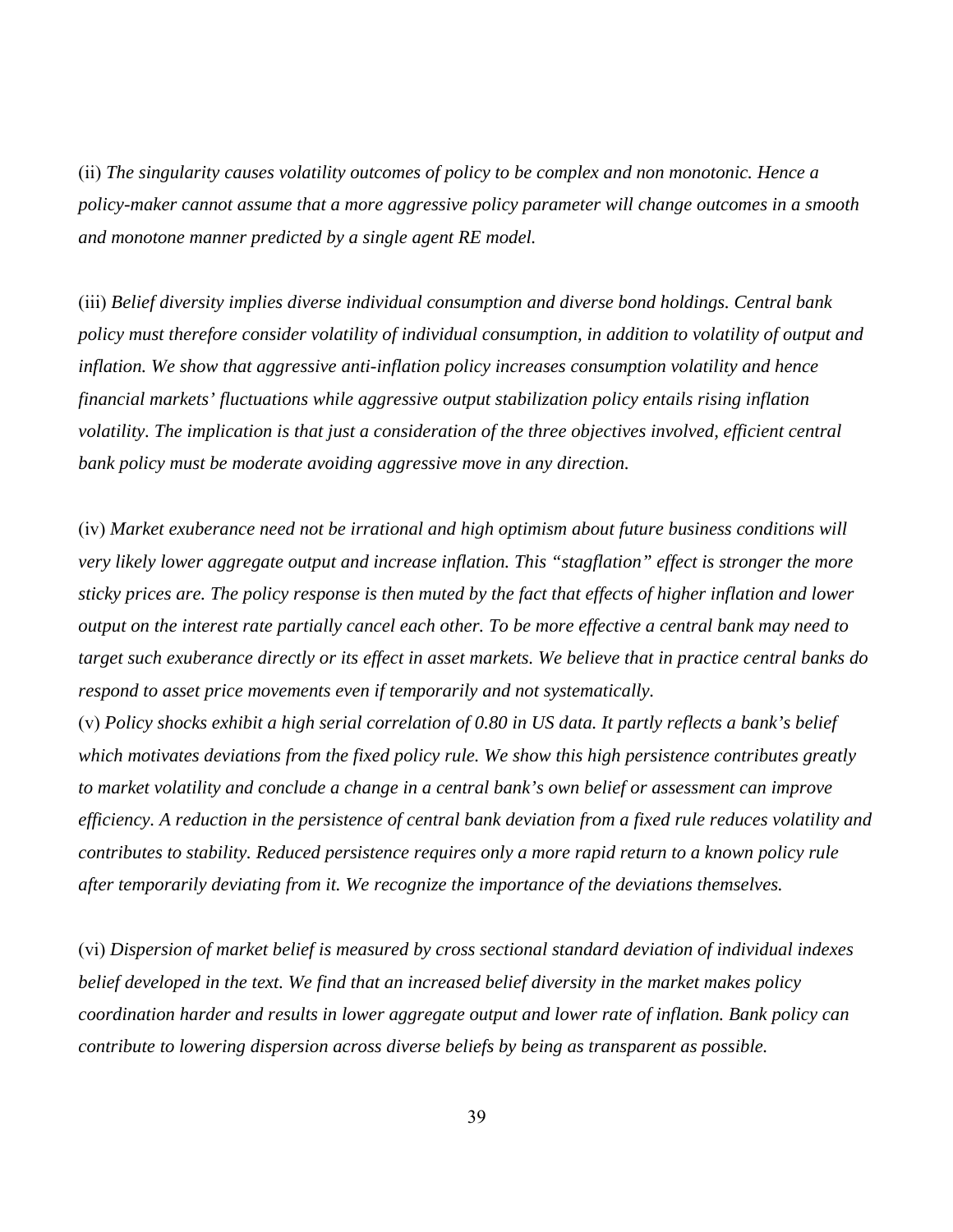## **References**

- Ball, L. B. (1999): "Policy Rules for Open Economies." Chapter 3 in Taylor. J.B. (Ed.) *Monetary Policy Rules*, University of Chicago Press: Chicago, 127-156.
- Blanchard, O. J., Galí, J. (2010): "Labor Markets and Monetary Policy: A New Keynesian Model with Unemployment." *American Economic Journal: Macroeconomics* **2**, 1-30
- Blanchard, O. J., Kahn, C.M. (1980): "The Solution of Linear Difference Models under Rational Expectations." *Econometrica* **48**, 1305-1311.
- Calvo, G. A., (1983): "Staggered Prices in a Utility Maximizing Framework." *Journal of Monetary Economics* **12**, 983-998.
- Clarida, R., Galí, J., Gertler, M. (1999): "The Science of Monetary Policy: A New Keynesian Perspective." *Journal of Economic Literature* **37**, 1661-1707.
- Den Haan, W. J., Rendahl, P. (2010): "Solving the incomplete markets model with aggregate uncertainty using explicit aggregation." *Journal of Economic Dynamics and Control* **34**, 69-78.
- Eggertsson, G. (2006): "The Deflation Bias and Committing to Being Irresponsible." *Journal of Money, Credit, and Banking* **36**, no. 2, 283-322.
- Eggertsson, G., Woodford, M. (2004): "Optimal Monetary and Fiscal Policy in a Liquidity Trap." *International Seminar on Microeconomics* **1**, 75-131.
- Galí, J. (2008): *Monetary Policy, Inflation and the Business Cycle: An Introduction to the New Keynesian Framework*. Princeton: Princeton University Press.
- Judd, K. L. (1998): *Numerical methods in Economics.* Cambridge, MA: The MIT Press.
- Judd, K. L., Maliar, L., Maliar, S. (2011): "Numerically stable and accurate stochastic simulation approaches for solving dynamic economic models." *Quantitative Economics* **2**, 173-210.
- Krugman, P. (1998): "It's Baaack: Japan's Slump and the Return of the Liquidity Trap." *Brooking Papers on Economic Activity,* **2**, 137-205.
- Kurz, M. (1994): "On the Structure and Diversity of Rational Beliefs." *Economic Theory* **4**, 877-900. (An edited version appears as Chapter **2** of Kurz, M. (ed.) (1997) ).
- Kurz, M. (ed) (1997): *Endogenous Economic Fluctuations: Studies in the Theory of Rational Belief*. Studies in Economic Theory, No. **6**, Berlin and New York: Springer-Verlag.
- Kurz, M. (2009): "Rational Diverse Beliefs and Economic Volatility." Chapter 8 in Hens, T. and Schenk-Hoppé, K.R. (ed.) *Handbook Of Financial Markets: Dynamics and Evolution*." Amsterdam: North-Holland, 440-506.
- Kurz, M., (2012): "A New Keynesian Model with Diverse Beliefs." Working Paper, Stanford University, February 27, 2012.
- Kurz, M., Jin, H., Motolese, M. (2005a): "The Role of Expectations in Economic Fluctuations and the Efficacy of Monetary Policy." *Journal of Economic Dynamics and Control* **29**, 2017-2065.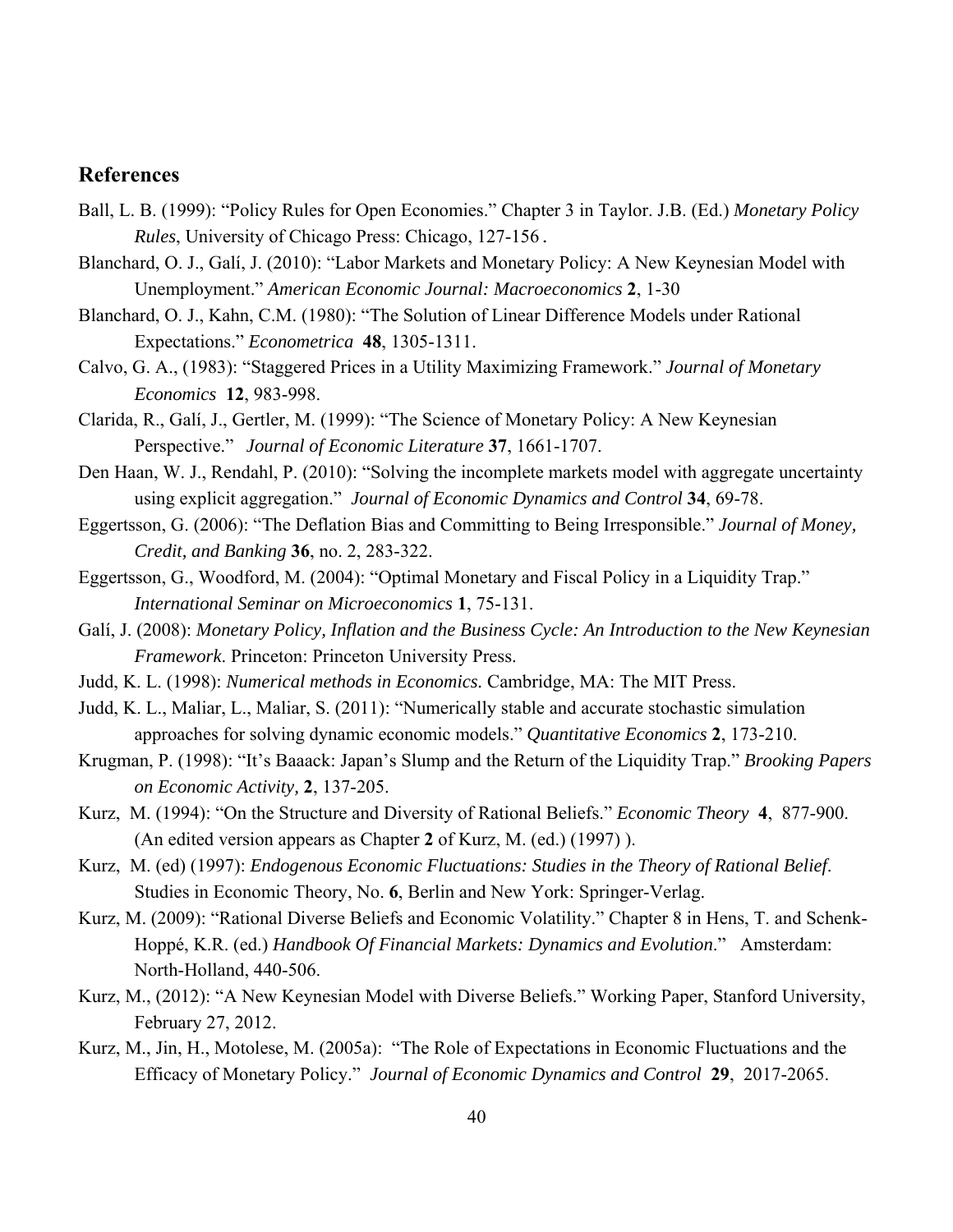Kurz, M., Jin, H., Motolese, M. (2005b): "Determinants of stock market volatility and risk premia." *Annals of Finance* **1**, 109-147.

- Kurz, M., Motolese, M. (2001): "Endogenous uncertainty and market volatility." *Economic Theory* **17**, 497-544.
- Kurz, M., Motolese, M. (2011): "Diverse beliefs and time variability of risk premia." *Economic Theory* **47**, 293-335.
- Kurz, M., Piccillo, G., Wu, H. (2013): "Modeling diverse expectations in an aggregated New Keynesian Model." *Journal of Economic Dynamics and Control* **37**, 1403-1433.
- Motolese, M. (2003): "Endogenous uncertainty and the non-neutrality of money." *Economic Theory* **21**, 317-345.
- Preston, B., Roca, M. (2007): "Incomplete markets, heterogeneity and macroeconomic dynamics." NBER Working Paper No. 13260.
- Rotemberg, J., Woodford, M. (1999): "Interest Rate Rules in an Estimated Sticky Price Model." Chapter 2 in Taylor. J.B. (Ed.) *Monetary Policy Rules*, University of Chicago Press: Chicago, 57-126.
- Rudebusch, G., Svensson, L.E.O. (1999): "Policy Rules for Inflation Targeting." Chapter 5 in Taylor. J.B. (Ed.) *Monetary Policy Rules*, University of Chicago Press: Chicago, 203-262.
- Rudebusch, G. (2002): "Term structure evidence on interest rate smoothing and monetary policy inertia." *Journal of Monetary Economics* **49**, 1161-1187.
- Schmitt-Grohé, S., Uribe, M. (2004): "Solving dynamic general equilibrium models using a second-order approximation to th epolicy function." *Journal of Economic Dynamics & Control* **28**, 755-775.
- Svensson, L.E.O. (1997): "Inflation Forecast Targeting: Implementing and Monitoring Inflation Targets." *European Economic Review* **41**, 1111-1146.
- Taylor, J. B. (1979): "Estimation and control of a macroeconomic model with rational expectations." *Econometrica* **47**, 1267-1286.
- Taylor, J. B. (1993a): "Discretion versus Policy Rules in Practice." *Carnegie-Rochester Conference Series on Public Policy* **39**, 195-214.
- Taylor, J. B. (1993b): *Monetary Policy in a World Economy: From Econometric Design to Practical Operation.* New York: W.W. Norton, On Line Edition.
- Walsh, C.E. (2010): *Monetary Theory and Policy*, Third edition. Massachusetts: The MIT Press
- Woodford, M. (2003): *Interest and prices: Foundations of a theory of monetary policy*. Princeton: Princeton University Press.
- Woodford, M. (2007a): "The Case of Forecast Targeting As A Monetary Policy Strategy." *Journal of Economic Perspectives* **21**, 3-24
- Woodford, M. (2007b): "Central Bank Communication and Stabilization Policy." English translation of *"Stabile Erwartungen, Stabiles Geld"* published on September 29, 2009 in the *Frankfurter*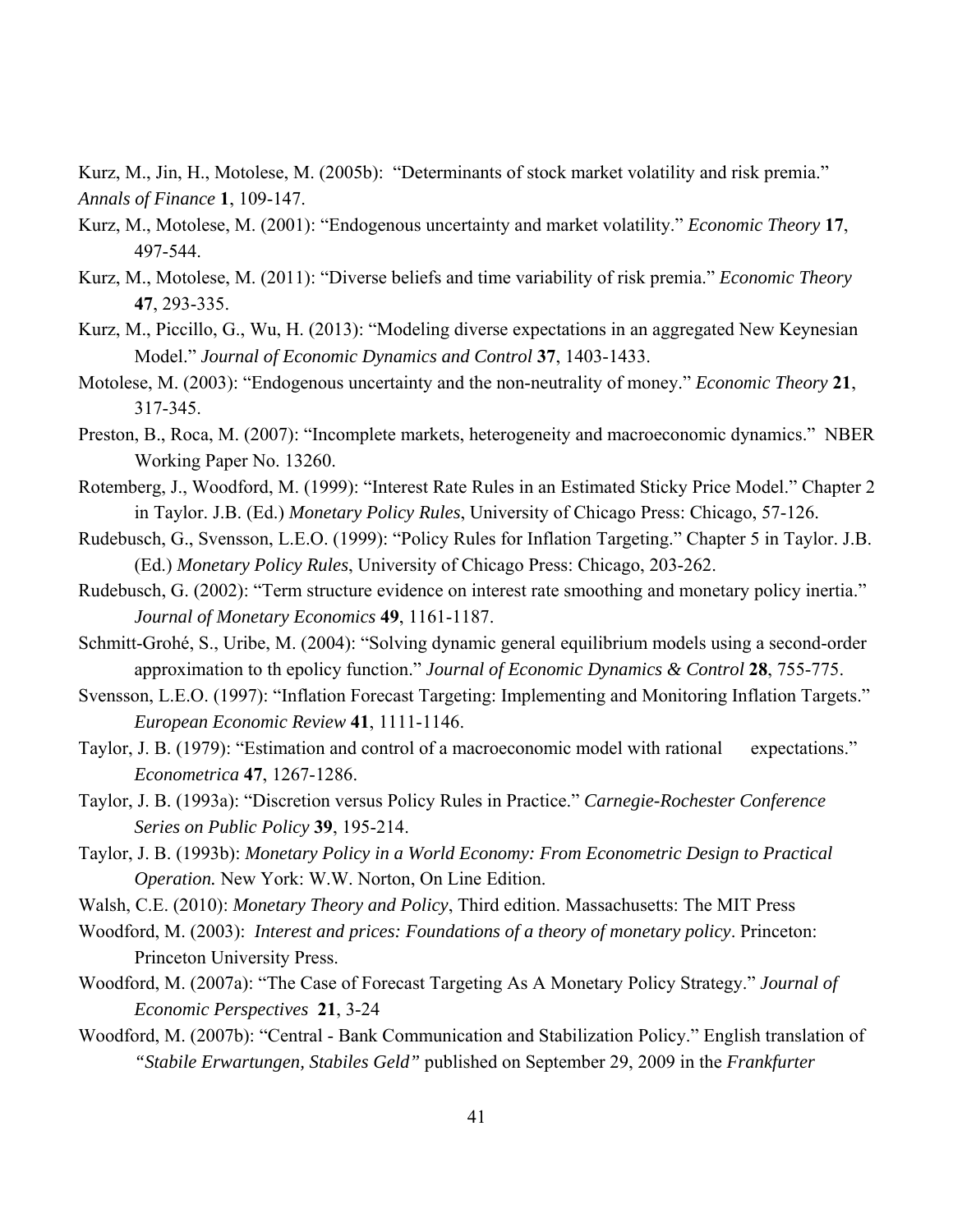*Allgemeine Zeitun*g.

Woodford, M. (2012): "Methods of Policy Accommodation at the Interest-Rate Lower Bound." *Paper presented at the Federal Reserve of Kansas City's Symposium, Jackson Hole,* August.

Wu, H. (2014): "Monetary policy with heterogeneous beliefs." Ph.D. dissertation submitted to the Department of Economics, Stanford University, May.

#### **Appendix A: More details about the second order approximation and solution approach.**

In order to solve the micro-economic system on step (iv) in Section 3.3 we need to specify the laws of motion required by step (iii). We aggregate over the second order expansion of the labor supply equation (38b) and obtain:

(A1) 
$$
-\sigma \hat{y}_t + \hat{w}_t + \frac{\sigma (1+\sigma)}{2} \int_{[0,1]} (\hat{c}_t^{\ j})^2 dj - \sigma \hat{y}_t \hat{w}_t = \eta \hat{\ell}_t + \frac{\eta(\eta-1)}{2} \int_{[0,1]} (\hat{\ell}_t^{\ j})^2 dj,
$$

where the integrals, by decomposition and by Assumption 4, are computed by aggregating the squared linear approximation of the individual choice function. Aggregate income and aggregate optimal price are respectively approximated by the following second order polynomials:

(A2) 
$$
\hat{y}_t = P^{y}(\hat{\zeta}_t, u_t, Z_t, \sigma_{cs}^{2}(g)_t, \sigma_{cs}^{2}(b)_t, Cov(b,g)_t, \hat{\zeta}_t^{2}, u_t^{2}, Z_t^{2}, \hat{\zeta}_t u_t, \hat{\zeta}_t Z_t, u_t Z_t; \Theta^{y});
$$

(A3) 
$$
\hat{q}_t = P^q(\hat{\zeta}_t, u_t, Z_t, \sigma_{cs}^2(g)_t, \sigma_{cs}^2(b)_t, Cov(b,g)_t, \hat{\zeta}_t^2, u_t^2, Z_t^2, \hat{\zeta}_t u_t, \hat{\zeta}_t Z_t, u_t Z_t; \Theta^q).
$$

Aggregating over the second order expansion of the labor demand equation implied by firm i production function in (1) we get:

(A4) 
$$
\hat{y}_t - \frac{1}{2\theta} (\hat{y}_t)^2 = \hat{\zeta}_t - \frac{1}{2\theta} (\hat{\zeta}_t)^2 + \hat{\ell}_t - \frac{1}{2\theta} \int_{[0,1]} (\hat{n}_{it})^2 dt + \frac{\theta - 1}{\theta} \hat{\zeta}_t \hat{\ell}_t.
$$

Our last task is to define the relationship between aggregated optimal price  $\hat{q}_t$  in (A3) and inflation  $\hat{\pi}_t$ . We aggregate prices across firms i, as in KPW (2013) (see equation (9)), by

(A5) 
$$
\int_{S_t} (q_{it})^{1-\theta} di + \omega (\frac{1}{\pi_t})^{1-\theta} = 1,
$$

where  $S_t$  is the set of firms in [0,1] which can change prices and has measure (1- $\omega$ ). The second order approximation of (A5) leads to: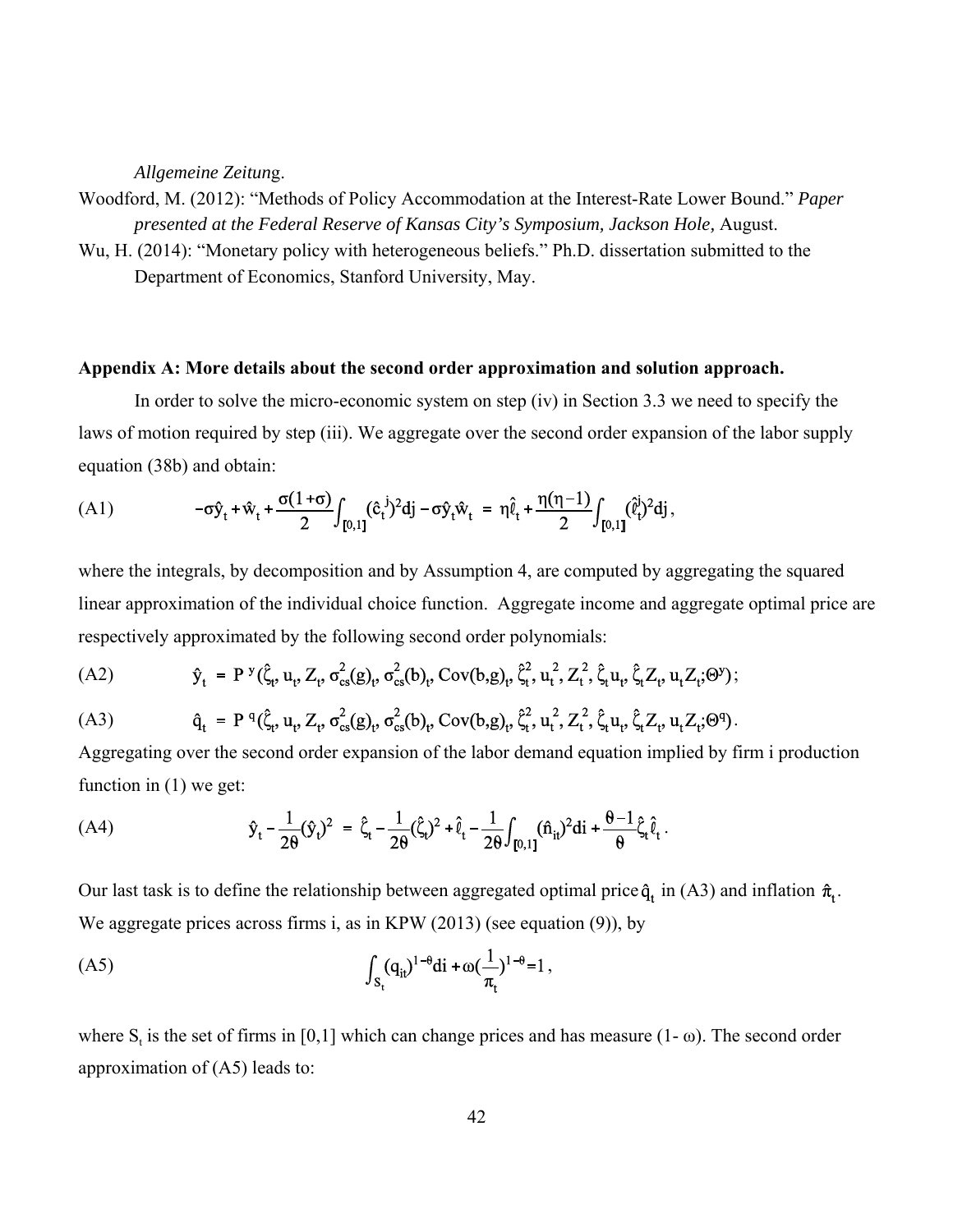(A6) 
$$
\int_{S_t} [\hat{q}_{it} - \frac{\theta}{2} (\hat{q}_{it})^2] di = \omega [\hat{\pi}_t + \frac{\theta - 2}{2} (\hat{\pi}_t)^2].
$$

Sticky prices in this economy is assumed to occur as a result of Calvo pricing. Calvo pricing creates an artificial heterogeneity in the optimal pricing of the firms, which is in addition to the heterogeneity arising from expectations. However, Assumption 1 ensures that the integral on the left-hand side of (A6) is independent of sets  $S_t$ . For all random sets  $S_t$  in [0,1],

$$
\int_{S_t} [\hat{q}_{it} - \frac{\theta}{2} (\hat{q}_{it})^2] di = (1 - \omega) \int_{[0,1]} [\hat{q}_{it} - \frac{\theta}{2} (\hat{q}_{it})^2] di,
$$

therefore, we can rewrite (A6) as

(A6') 
$$
\hat{q}_t - \frac{\theta}{2} \int_{[0,1]} (\hat{q}_{it})^2 di = \frac{\omega}{1-\omega} [\hat{\pi}_t + \frac{\theta - 2}{2} (\hat{\pi}_t)^2].
$$

Hence, equations (A1)-(A4) and (A6') specify the laws of motion required by step (iii).

To solve the system of equations (38a)-(38h) given (A1)-A4) and (A6') we use the iterative procedure described in Section 3.3 and compute solutions at each iteration by perturbation method. To initiate iteration process we pick initial values for the set of coefficients  $\Theta = (\Theta^y, \Theta^q)$  in (A2) and (A3). Aggregate variables in agent j's world are taken as given. The algorithm iterates on the unknown coefficients  $\Theta = (\Theta^y, \Theta^q)$  of the polynomials (A2) and (A3) until equilibrium conditions are satisfied. The iterative procedure can set coefficients at each iteration k using fixed-point iteration

 $\Theta_{k+1} = \delta \Theta_k + (1-\delta) \Theta^*$ , where  $\delta$  is a damping parameter and  $\Theta^*$  are the coefficients obtained after aggregating the optimal solution of agent j given aggregate parameters  $\Theta_k$ . An alternative procedure, which we follow, is that of using the embedded iterative procedure of a Gauss-Newton non-linear equations solver. Convergence is achieved when equilibrium conditions are satisfied with an error of less than  $10^{-8}$ .

As extensively pointed out by Schmitt-Grohé and Uribe (2004) and Preston and Roca (2007) when using a second-order perturbation approximation the presence of uncertainty affects the constant terms of the decision rules. This requires a risk correction to the mean of individual and aggregate variables which is computed according to Schmitt-Grohé and Uribe (2004) and adapting to our case their Matlab routines.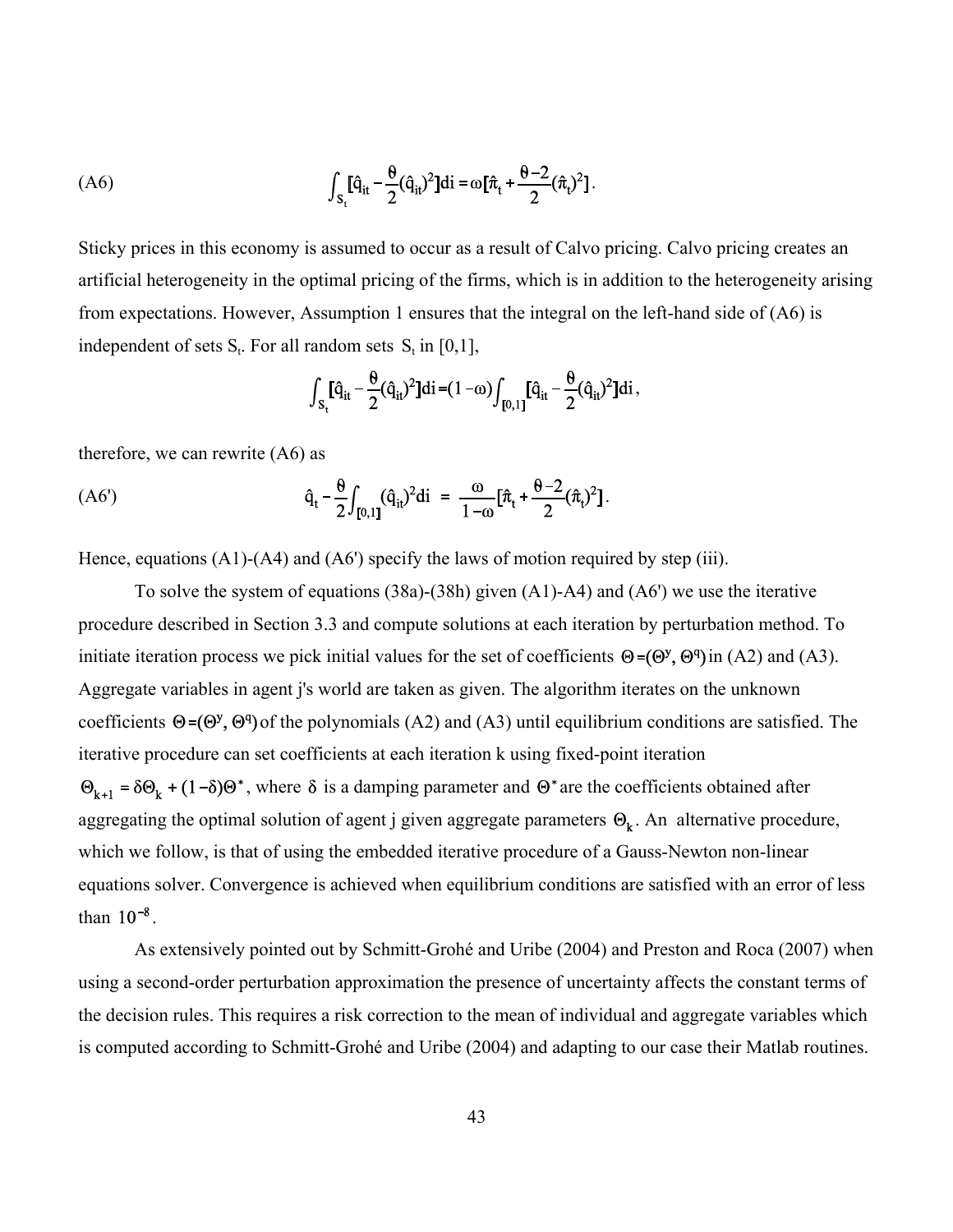We also use their routines to compute all other coefficients of our second-order approximation. All simulations and impulse response analysis conducted in the text take into account such a correction in the mean.

#### **Appendix B: Errors in the Euler Equations**.

We measure the quality of a candidate solution by computing the mean, the max and the standard deviation of the errors in the Euler Equations. If the economic significance of these errors is small, we accept the solution. We test the accuracy of the approximation solution obtained from the second order iteration procedure according to Judd (1998): errors in the Euler equations of agent's consumption and labor decisions are constructed as unit-free measurement by a division of the marginal utility of consumption. For the optimal pricing equation of the firms, we do not measure it in units of consumption, since price ratio already provides a comparison baseline of 1.

(B1) 
$$
\tilde{\epsilon}_{\tau}^{C} = \frac{\tilde{\tau}_{b}(b_{\tau}^{j}) + (C_{\tau}^{j})^{-\sigma} \frac{1}{1+r_{\tau}} - \beta E_{\tau}^{j} [(C_{\tau+1}^{j})^{-\sigma} \frac{1}{\pi_{\tau+1}}]}{(C_{\tau}^{j})^{-\sigma}};
$$

(B2) 
$$
\tilde{\epsilon}_{\tau}^{\ell} = \frac{(C_{\tau}^{j})^{-\sigma} w_{\tau} - (L_{\tau}^{j})^{n}}{(C_{\tau}^{j})^{-\sigma}};
$$

(B3) 
$$
\tilde{\epsilon}_{\tau}^{q} = q_{\tau}^{j} - \frac{\theta}{\theta - 1} \frac{S_{\tau}^{j}}{V_{\tau}^{j}}.
$$

All errors are measured in 10-based logarithm of the absolute value of the errors:  $\varepsilon_{\tau}^C = \log_{10}(\varepsilon_{\tau}^C)$ ,  $\varepsilon_{\tau}^{\ell} = \log_{10}(|\tilde{\varepsilon}_{\tau}^{\ell}|)$ ,  $\varepsilon_{\tau}^{\mathsf{q}} = \log_{10}(|\tilde{\varepsilon}_{\tau}^{\mathsf{q}}|)$ . For each point, we need to compute the expectations in (B1) to measure the errors. We do this by using the monomial integration rule with  $2N^2+1$  nodes according to Judd (1998) and the Matlab code provided by Judd et al. (2011). Here, we adapt it to the case of correlated random variables using the change of variables via Cholesky decomposition. Since, according to Assumption 5,  $(\Upsilon, \varepsilon)$  are the primitive shocks following normal distributions that are used to construct  $\rho^{j\varepsilon}$  and the stochastic component of  $\sigma_{cs}^2(g)$ , we use the perception model with the random normal variables  $(\rho^{j\zeta}, \rho^{ju}, \rho^{jZ}, \Upsilon, \varepsilon)$  to measure the errors in the Euler equations. Note that expectations are formed for each agent j. The variance-covariance matrix of the perception model is specified through the rationality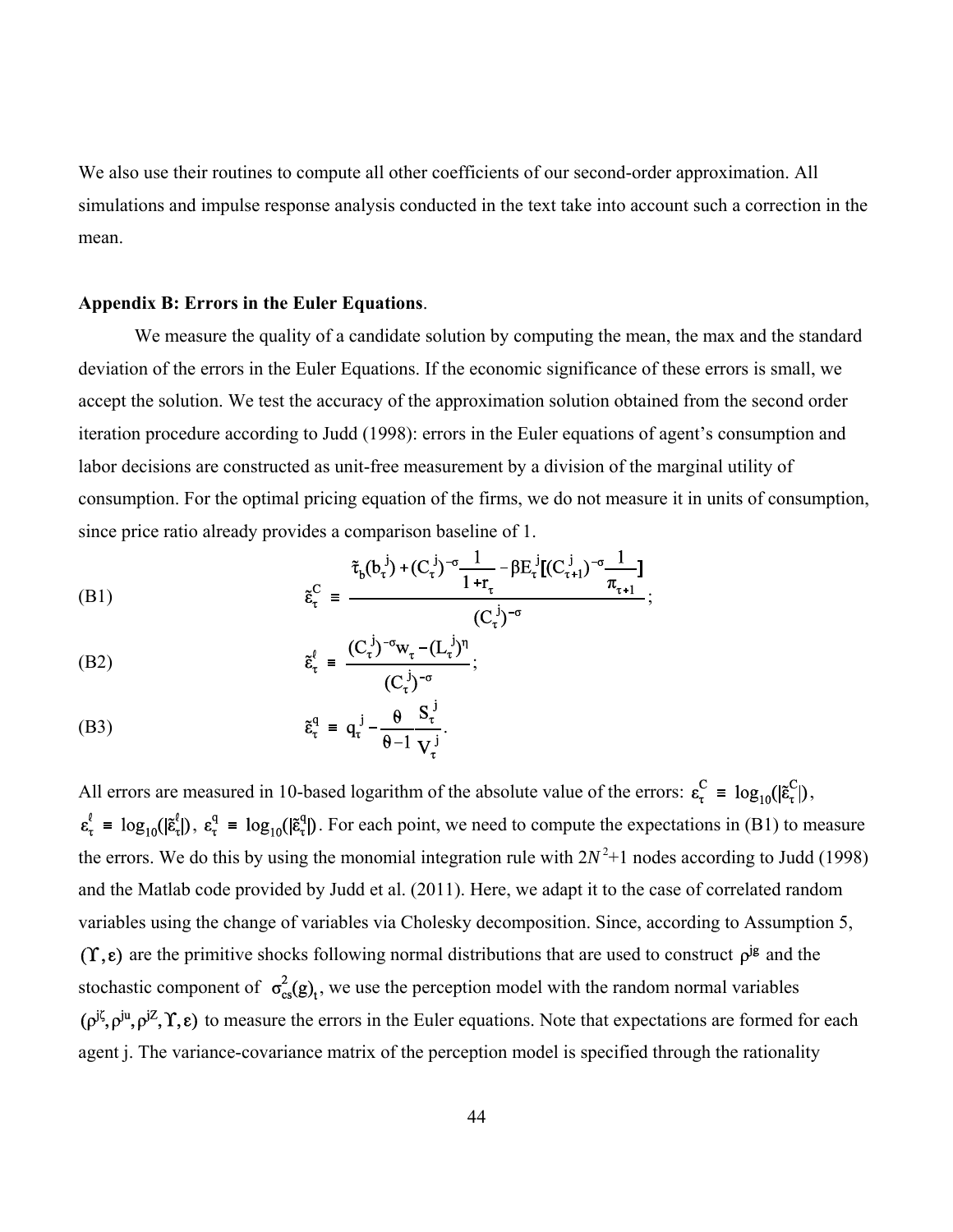|             | $\varepsilon^C$ |          |         |         |         |         |         | $\xi_{\rm y}$  |         |         |         |            |         |         |
|-------------|-----------------|----------|---------|---------|---------|---------|---------|----------------|---------|---------|---------|------------|---------|---------|
|             |                 |          | 0.25    | 0.5     | 0.75    | 1       | 1.5     | $\overline{2}$ | 2.5     | 3       | 3.5     | 4          | 4.5     | 5       |
|             | 1.2             | Mean     | $-1.48$ | $-0.53$ | 0.23    | 6.68    | $-1.47$ | $-2.42$        | $-2.32$ | $-2.31$ | $-2.21$ | <b>NaN</b> | $-2.14$ | $-2.59$ |
|             |                 | Max      | $-0.29$ | 1.56    | 3.48    | 25.37   | 0.39    | $-1.25$        | $-2.16$ | $-2.27$ | $-2.14$ | <b>NaN</b> | $-1.71$ | $-2.16$ |
|             |                 | St. Dev. | 0.25    | 0.42    | 0.67    | 3.38    | 0.46    | 0.33           | 0.08    | 0.01    | 0.01    | <b>NaN</b> | 0.05    | 0.04    |
|             | 1.3             | Mean     | $-3.34$ | $-2.76$ | $-2.20$ | $-1.39$ | 2.47    | 1.12           | $-2.37$ | $-2.62$ | $-2.56$ | $-2.59$    | $-2.60$ | $-2.58$ |
|             |                 | Max      | $-1.95$ | $-1.67$ | $-1.31$ | $-1.23$ | 9.95    | 7.25           | $-0.50$ | $-1.52$ | $-2.21$ | $-2.51$    | $-2.54$ | $-2.53$ |
|             |                 | St. Dev. | 0.42    | 0.34    | 0.31    | 0.23    | 1.49    | 0.97           | 0.70    | 0.30    | 0.10    | 0.04       | 0.01    | 0.01    |
|             | 1.4             | Mean     | $-3.16$ | $-2.86$ | $-2.55$ | $-2.19$ | $-0.08$ | $-0.66$        | NaN     | $-0.84$ | $-2.84$ | $-2.73$    | $-2.70$ | $-2.74$ |
|             |                 | Max      | $-2.75$ | $-2.66$ | $-2.46$ | $-2.13$ | 0.39    | 0.76           | NaN     | 1.30    | $-0.99$ | $-1.76$    | $-2.35$ | $-2.63$ |
|             |                 | St. Dev. | 0.15    | 0.12    | 0.09    | 0.06    | 0.07    | 0.24           | NaN     | 0.40    | 0.59    | 0.24       | 0.11    | 0.04    |
|             | 1.5             | Mean     | $-3.26$ | $-3.05$ | $-2.85$ | $-2.62$ | $-2.01$ | $-1.25$        | $-1.35$ | 0.70    | 4.49    | $-1.66$    | $-2.95$ | $-2.82$ |
|             |                 | Max      | $-3.09$ | $-2.94$ | $-2.76$ | $-2.55$ | $-1.98$ | $-0.80$        | $-0.60$ | 4.22    | 18.90   | $-0.14$    | $-1.33$ | $-1.97$ |
|             |                 | St. Dev. | 0.06    | 0.04    | 0.04    | 0.03    | 0.02    | 0.05           | 0.13    | 0.65    | 2.36    | 0.34       | 0.43    | 0.22    |
| $\xi_{\pi}$ | 1.6             | Mean     | $-3.38$ | $-3.23$ | $-3.07$ | $-2.91$ | $-2.51$ | $-1.83$        | $-1.64$ | $-1.72$ | $-1.08$ | 13.11      | $-0.21$ | $-2.33$ |
|             |                 | Max      | $-3.16$ | $-3.07$ | $-2.96$ | $-2.81$ | $-2.44$ | $-1.82$        | $-1.27$ | $-1.15$ | 0.09    | 41.22      | 2.91    | $-0.77$ |
|             |                 | St. Dev. | 0.05    | 0.04    | 0.03    | 0.02    | 0.01    | 0.02           | 0.04    | 0.08    | 0.22    | 5.71       | 0.51    | 0.42    |
|             | 1.7             | Mean     | $-3.49$ | $-3.37$ | $-3.25$ | $-3.12$ | $-2.83$ | $-2.43$        | $-1.55$ | $-1.89$ | $-1.97$ | $-1.66$    | $-0.28$ | 22.55   |
|             |                 | Max      | $-3.21$ | $-3.16$ | $-3.09$ | $-2.99$ | $-2.73$ | $-2.37$        | $-1.50$ | $-1.57$ | $-1.50$ | $-0.88$    | 1.89    | 73.01   |
|             |                 | St. Dev. | 0.05    | 0.04    | 0.03    | 0.02    | 0.01    | 0.01           | 0.10    | 0.03    | 0.06    | 0.14       | 0.40    | 8.33    |
|             | $\overline{2}$  | Mean     | $-3.76$ | $-3.69$ | $-3.63$ | $-3.55$ | $-3.40$ | $-3.21$        | $-2.99$ | $-2.68$ | $-2.09$ | $-2.06$    | $-2.39$ | $-2.46$ |
|             |                 | Max      | $-3.30$ | $-3.29$ | $-3.27$ | $-3.24$ | $-3.16$ | $-3.03$        | $-2.85$ | $-2.58$ | $-2.06$ | $-1.78$    | $-2.11$ | $-2.09$ |
|             |                 | St. Dev. | 0.10    | 0.08    | 0.07    | 0.06    | 0.04    | 0.02           | 0.01    | 0.01    | 0.02    | 0.02       | 0.03    | 0.04    |
|             | $\overline{5}$  | Mean     | $-4.50$ | $-4.50$ | $-4.51$ | $-4.51$ | $-4.52$ | $-4.53$        | $-4.54$ | $-4.55$ | $-4.56$ | $-4.56$    | $-4.57$ | $-4.57$ |
|             |                 | Max      | $-3.37$ | $-3.38$ | $-3.38$ | $-3.39$ | $-3.39$ | $-3.40$        | $-3.41$ | $-3.42$ | $-3.42$ | $-3.43$    | $-3.43$ | $-3.43$ |
|             |                 | St. Dev. | 0.52    | 0.52    | 0.52    | 0.52    | 0.51    | 0.51           | 0.51    | 0.51    | 0.50    | 0.50       | 0.50    | 0.49    |

constraints discussed in Section 2.5.1 and by the further conditions explained in footnote 3.

**Table B1:** mean, max and standard deviation of errors (B1) in optimal bond holding equation (38a)

| Table B2: mean, max and standard deviation of errors (B3) in optimal pricing equation (38d) |  |  |  |  |  |  |
|---------------------------------------------------------------------------------------------|--|--|--|--|--|--|
|                                                                                             |  |  |  |  |  |  |

| $\varepsilon^q$                               |                | $\xi_{\rm y}$ |         |         |         |         |         |         |         |         |         |                         |         |         |
|-----------------------------------------------|----------------|---------------|---------|---------|---------|---------|---------|---------|---------|---------|---------|-------------------------|---------|---------|
|                                               |                |               | 0.25    | 0.5     | 0.75    | 1       | 1.5     | 2       | 2.5     | 3       | 3.5     | $\overline{\mathbf{4}}$ | 4.5     | 5       |
| $\mathord{\mathop{\text{--}}\nolimits_{\pi}}$ | 1.2            | Mean          | $-1.34$ | $-0.96$ | 2.12    | 13.33   | $-1.28$ | $-2.14$ | $-2.68$ | $-2.78$ | $-2.70$ | NaN                     | $-2.16$ | $-2.92$ |
|                                               |                | Max           | 2.71    | 3.00    | 24.61   | 157.53  | 2.12    | 1.74    | 1.98    | 0.61    | $-0.60$ | <b>NaN</b>              | 2.44    | 1.64    |
|                                               |                | St. Dev.      | 0.81    | 0.68    | 2.07    | 12.54   | 0.73    | 0.86    | 0.71    | 0.66    | 0.68    | <b>NaN</b>              | 0.80    | 0.73    |
|                                               | 1.3            | Mean          | $-2.71$ | $-2.25$ | $-1.87$ | $-0.20$ | $-0.22$ | $-0.53$ | $-1.50$ | $-2.29$ | $-2.88$ | $-3.23$                 | $-3.31$ | $-3.27$ |
|                                               |                | Max           | $-0.64$ | $-0.87$ | $-0.20$ | 3.55    | 1.33    | 4.58    | 2.67    | 1.95    | 2.34    | 0.45                    | $-0.94$ | $-1.32$ |
|                                               |                | St. Dev.      | 0.58    | 0.61    | 0.63    | 0.53    | 0.23    | 0.52    | 0.88    | 1.07    | 0.94    | 0.73                    | 0.66    | 0.68    |
|                                               | 1.4            | Mean          | $-3.11$ | $-2.81$ | $-2.51$ | $-2.25$ | $-0.33$ | $-0.51$ | NaN     | $-0.74$ | $-1.76$ | $-2.46$                 | $-3.01$ | $-3.38$ |
|                                               |                | Max           | $-1.26$ | $-1.27$ | $-0.92$ | $-0.48$ | 0.03    | 0.02    | NaN     | 2.36    | 2.44    | 2.10                    | 1.68    | 0.85    |
|                                               |                | St. Dev.      | 0.60    | 0.61    | 0.61    | 0.67    | 0.19    | 0.21    | NaN     | 0.53    | 1.01    | 1.13                    | 1.03    | 0.88    |
|                                               | 1.5            | Mean          | $-3.42$ | $-3.21$ | $-2.99$ | $-2.76$ | $-1.89$ | $-0.54$ | $-0.49$ | $-0.35$ | $-0.19$ | $-1.02$                 | $-1.99$ | $-2.63$ |
|                                               |                | Max           | $-1.56$ | $-1.49$ | $-1.35$ | $-1.06$ | $-0.11$ | 0.01    | 3.27    | 0.02    | 2.96    | 3.43                    | 2.56    | 2.82    |
|                                               |                | St. Dev.      | 0.61    | 0.62    | 0.63    | 0.64    | 0.63    | 0.17    | 0.30    | 0.21    | 0.31    | 0.73                    | 1.10    | 1.16    |
|                                               | 1.6            | Mean          | $-3.67$ | $-3.51$ | $-3.35$ | $-3.16$ | $-2.78$ | $-1.45$ | $-0.56$ | $-0.67$ | $-0.55$ | $-0.02$                 | $-0.52$ | $-1.42$ |
|                                               |                | Max           | $-1.80$ | $-1.70$ | $-1.67$ | $-1.46$ | $-0.94$ | 0.29    | 2.59    | 2.61    | 2.85    | 2.12                    | 1.75    | 2.38    |
|                                               |                | St. Dev.      | 0.61    | 0.61    | 0.63    | 0.64    | 0.66    | 0.50    | 0.36    | 0.42    | 0.21    | 0.20                    | 0.28    | 0.89    |
|                                               | 1.7            | Mean          | $-3.88$ | $-3.76$ | $-3.62$ | $-3.48$ | $-3.15$ | $-2.73$ | $-0.83$ | $-0.93$ | $-1.00$ | $-0.61$                 | $-0.47$ | 8.83    |
|                                               |                | Max           | $-2.00$ | $-1.90$ | $-1.83$ | $-1.77$ | $-1.37$ | $-0.84$ | 1.27    | 2.60    | 3.95    | 2.46                    | 0.02    | 106.21  |
|                                               |                | St. Dev.      | 0.60    | 0.61    | 0.62    | 0.64    | 0.65    | 0.71    | 0.45    | 0.59    | 0.62    | 0.39                    | 0.21    | 8.34    |
|                                               | $\overline{2}$ | Mean          | $-4.36$ | $-4.29$ | $-4.22$ | $-4.14$ | $-3.95$ | $-3.73$ | $-3.47$ | $-3.14$ | $-1.89$ | $-1.26$                 | $-1.90$ | $-1.96$ |
|                                               |                | Max           | $-2.47$ | $-2.40$ | $-2.32$ | $-2.25$ | $-2.12$ | $-1.94$ | $-1.61$ | $-1.18$ | $-0.13$ | 2.73                    | 1.86    | 2.75    |
|                                               |                | St. Dev.      | 0.58    | 0.59    | 0.61    | 0.61    | 0.63    | 0.66    | 0.66    | 0.71    | 0.54    | 0.76                    | 0.95    | 0.99    |
|                                               | 5              | Mean          | $-6.31$ | $-6.41$ | $-6.50$ | $-6.55$ | $-6.57$ | $-6.55$ | $-6.48$ | $-6.35$ | $-6.16$ | $-6.00$                 | $-5.88$ | $-5.77$ |
|                                               |                | Max           | $-4.59$ | $-4.67$ | $-4.72$ | $-4.77$ | $-4.42$ | $-4.18$ | $-4.01$ | $-3.87$ | $-3.75$ | $-3.64$                 | $-3.54$ | $-3.45$ |
|                                               |                | St. Dev.      | 0.60    | 0.62    | 0.63    | 0.64    | 0.68    | 0.74    | 0.81    | 0.82    | 0.75    | 0.70                    | 0.68    | 0.68    |

While the max error of the optimal labor supply equation (38b) measured by (B2) is uniformly around  $10^{-12}$  in all points away from the ridge, errors in the optimal bond holding equation (38a) measured by (B1) and in the optimal pricing equation (38d) measured by (B3) vary across the policy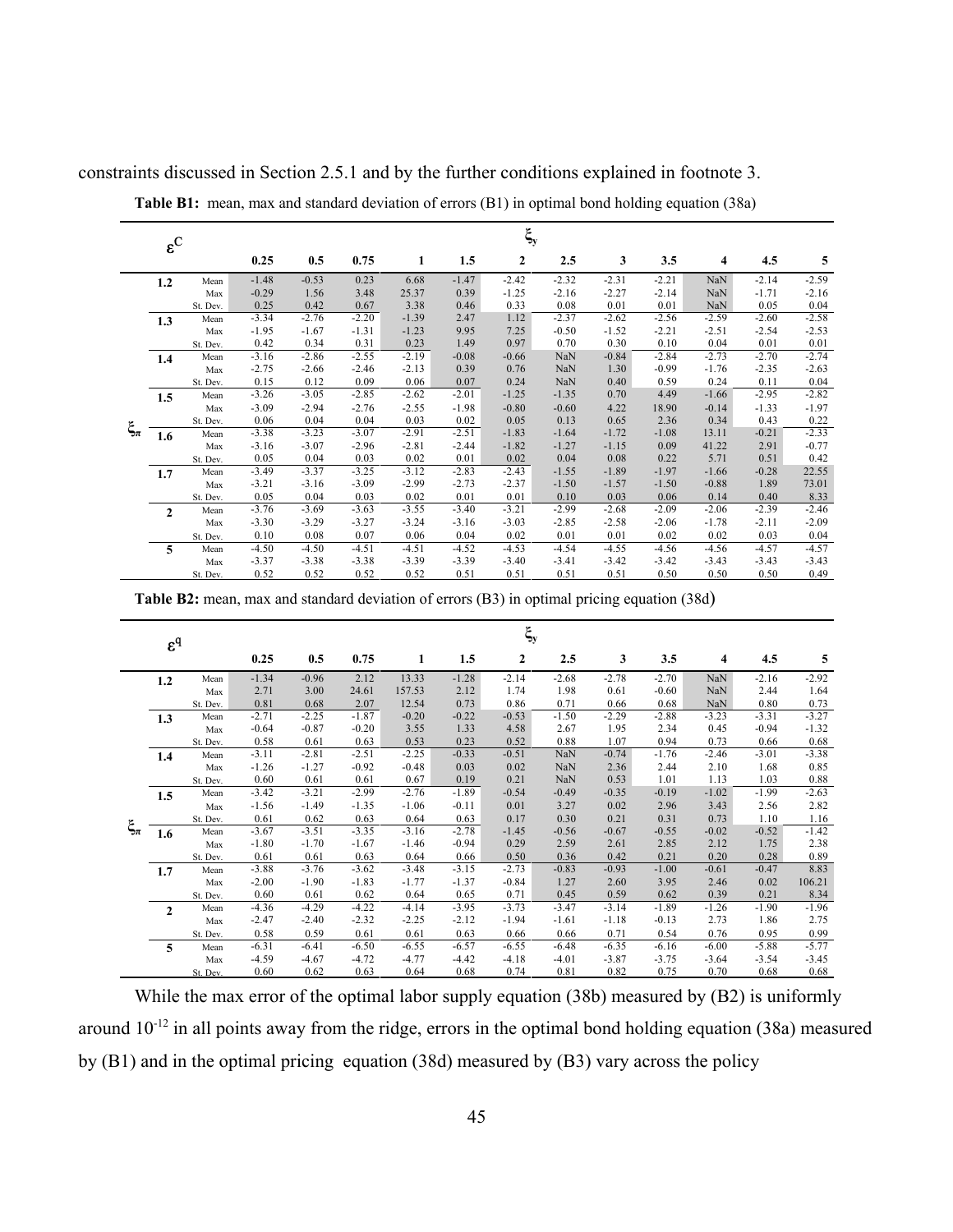parameters grid away from the ridge. Tables B1 and B2 report the mean, max and standard deviation of errors respectively in the optimal bond holding equation (38a) and in the optimal pricing equation (38d). In each table the grayed cells are either cells on or too close to the ridge or cells where the quadratic approximation failed to give a satisfactory accuracy in the Euler equations. Heterogeneous beliefs and the additional cross-sectional state variables introduce additional complexity which results in higher volatility and less accuracy. However, all policy implications as well as all impulse response analysis reported in the text are based on policy configurations where an average accuracy of less than  $10^{-2}$  in (38a) and (38d) has been achieved.